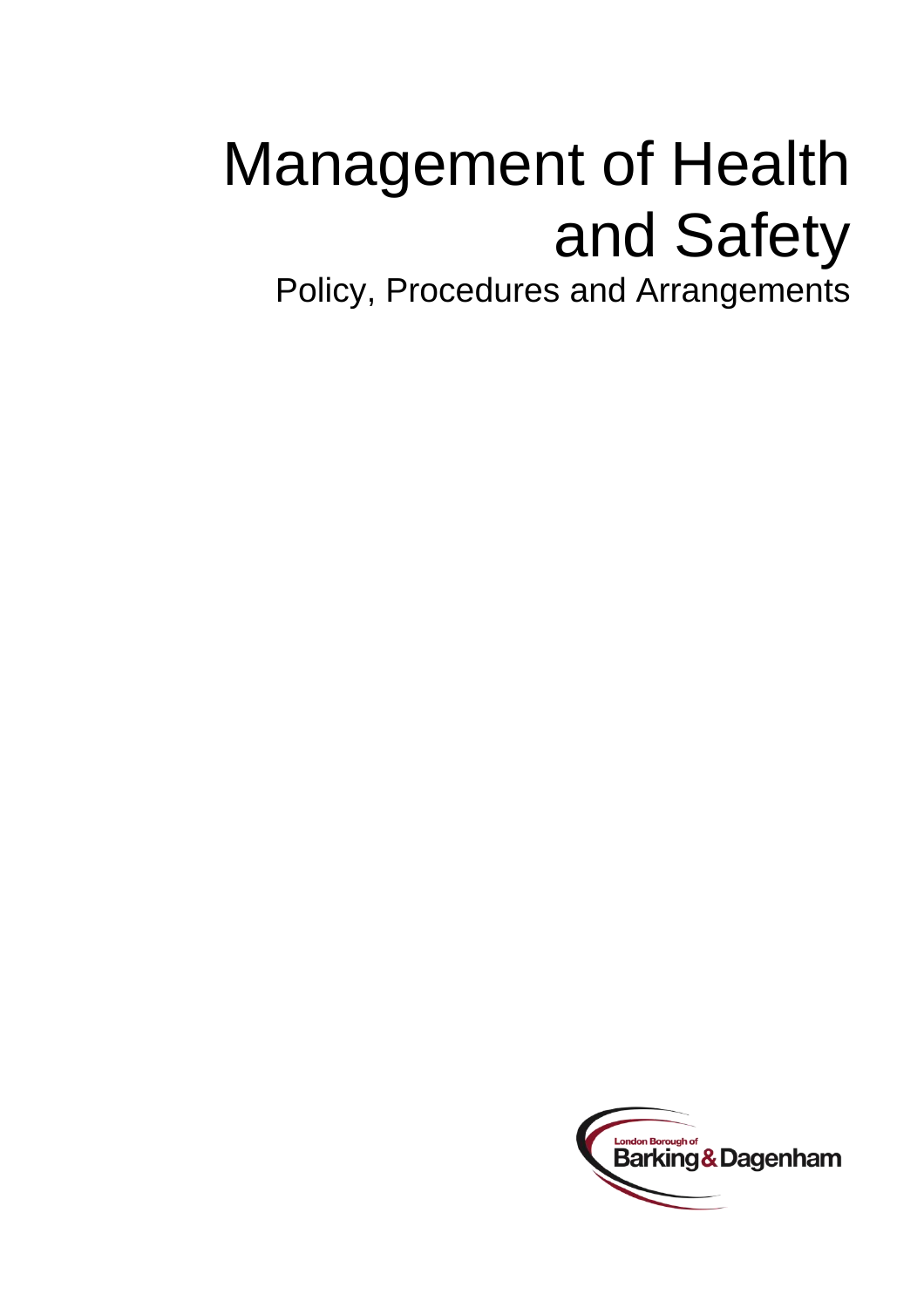### *i) FOREWORD*FOREWORD

### **Foreword by the Chief Executive, Chris Naylor**

The London Borough of Barking & Dagenham takes the commitment to health and safety very seriously. Effective management of occupational health, safety and wellbeing (OHSW) of employees underpins the ability of the Council to deliver and achieve its key priorities especially through delivering outstanding customer service, regenerating the Borough and improving its performance across the board.

Being safe and ensuring the safety of others does not happen by chance, and we all have a role in making sure the requirements of legislation, external codes of practice and in -house guidance are met to the best of our ability. We cannot rely on leaving health and safety to others, and we all have a duty towards one another to work safely and considerately.

As Chief Executive, I will ensure that as a Council we aspire to the highest standards of health and safety and that all managers work towards this goal. I expect managers to encourage compliance with health and safety standards by example and setting sound working practices. Working safely is also important for our customers, and should always seek to delive r quality services in a safe, secure environment.

I fully support joint consultation between managers and employee Health, Safety and Wellbeing Representative (in practice TU Safety Representatives) as an important means of ensuring successful, sensible occupational health, safety and wellbeing practices are implemented.



**Chris Naylor Chief Executive**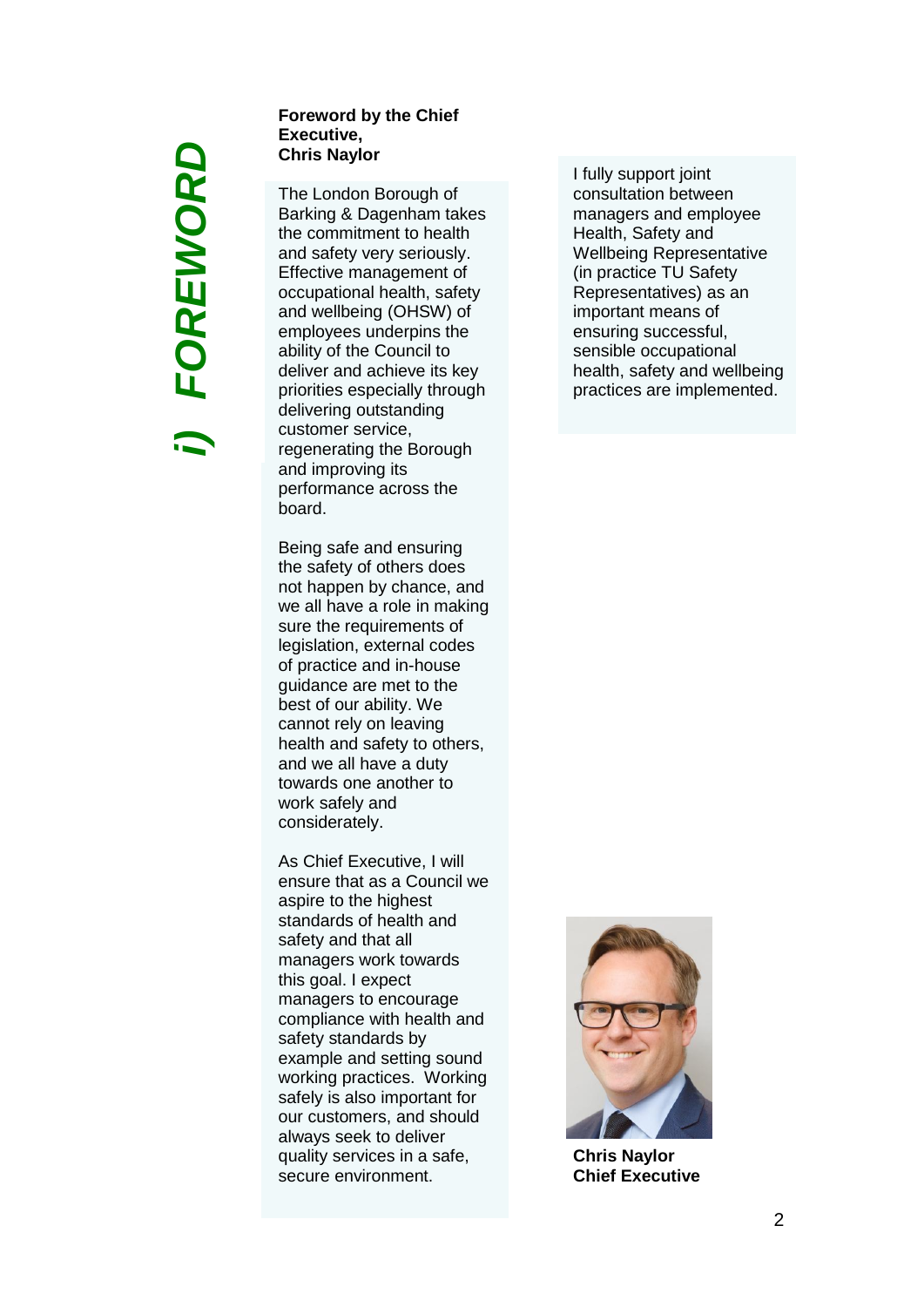*ii) INTRODUCTION*INTRODUCTION

This manual has been compiled following council wide consultation discussion, and as a result of Policy and Procedural reviews and Risk Assessments, carried out in both Departments and Corporately.

*To get the most from this Health and Safety Policy and the arrangements it is important to understand the key elements of the LBBD's approach to Health and Safety.*

LBBD has a *duty* to provide a Safe and Healthy workplace and to provide appropriate policies and arrangements to achieve this.

This means that all employees *are required* to comply with the Policy.

Managers and Head Teachers are required to actively *manage* Health and Safety via sensible Risk Assessment, and have *evidence* that they do this.

All employees have a *duty* to assist managers to effectively manage Health and Safety.

The manual contains essential information to help Council employees work safely and healthily without risk to themselves or others and be aware of their legal responsibilities.

It holds general information, which is relevant to everyone regardless of their job and should be used in conjunction with more detailed codes of practice, guidance or work related procedures which may be in use.

Everyone has a responsibility to follow Health and Safety instructions and codes of safe working practice, so for your own Health and Safety please read on*.*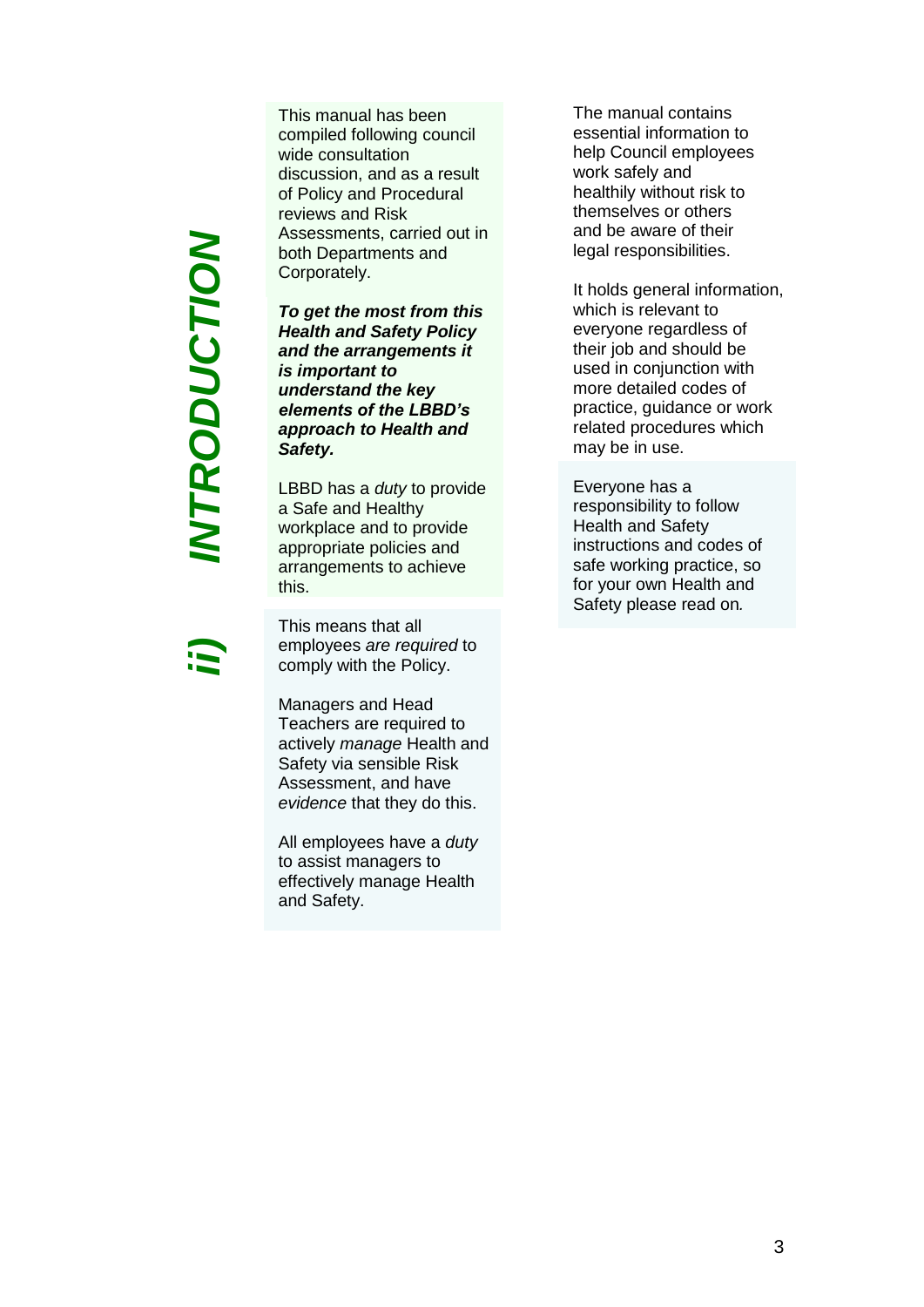- **i) Forward by The Chief Executive**
- **ii) Introduction**
- **iii) Contents**

CONTENTS

**iv) About this Policy Manual**

### **1. THE LONDON BOROUGH OF BARKING AND DAGENHAM POLICY STATEMENT**

### **2. ORGANISATION OF HEALTH AND SAFETY MANAGEMENT**

- 2.1 The Council
- 2.2 Chief Executive
- 2.3 The Corporate Management Team
- 2.4 The Corporate Director of Finance and Resources
- 2.5 School Governors
- 2.6 Chief Officers
- 2.7 Heads of Service *iii) CONTENTS*
	- 2.8 Head Teachers
	- 2.9 Managers
	- 2.10 Teachers
	- 2.11 Supervisory Personnel
	- 2.12 Head of Health, Safety and Risk
	- 2.13 Principal Health and Safety Adviser
	- 2.14 Health & Safety Advisers
	- 2.15 Departmental Health and Safety Liaison Officers
	- 2.16 The Health, Safety and Welfare Representatives Role
	- 2.17 The Trades Union Representatives Role
	- 2.18 Individual Employees
	- 2.19 Building Duty Holders
	- 2.20. Multiple-Occupancy of a site by two or more Departments

### **3. ARRANGEMENTS FOR IMPLEMENTATION**

- 3.1 Health and Safety Committees
- 3.2 Health and Safety Training & instruction
- 3.3 Health and Safety Services

### **4. PROCEDURES/CODES & GUIDANCE**

- 4.1 Risk Assessment
- 4.2 Procedure for Dealing with Risk
- 4.3 Accident Reporting
- 4.4 Accident Reporting (serious Incidents)
- 4.5 Handling Violence & Aggression
- 4.6 First Aid
- 4.7 Fire Safety
- 4.8 Display Screen Equipment (DSE)
- 4.9 Electrical System Maintenance and Safe Use
- 4.10 Safe use of Plant and Equipment
- 4.11 Control of Hazardous Substances
- 4.12 Manual Handling

4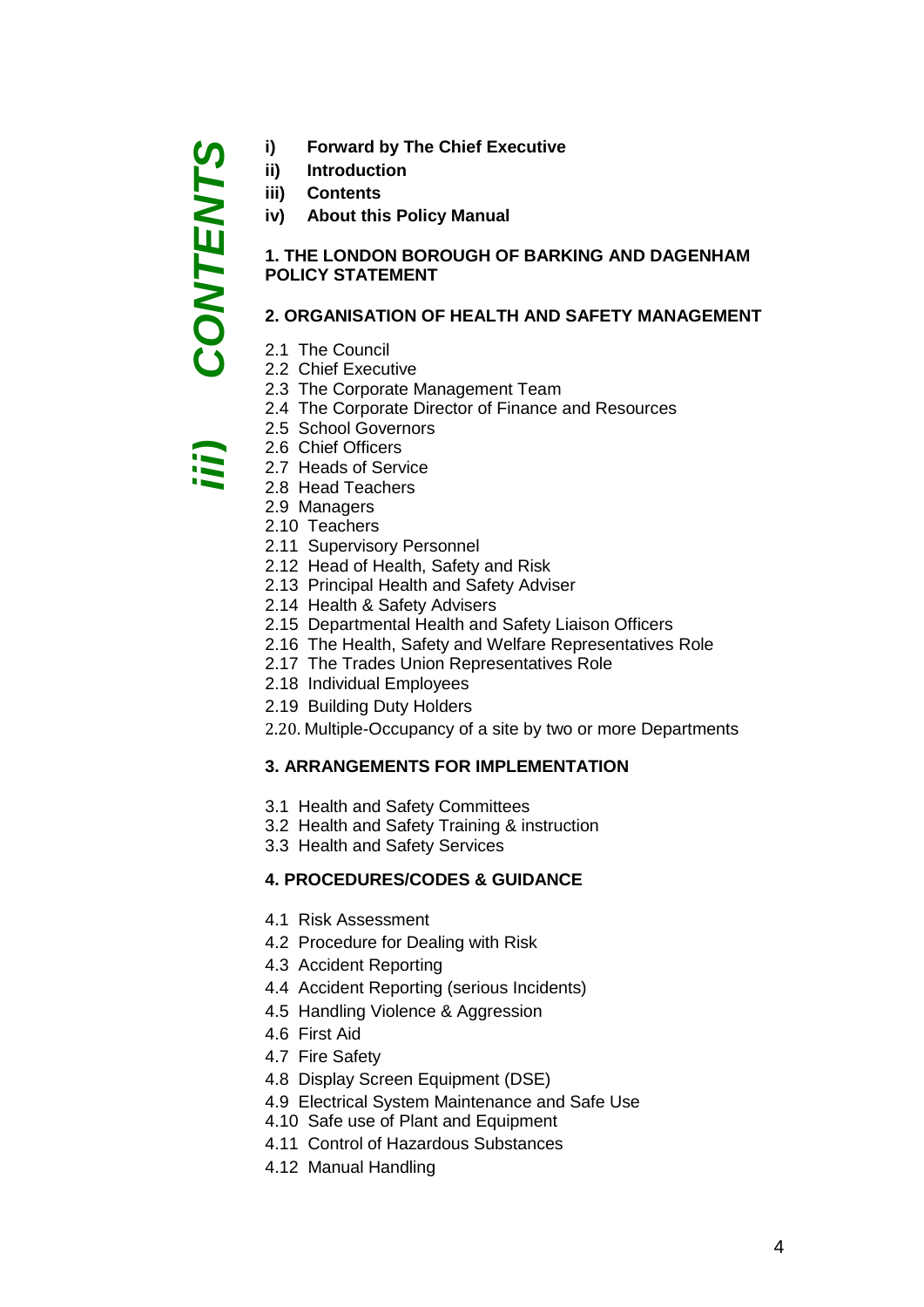### **CONTENTS** *iii) CONTENTS*

- 4.13 Personal Protective Equipment (PPE)
- 4.14 Asbestos Management
- 4.15 Medical and Welfare Facilities
- 4.16 Pressure and Resilience
- 4.17 Managing Contractors
- 4.18 Construction and Building work CDM Regulations
- 4.19 Organising and Event
- 4.20 On the Road
- 4.21 Good Housekeeping
- 4.22 Common Areas
- 4.23 Distribution of Health & Safety Information
- 4.24 Noise
- 4.25 Smoking at Work

(ii)

### **5. LIST OF CORPORATE GUIDANCE FORMS**

**6. CONFIRMATION RECEIPT**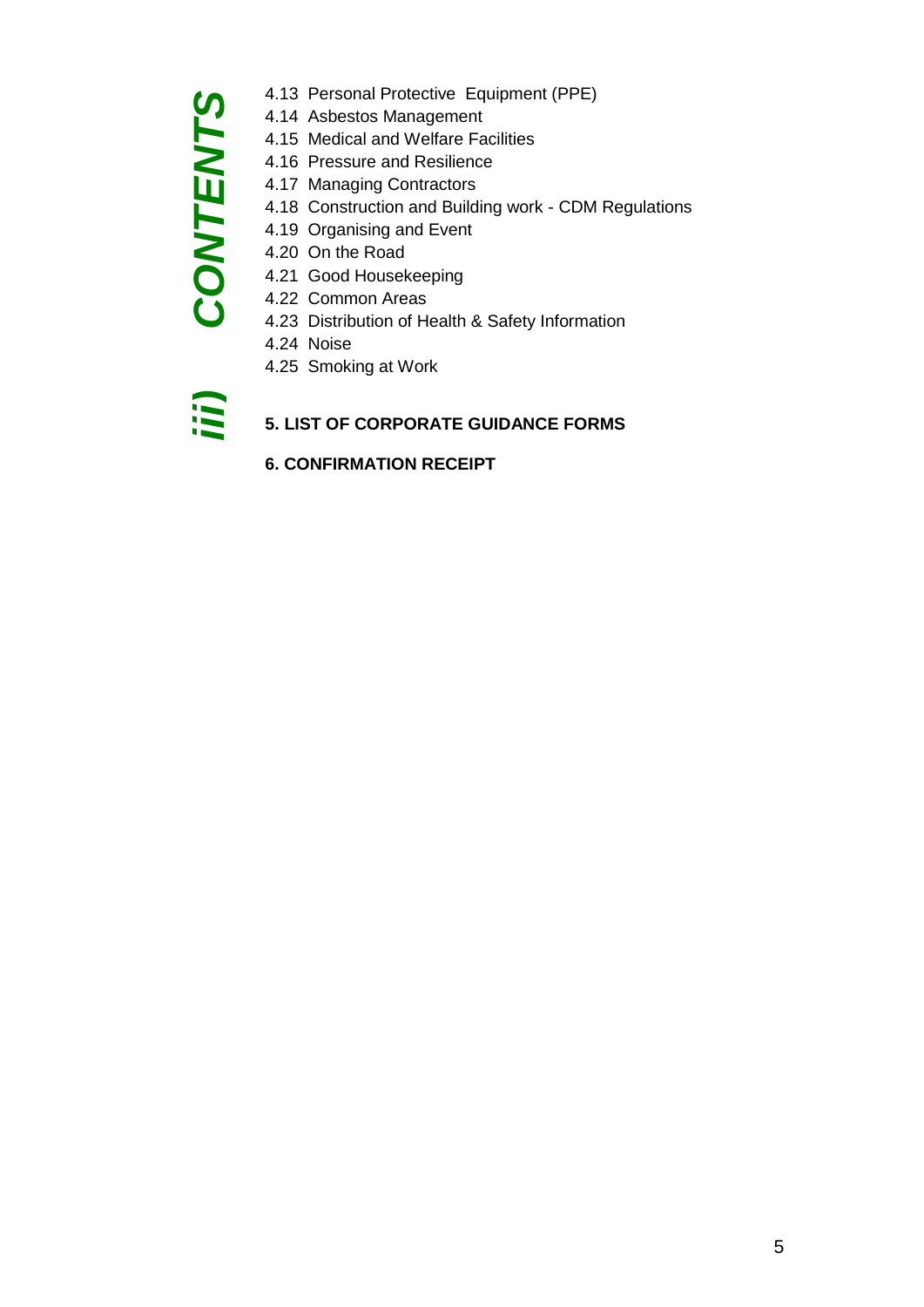# *iv) ABOUT THIS POLICY MANUAL* **ABOUT THIS POLICY MANUAL**

This is the Council Policy and Arrangements for managing Health and Safety and Wellbeing at work. This ensures that there is a consistent and co-ordinated policy in place right across the Council. This meets HSE enforcement requirements and makes sure the same standards of health and safety apply to *everyone* affected by the Councils activities. It ensures that the same general safety arrangements are in place for *all* employees regardless of occupational group.

*It is the responsibility of Chief Officers, Senior Managers, School Governors and Head Teachers to ensure that their employees are aware of and comply with the policy and arrangements set out in this manual.* 

*School, and where applicable Departmental, policies and arrangements cover specific occupational groups and needs of employees working in specific areas and as such these policies, arrangements and procedures should be supportive of corporate requirements.* 



6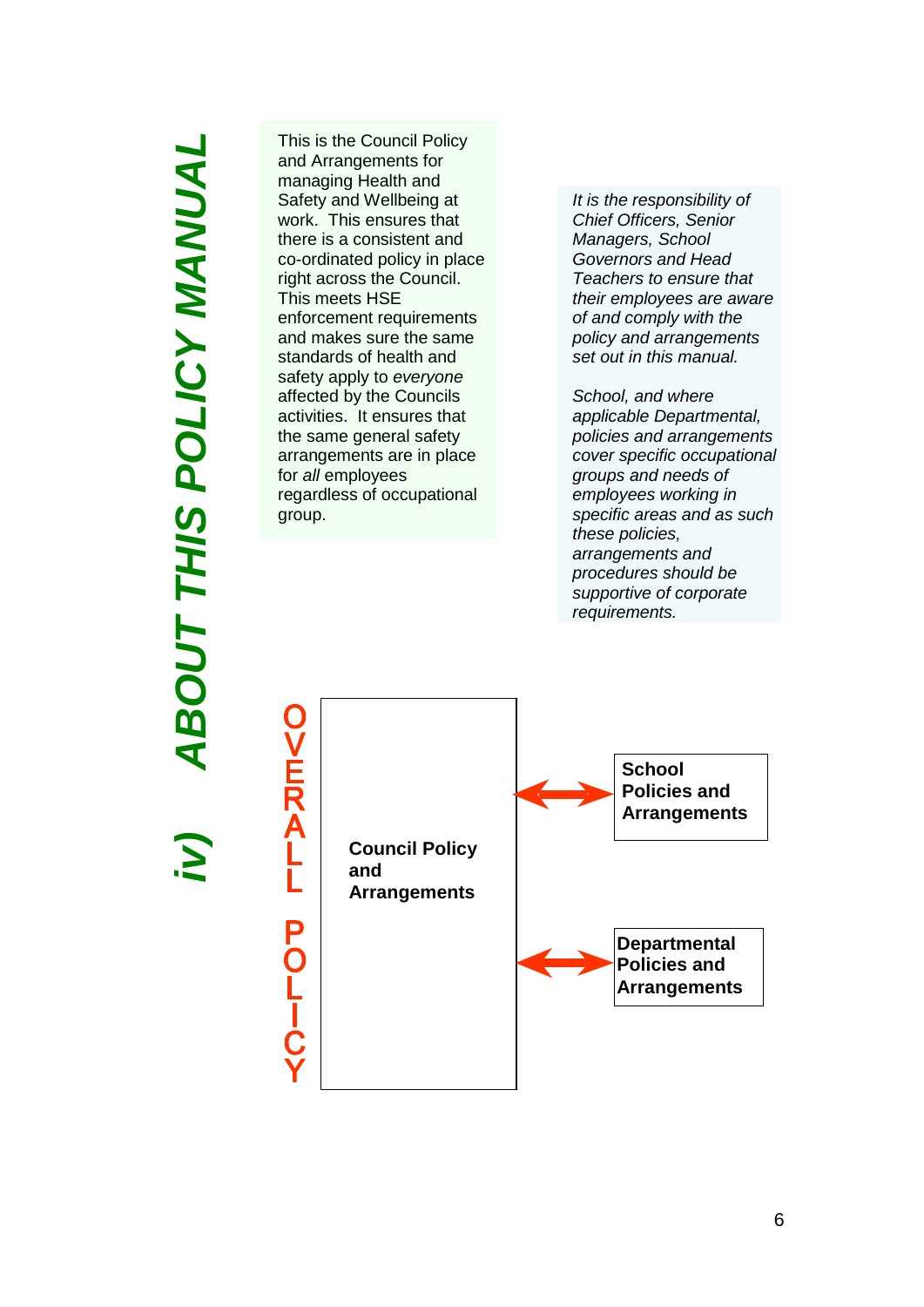# *iv) ABOUT THIS POLICY MANUAL***ABOUT THIS POLICY MANUAL** iv)

The Health and Safety Management system that is operated in LBBD is based on the Health and Safety Executive's (HSE) preferred system, "Managing for Health and Safety" HSG65.

**The Plan, Do, Check, Act cycle:**



The core elements of effective health and safety management, including management of the business risks:

- Leadership and management
- **Competence**
- Legal Compliance
- Risk profiling

.

Work involvement

This management system aims to achieve a balance between the systems and behavioural aspects of management. It also treats health and safety management as an integral part of good

management generally, rather than a standalone system.

It is the responsibility of Managers and Supervisors to communicate the contents of this policy to any employees who are unable to read or write.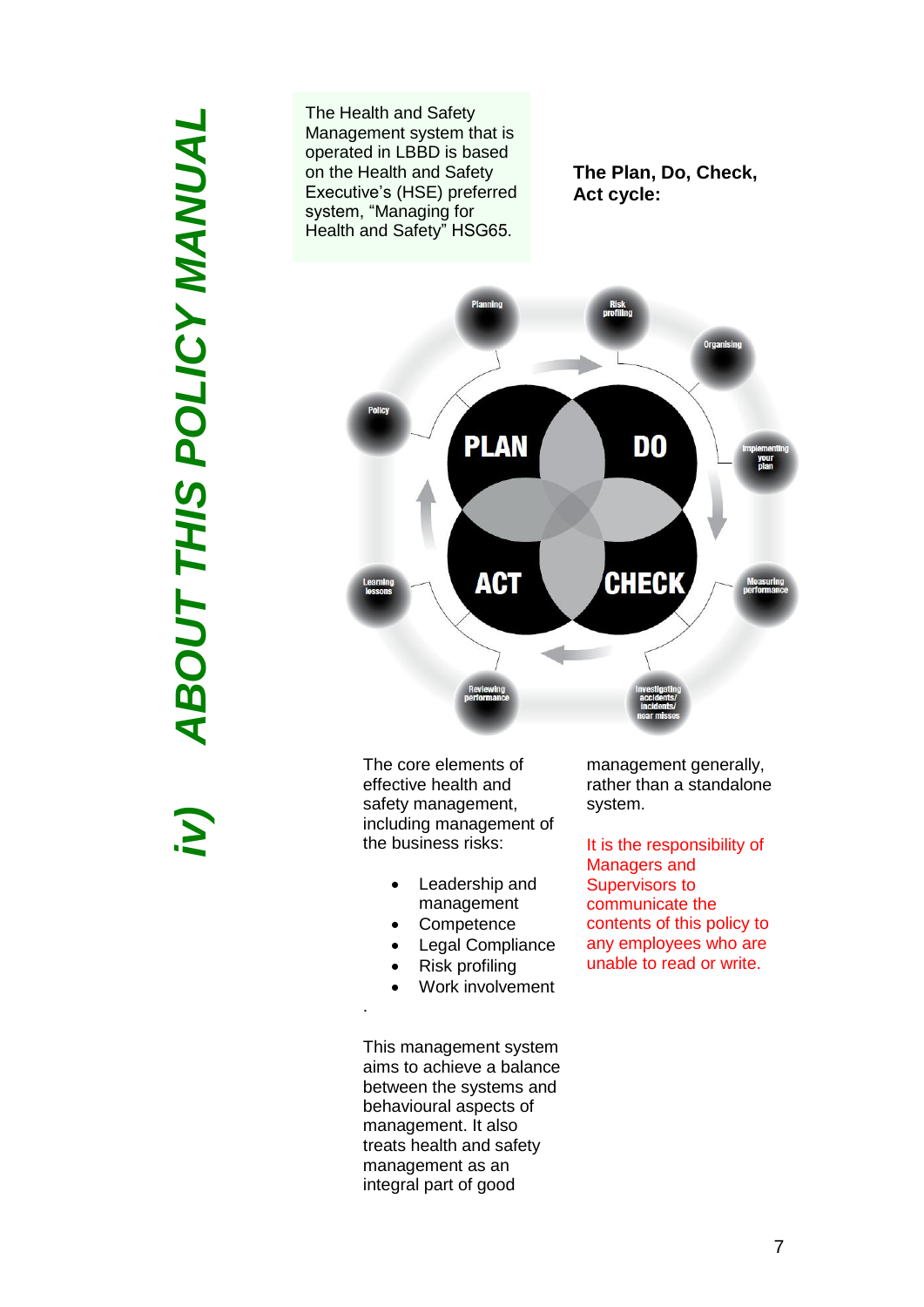*LONDON BOROUGH OF BARKING & DAGENHAM*  **ONDON BOROUGH OF BARKING & DAGENHAM** *POLICY STATEMENT* $\mathbf \Pi$ **LICY STATEM** *1*

The Council recognises that good, sensible health, safety and wellbeing management supports the delivery of our priorities to the people of Barking & Dagenham. As part of the overall Risk Management process and culture, good health, safety and wellbeing management will help reduce injury and loss.

The Council recognises and will meet its common law and statutory health and safety responsibilities. Based on sensible risk assessment, The Council will provide a safe and healthy environment for its employees and all persons affected by its undertaking.

The Council will maintain appropriate health, safety and wellbeing management systems, arrangements and organisational structures to meet its service needs at all levels and will monitor and review the effectiveness of these systems.

Managers will ensure health, safety and wellbeing matters are an integral part of all activities and health, safety and wellbeing is given due consideration with other service commitments.

All employees must actively support the Council's efforts by working with due regard to the health, safety and wellbeing of themselves and others. The Council expects and encourages similar support from contractors, partners and volunteers and co operation from clients and other visitors who use facilities or visit premises.

This corporate policy is supplemented by the policies and arrangements of the main departments within the Council, and the Chief Executive and Directors are responsible for ensuring that these policies are supported and maintained by providing adequate resources.



**Chris Naylor Chief Executive** July 2015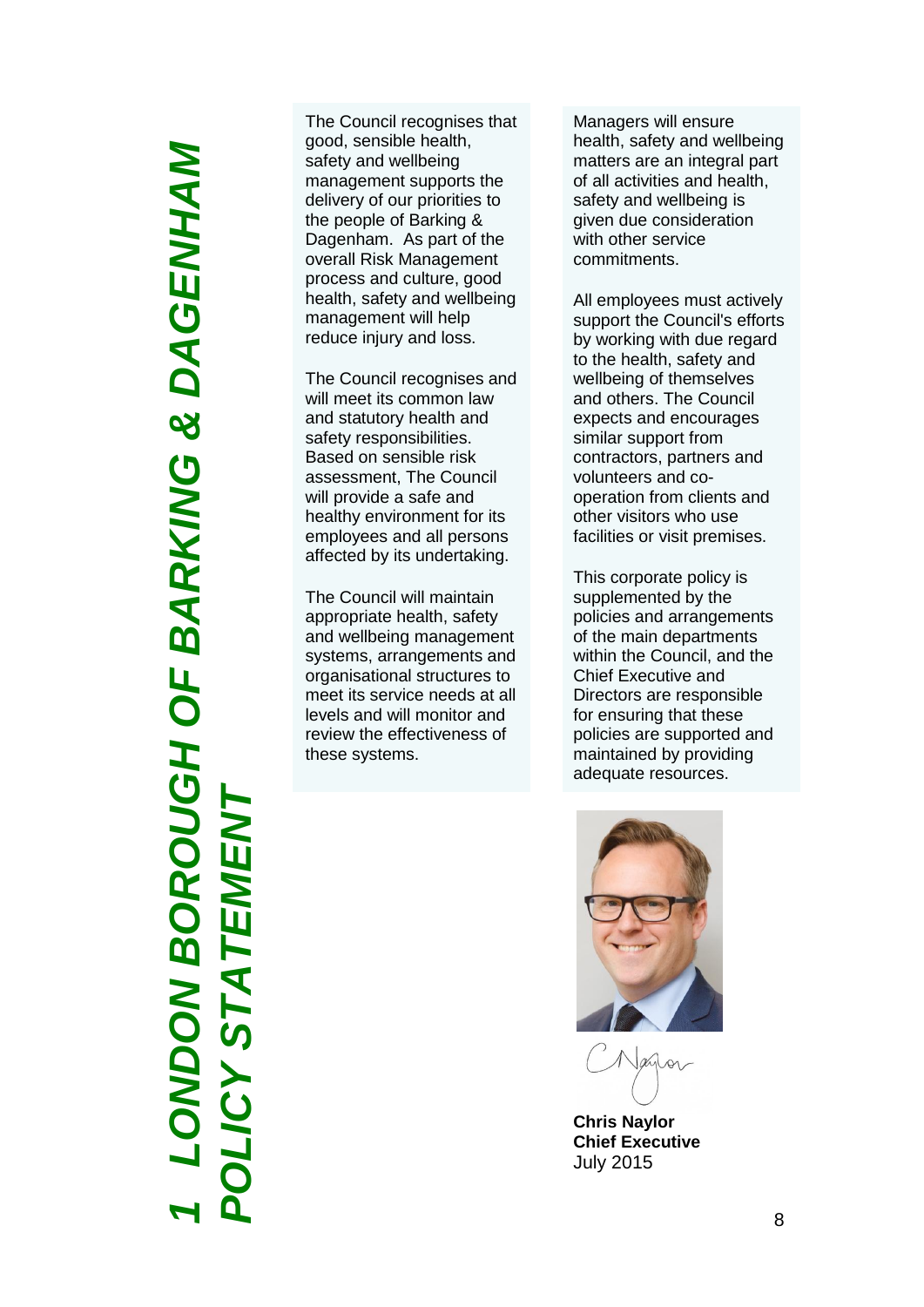*ORGANISATION OF HEALTH AND SAFETY*  **RGANISATION OF HEALTH AND SAFETY** *MANAGEMENT***MANAGEMENT** 2<br>2<br>2<br>2<br>2<br>2<br>2<br>2<br>2<br>2<br>2<br>2<br>2<br>2<br>2<br>2<br><br>**2**<br><br><br><br><br><br><br><br><br><br>2<br>2<br>

*The Chief Executive is responsible for overseeing Occupational Health, Safety and Wellbeing for the Council.*

### **2.1 The Council's Responsibility**

Overall responsibility for OHSW within the Council rests with the Members, who are advised by the Chief Executive. Elected Members will actively support their Officers in ensuring successful implementation of the Policy.

### **2.2 The Chief Executive's Responsibility**

The Chief Executive is responsible for the provision, development, implementation, review and co -ordination of the health, safety and wellbeing policy throughout the Council. This policy will be reviewed and updated on a regular basis.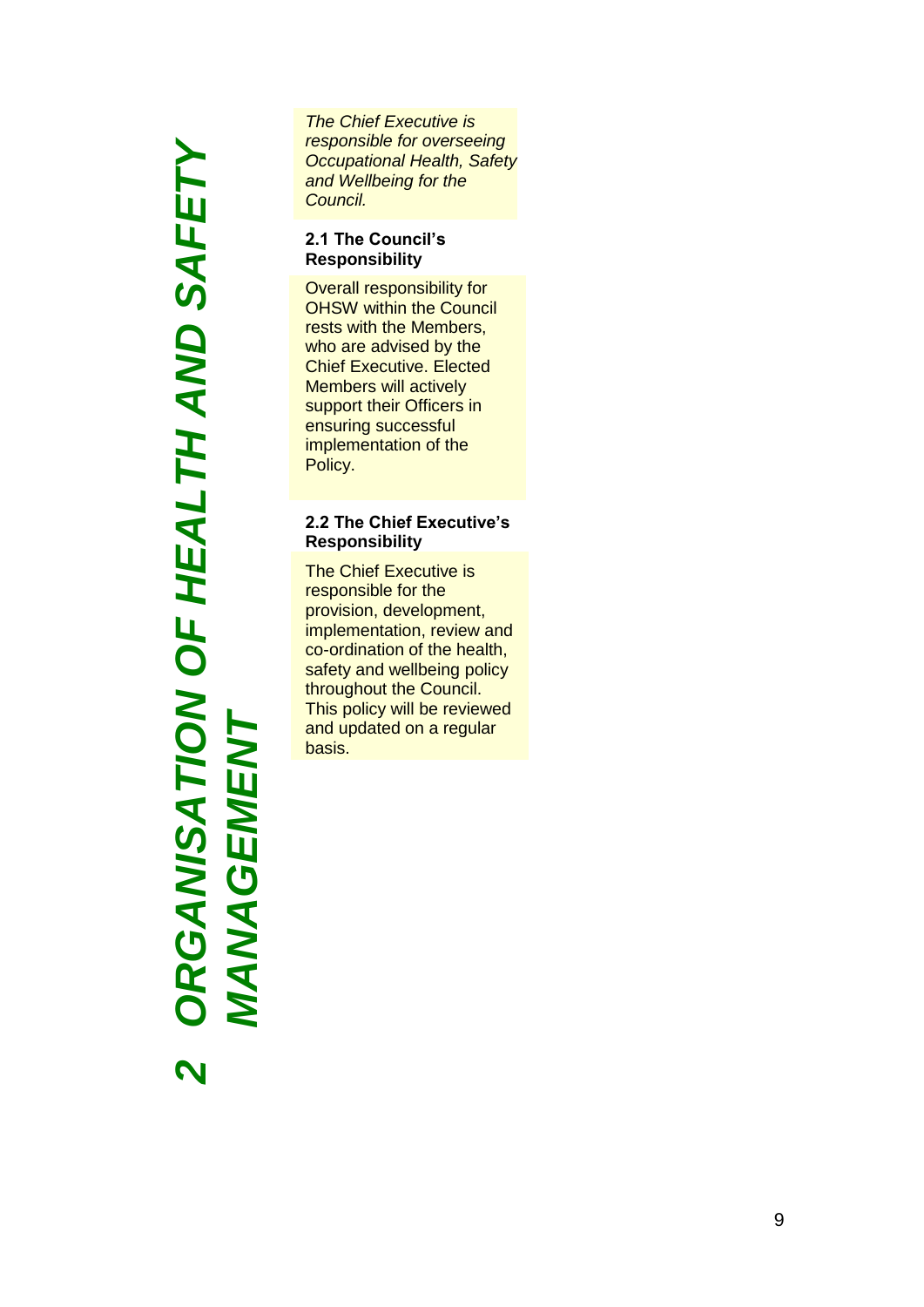### *ORGANISATION OF HEALTH AND SAFETY*  RGANISATION OF HEALTH AND SAFETY *MANAGEMENT***NAGEMEN**  $\blacktriangleleft$ *2*

### **2.3 The Corporate Management Team (CMT)**

Each Director is responsible for OHSW within their Department, under the general direction, co-ordination and instruction of the Chief Executive and the Council Members.

One member of CMT is appointed as champion of OHSW at Director level. This is currently the Corporate Director of Finance and Resources.

This appointment does not detract either from the responsibilities of other CMT members for specific areas of OHSW, risk management or from the responsibilities of the CMT as a whole.

### *The Corporate Management Team undertakes to:*

Have clear policies that give direction to what the Council has to achieve for OHSW.

Organise effectively to manage OHSW by allocating responsibilities, setting performance standards and holding persons accountable.

Plan for adequate resource of OHSW needs in the preparation of annual budgets.

Identify and control risks to allow prioritisation of actions and resources, which facilitate OHSW planning and strategy implementation.

Measure and monitor OHSW performance both 'actively' (prior to an incident) and 'reactively' (after an incident has occurred).

Audit and review performance against stated objectives and undertake regular reviews to identify changes that can be made to improve performance.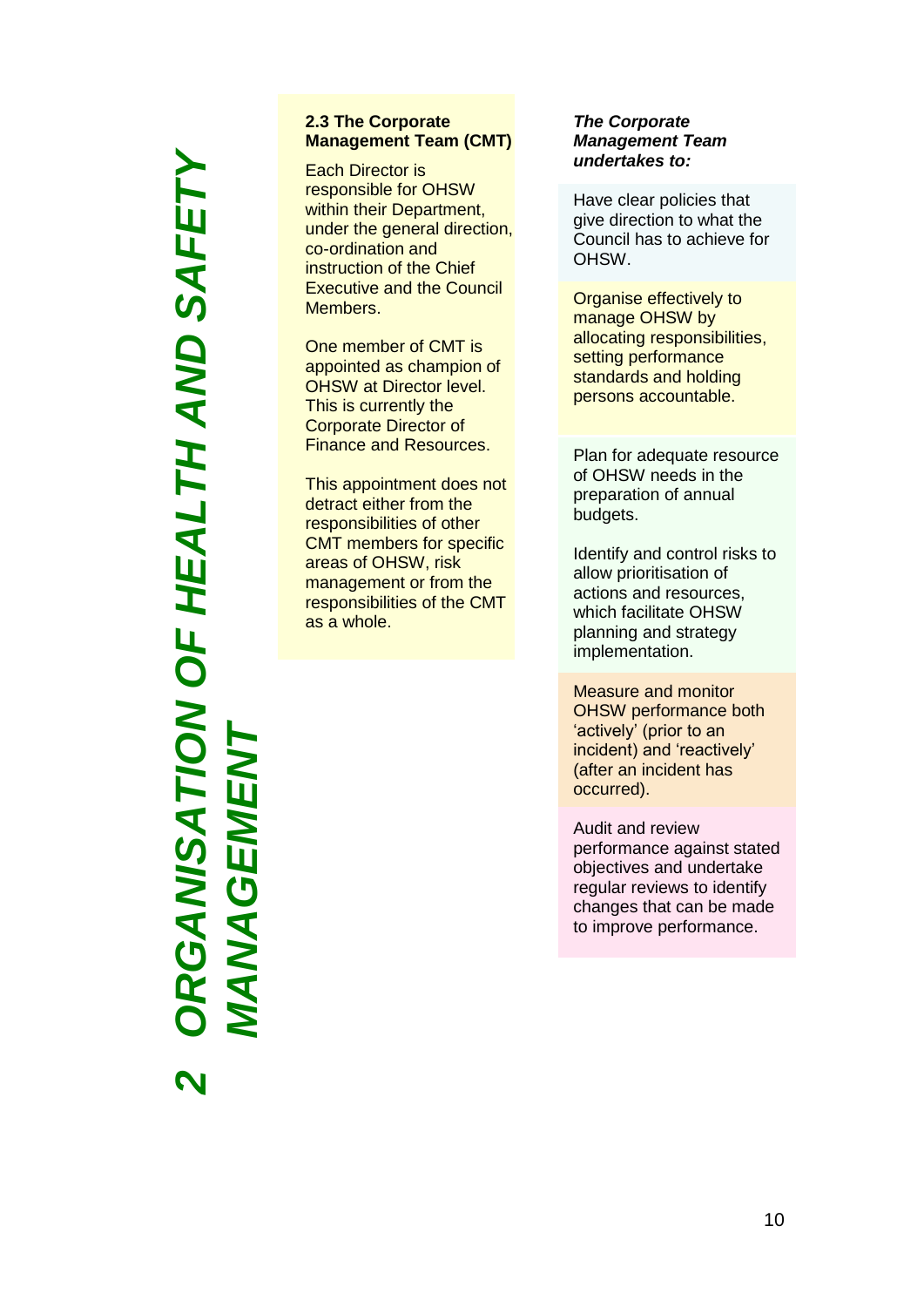### *ORGANISATION OF HEALTH AND SAFETY*  **RGANISATION OF HEALTH AND SAFETY** *MANAGEMENT*NAGEMENT MA *2*

### **2.4 The Corporate Director of Finance and Resources**

The Corporate Director of Finance and Resources, as nominated Chief Officer for OHSW on behalf of the CMT, is responsible for ensuring that OHSW and risk management issues are properly addressed, both by the CMT and more widely in the organisation. (Financial risk management is the responsibility of the Corporate Director of Finance and Resources). The Director responsible for OHSW, who is a member of the CMT, is required to report to the CMT on strategic issues relating to OHSW, at least annually.

### **2.5 School Governors' Responsibilities**

Under the Education Reform Act 1988, School Governor's are charged with the same responsibilities within their School, as the Directors within the Corporate Management Team are (outlined previously).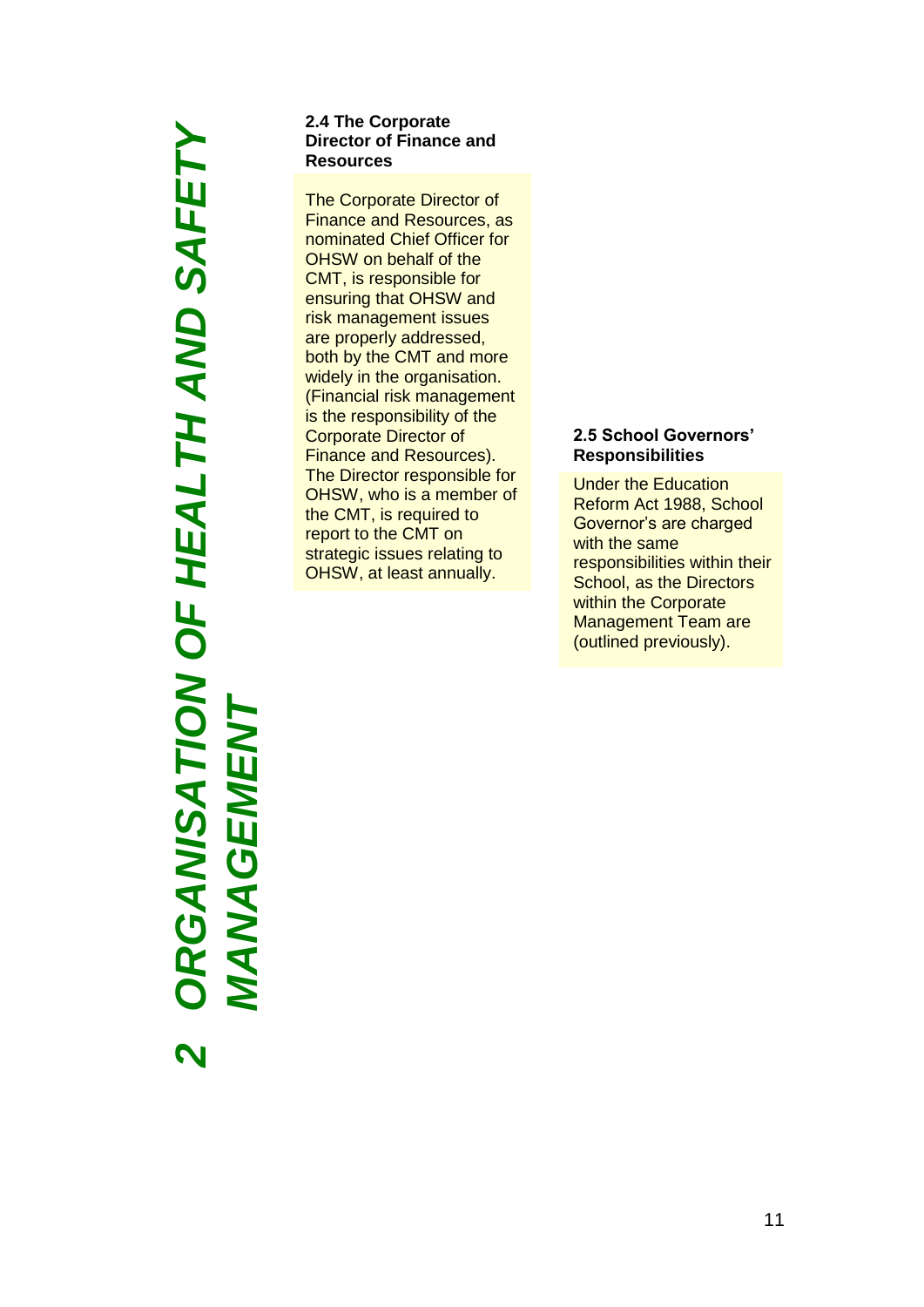# *ORGANISATION OF HEALTH AND SAFETY*  RGANISATION OF HEALTH AND SAFETY *MANAGEMENT***NAGEMEN** *2*

### **2.6 Chief Officers**

Chief Officers are responsible for OHSW in their own Department and are charged with ensuring that this policy is complied with and performance standards for health and safety are set and achieved.

### *They will also ensure:*

- Adequate resources for OHSW needs are incorporated into annual budgets, making sure this correspond s with debated and agreed OHSW targets.
- Management at all levels set an example for employees' safe behaviour and maintain a constant and continuing interest in staff OHSW matters.
- All work undertaken is carried out in compliance with health and safety legislation, in particular the Health & Safety at Work Act 1974, the Management of Health and Safety Regulations 1999, and any relevant Council Codes and Policies with appropriate monitoring arrangements being put in place.
- A member of their management team is appointed as OHSW Liaison Officer to coordinate OHSW across the **Department**
- A Departmental **OHSW Action Group** is set up to co ordinate, develop and monitor progress with an annual Departmental and Service OHSW Action plan.
- A management representative attends EJSWC and that the minutes of EJS WC are distributed to departmental management teams.
- Funds are available so that employees can receive appropriate training to carry out their duties in a safe manner, and that, resources are provided for every manager to undertake OHSW management and risk assessment training and that managers attend these courses on a regular basis.

Support and advice on meeting the requirements of this policy and on other OHSW issues is available from the Council's OHSW Team.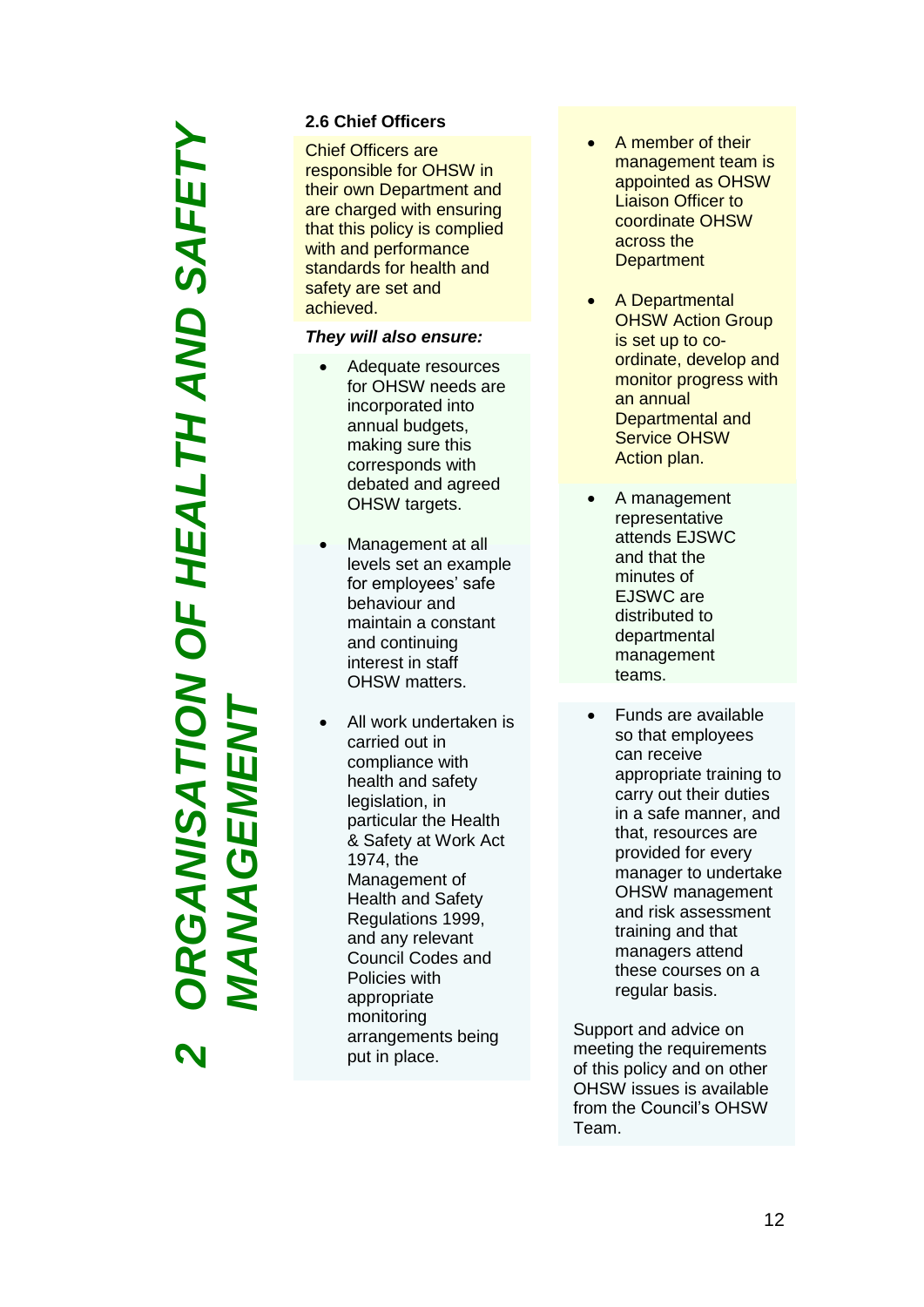*ORGANISATION OF HEALTH AND SAFETY*  RGANISATION OF HEALTH AND SAFETY *MANAGEMENT***NAGEMEN** 

*2*

### **2.7 Heads of Service**

Heads of Service and Head Teachers have a responsibility to ensure that a healthy and safe working environment is provided and safe working practices are observed through their managers, whether by their employees, appointed contractors, partners or agency staff.

### *They will also ensure :*

- A member of their management team is appointed to coordinate OHSW across the service.
- Their workforce meets the OHSW requirements set out in this document and other codes of practice, policy documents or procedures (Appropriate monitoring must be put in place to ensure this is being achieved).
- An annual action plan for OHSW is developed and implemented and an annual OHSW report is produced.
- They have representation on Department Health and Safety Committees and minutes of the committees are distributed to their management teams.
- They meet with a member of OHSW and relevant section manager to review OHSW needs on a regular basis.
- They support an annual audit report for their service carried out in conjunction with OHSW .
- OHSW is an item on the agenda of their Management Team meetings.

OHSW issues that they are unable to resolve must be taken through the Corporate Management procedures for dealing with risk (see section 4.2).

### **2.8 Head Teachers**

Head Teachers should ensure that the Corporate OHSW policy and standards set out in this document are supported by the school's own OHSW Policy and arrangements for managing OHSW .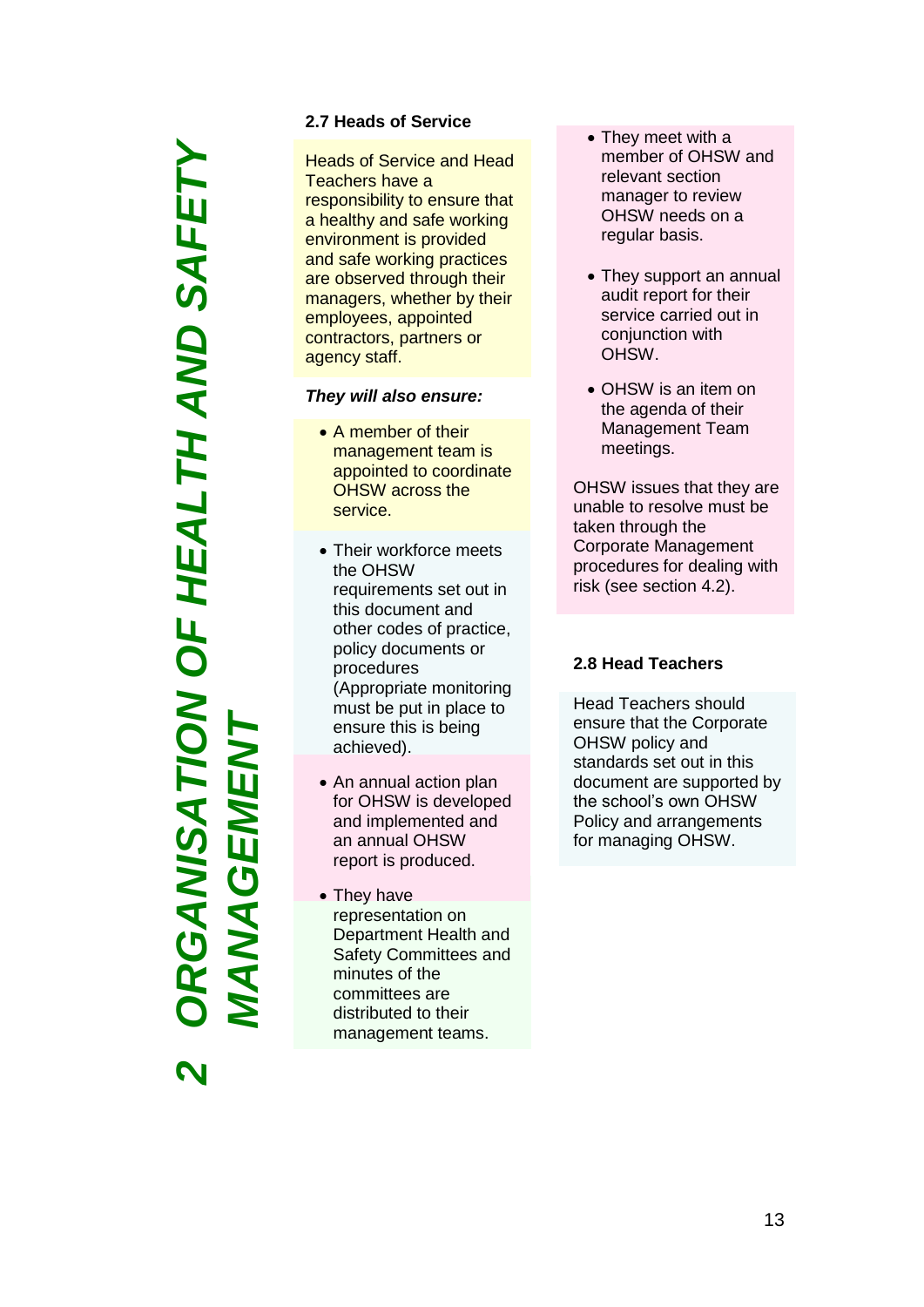*ORGANISATION OF HEALTH AND SAFETY*  RGANSATION OF HEALTH AND SAFETY *MANAGEMENT***NAGEMEN** 

*2*

### **2.9 Managers**

The Council requires managers to set the highest example in safe behaviour, and to promote a positive approach to OHSW in relation to the area under their control and within their responsibility.

It is their duty to ensure that the OHSW policies and arrangements which have been set are translated into action and working practice. If officers encounter issues which they are unable to resolve they must refer such matters to the appropriate Head of Service in line with corporate procedures (see section 4.2).

As a general rule, their responsibility for OHSW is determined by the extent to which they have the authority to take effective action within the overall limits of their job. If they have authority to make a decision about aspects of their work, then they are responsible for the health and safety implications of that decision.

### *They will also ensure:*

- All new employees and temporary or agency staff receive appropriate Health and Safety induction at the start of their employment.
	- All work entrusted to their staff and others is carried out in accordance with good practice and statutory requirements.
- All accidents, dangerous occurrences or near misses are promptly investigated and incident report forms completed.
- Suitable and sufficient risk assessments are carried out in conjunction with employee OHSW Representatives (in effect TU Safety Representatives), to provide effective working practices.
- Suitable protective clothing and equipment is available and worn where required as a OHSW control measure. Users must be trained in its use.
- The delivery of adequate OHSW training to the work force.
- Recorded checks and maintenance systems are in place for the safe operation of plant and equipment.
- Periodic OHSW inspections of their workplace are carried out at least every three months, in consultation with employee Health, Safety and Welfare Representative (in practice this means TU Safety Representatives) and recorded.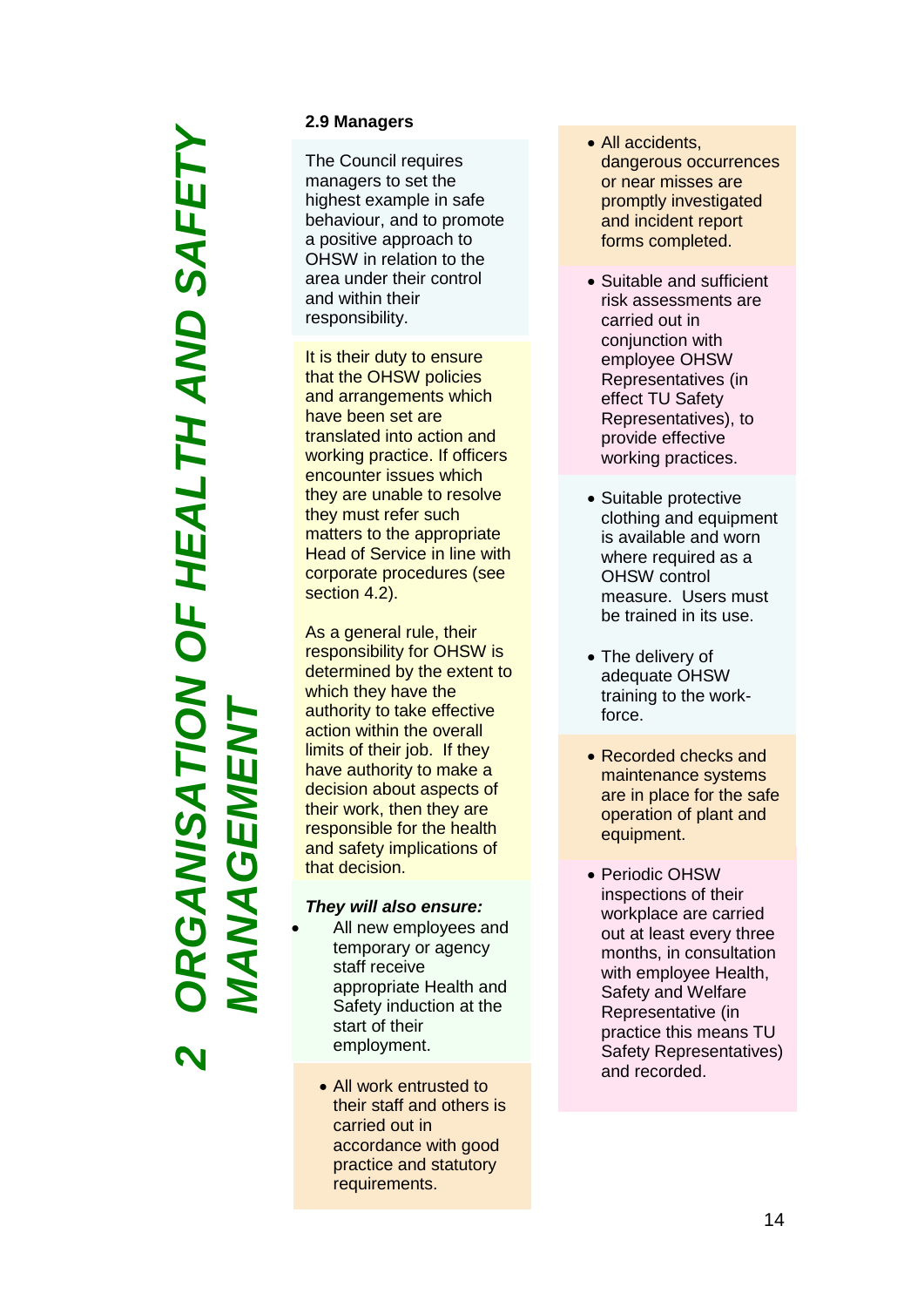*ORGANISATION OF HEALTH AND SAFETY*  RGANSATION OF HEALTH AND SAFETY *MANAGEMENT***NAGEMEI**  $\blacktriangleleft$ 

*2*

### **2.10 Teachers**

The Council requires teachers to set the highest example in safe behaviour, and to promote a positive attitude towards OHSW, which is consistent with this policy, and their school OHSW policy.

They have a responsibility for the students in their care, with regard to their HS&W. Within this it is their duty to ensure that the OHSW policies and arrangements which have been made are converted into action and safe working practices.

If Teachers encounter issues which they are unable to resolve they must refer such matters to the Head Teacher (Head of Service) in line with corporate procedures (see section 4.2

As a general rule, their responsibility for OHSW is determined by the extent to which they have the authority to take effective action within the overall limits of their job. If they have authority to make a general decision about some aspects of their work, then they are responsible for the H&S implications of that decision.

### **2.11 Supervisory Personnel**

These staff have a direct responsibility for the work activities within their control. Should they encounter any difficulties, which they are unable to resolve, they must refer

them to the appropriate Manager .

### *They should also ensure :*

- A suitable and sufficient risk assessment has been carried out before work activities take place and at regular intervals afterwards.
- Health and Safety instructions are included in the allocation of work and see that they are obeyed.
- Employees are trained with respect to the safety aspects of the work to be carried out.
- All machinery and plant are in safe working order and that regular inspection and maintenance systems are effectively operated.
- They investigate and take appropriate action with regard to all accidents, dangerous occurrences or near misses brought to their attention.
- Procedures are implemented to correct those who fail to consider the OHSW of themselves or others.
- Particular attention is paid to the Health, Safety and Wellbeing of Young Persons & **Trainees**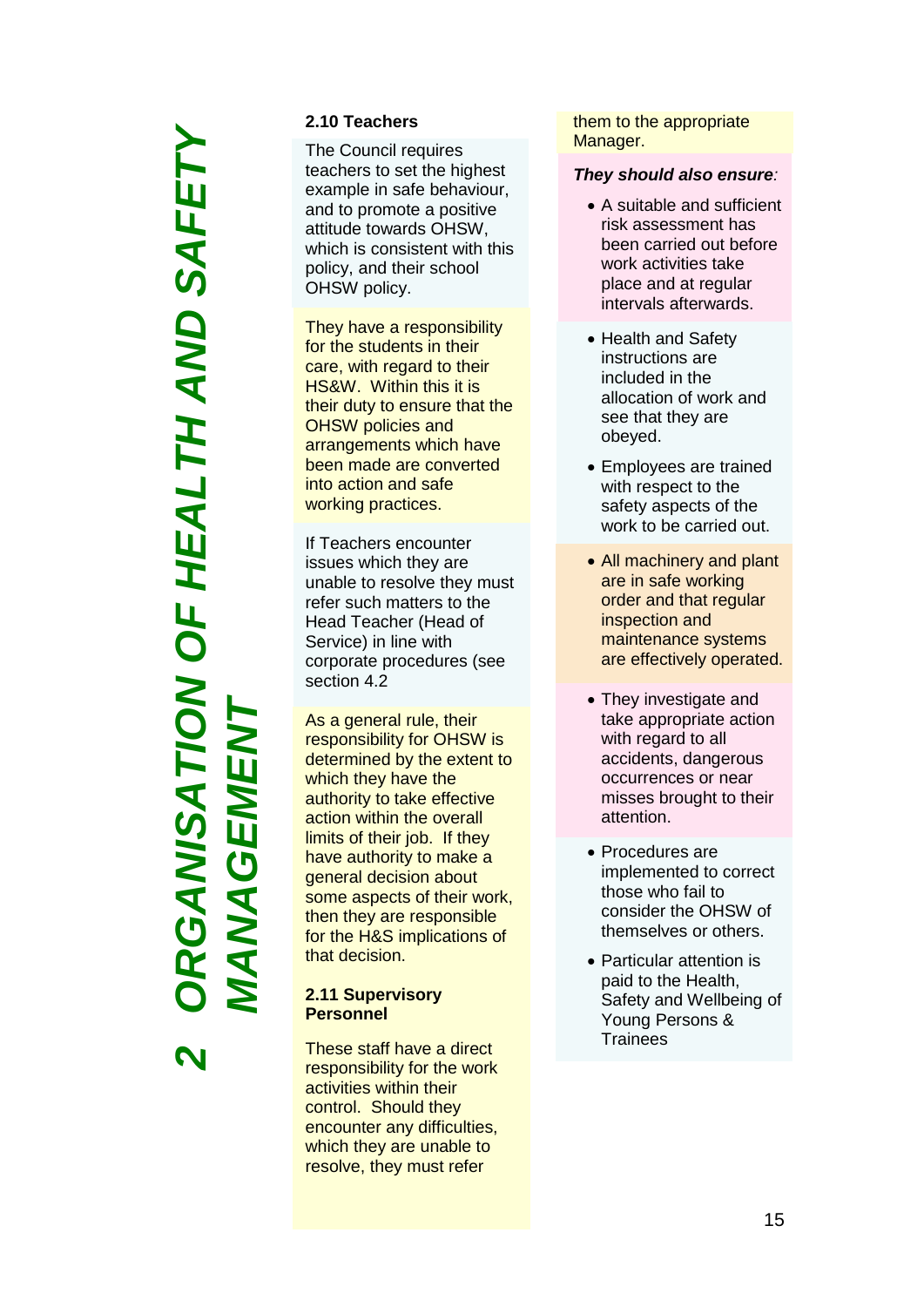# *ORGANISATION OF HEALTH AND SAFETY*  RGANISATION OF HEALTH AND SAFETY *MANAGEMENT***ANAGEMENT** *2*

### **2.12 OHSW Manager**

The Manager is based in the Human Resources section and provides support and advice on OHSW and risk management to Chief Officers and Members, mindful of the changing needs of the Council.

The OHSW Manager:

- Advises on the content and nature of OHSW policies and strategies across all departments and schools within the Council. This is undertaken in conjunction with planning and implementation of cross directorate initiatives and strategies to ensure and facilitate best practice, consistency and compliance with legislative requirements for health and safety, mindful of the HSE's Sensible Risk agenda.
- Is responsible for establishing and implementing systems to monitor OHSW performance by regular audits and reviews of policies and practices across Departments.
- Has authority to immediately suspend any activity where there is a threat to life or risk of injury in order to ensure that H&S legislation is complied with.

### **2.13 Principal Health and Safety Adviser**

The Principal Health and Safety Adviser :

- Acts in support of the OHSW Manager and may deputise in his/her absence
- Provides advice and support to employees, on management of OHSW issues.
- Provides advice on the content and nature of the Council's OHSW policies, procedures and documentation to provide for consistency across the directorates.
- Has authority to immediately suspend any activity where there is a threat to life or risk of injury in order to ensure that H&S legislation is complied with .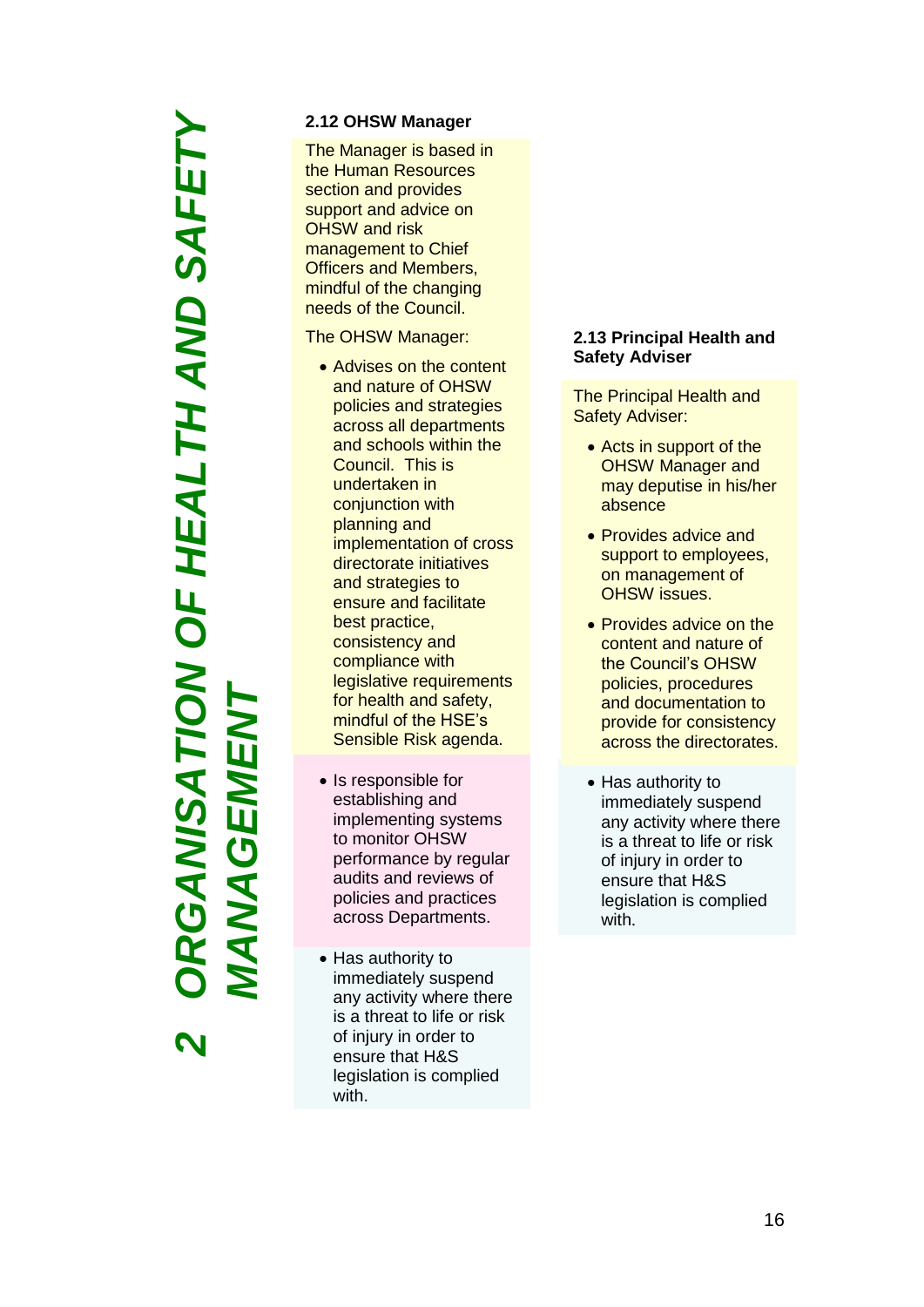# *ORGANISATION OF HEALTH AND SAFETY*  RGANISATION OF HEALTH AND SAFETY *MANAGEMENT***NAGEMEN**  $\overline{\mathbf{A}}$

*2*

### **2.14 OHSW Advisers**

These Officers have a responsibility to promote OHSW throughout the Council, providing guidance, support and advice on OHSW matters.

*OHSW Advisers are not responsible for managing Health and Safety on behalf of managers. This responsibility cannot be delegated.*

In conjunction with the OHSW Manager the OHSW Advisers have the authority to immediately suspend any activity where there is an immediate threat to life or limb.

### *The Advisers:***-**

Act in co-operation with management, and the OHSW Manager to develop a OHSW strategy and in the planning, supervision and implementation of an effective OHSW programme.

Keep management abreast of all legal and statutory health and safety requirements.

Attend Head of Service Management Teams at least every three months to advise on suitable improvements for OHSW management and to update on new legislation.

Monitor progress OHSW action plans; identify areas of concern and areas of progress and making recommendations to management.

Support the Departmental OHSW Liaison Officers in the production and presentation to the Departmental Management Teams of half and full year OHSW reports.

Participate in the Corporate OHSW review program.

Advise on departmental OHSW training plans and where appropriate develop and deliver suitable courses.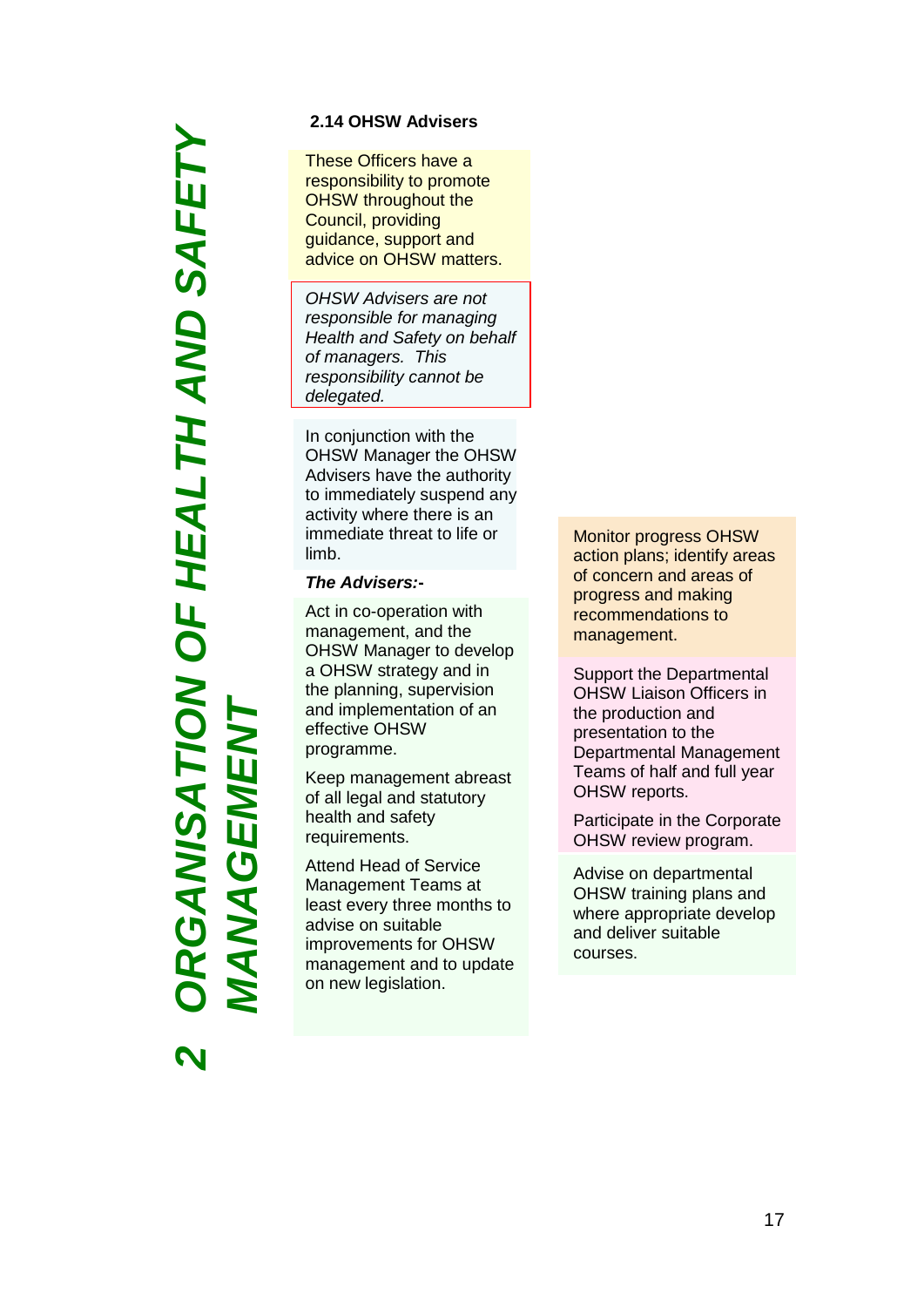*ORGANISATION OF HEALTH AND SAFETY*  **RGANISATION OF HEALTH AND SAFETY** *MANAGEMENT***MANAGEMENT** *2*

### **2.15 Departmental OHSW Liaison Officers**

Each Director is responsible for appointing a Departmental OHSW Liaison Officer who will champion OHSW and act with their authority in the planning and implementation of the Department's OHSW responsibilities.

### *The OHSW Liaison Officer will:*

- Ensure that the Departmental OHSW Action Group functions effectively.
- Ensure that an annual divisional and departmental OHSW action plan and report is produced, monitored and presented to the departments Senior Management team and to the EJS WC.
- Chair and facilitate the smooth running of the Departmental OHSW Committee.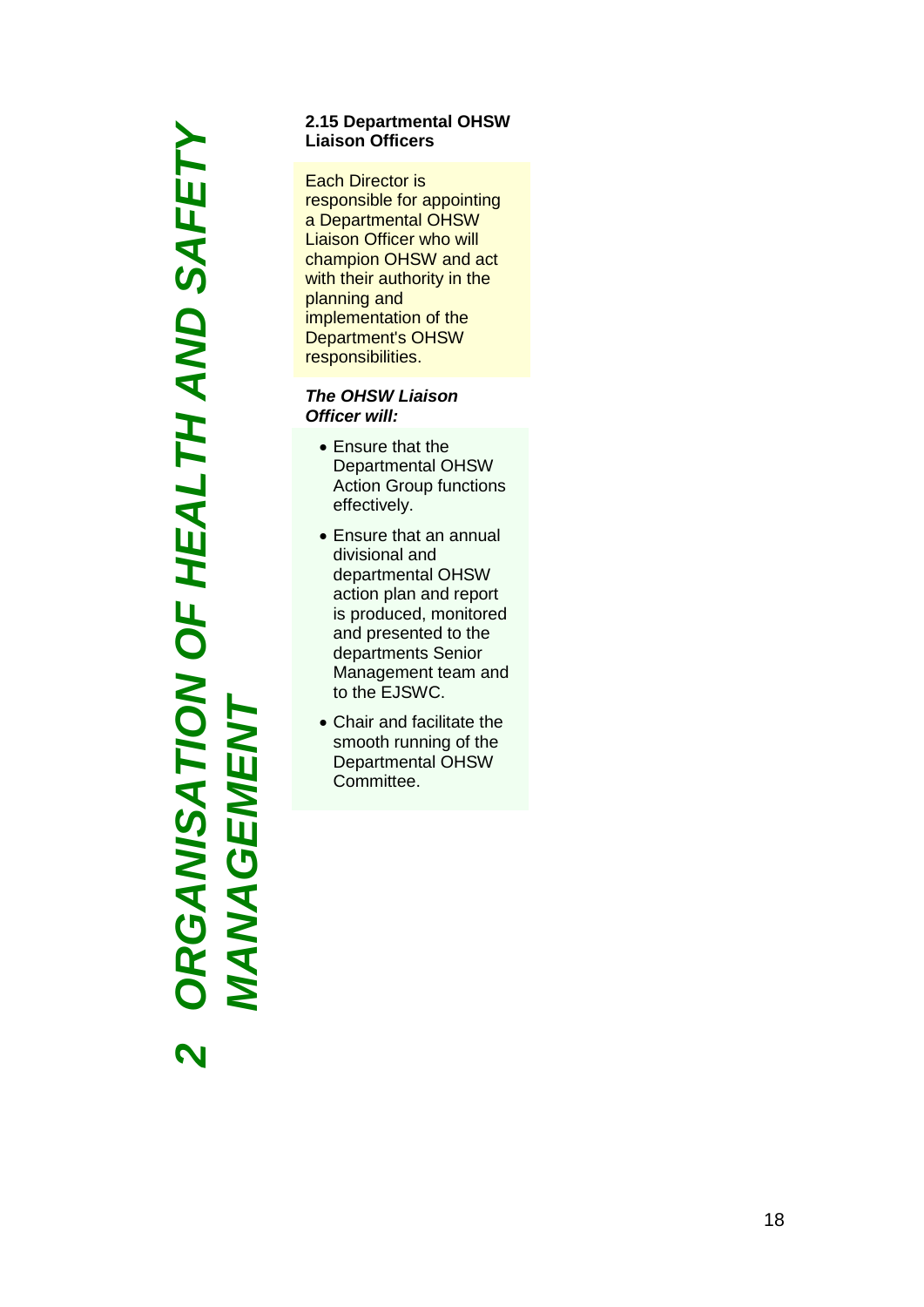# *ORGANISATION OF HEALTH AND SAFETY*  RGANISATION OF HEALTH AND SAFETY *MANAGEMENT***NAGEMEI**  $\blacktriangleleft$

*2*

### **2.1 6 The Employee OHSW Representatives Role (in practice this means TU Safety Representative s ) .**

*The term "Employee OHSW Representative", is used throughout this document and indicates both Trades Union Safety Representative and non Trades Union employee OHSW Representative. In practice this role is fulfilled by Trades Union Appointed Safety Representative s .*

### **2.17 Trades Union Safety Representatives**

The role of recognised Trade Union Safety representatives is an essential part of the organisation, with employees having the right to take any health and safety matter to them if they feel management has not already dealt with it effectively.

Trades Union Safety Representatives have agreed to represent all employees on matters of general OHSW purposes not with regard to individual OHSW issues.

They will be informed and consulted with on OHSW matters.

They will be given sufficient facilities and time off with pay to carry out their tasks in order to ensure that the OHSW policy is successfully implemented.

An updated list of Trades Union Safety Representatives must be given in writing to Human Resources annually and when any changes occur.

*In addition to representing employees in consultation with management, each OHSW representative has the following functions: -*

To promote OHSW at work, in conjunction with Management.

To investigate complaints by an employee he/she represents relating to that employee's work activity.

To carry out Health and Safety inspections .

To investigate potential hazards or dangerous occurrences at their workplace and to examine the cause of accidents at their workplace, with management, whether or not they are drawn to their attention by an employee, and to examine the cause of accidents/incidents in the workplace.

To make representations to management on matters affecting the OHSW at work of the employees.

To receive information from inspectors in accordance with section 28(8) of the 1974 HSAW etc Act. To attend Health and Safety committees.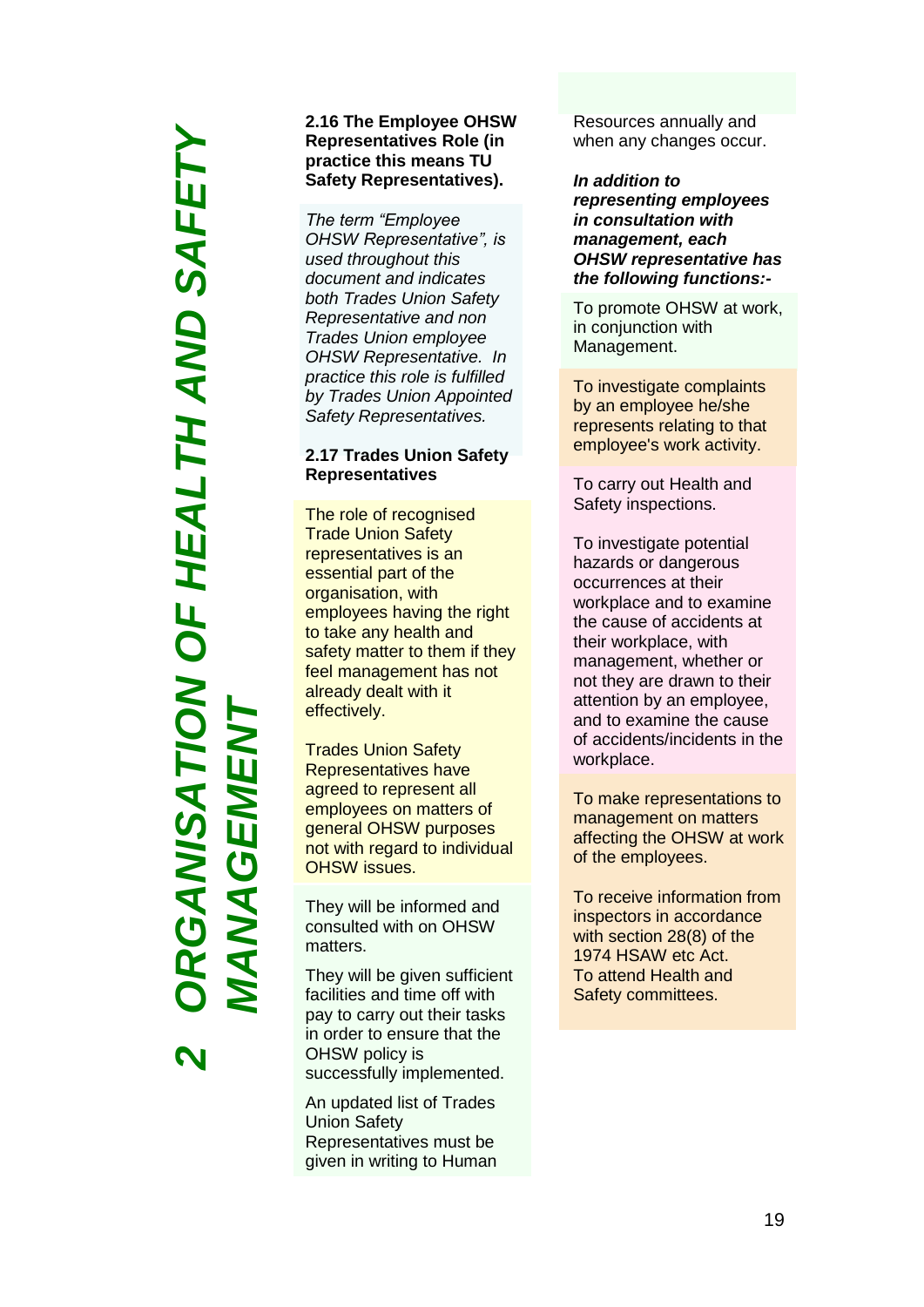# *ORGANISATION OF HEALTH AND SAFETY*  RGANISATION OF HEALTH AND SAFETY *MANAGEMENT***MANAGEMEN** *2*

### **2.1 8 All Employees**

No OHSW policy will be successful without the active participation of all employees. It is essential everyone realises that they are responsible for :

- their own OHSW (and that of others)
- complying with all OHSW rules and regulations
- not interfering with or misusing anything provided in the interest of OHSW

All employees within the Council are expected to co operate to enable the OHSW policy to be successfully implemented.

No employee should be expected to work in conditions or use any methods of working that are unsafe. They should report OHSW issues which they are not able to put right themselves, to their supervisor or line manager. If this does not resolve the issue they should contact any one of the following:

- OHSW Adviser
- Departmental OHSW Liaison Officer or
- Employee OHSW Representative.

Employees are encouraged to pass on ideas, experiences or complaints regarding OHSW, as this is a very important part of raising standards. Any of the following can be approached:

- Line Manager/ Supervisor / Officer-in-Charge ,
- OHSW Advisers ,
- Employee OHSW Representatives .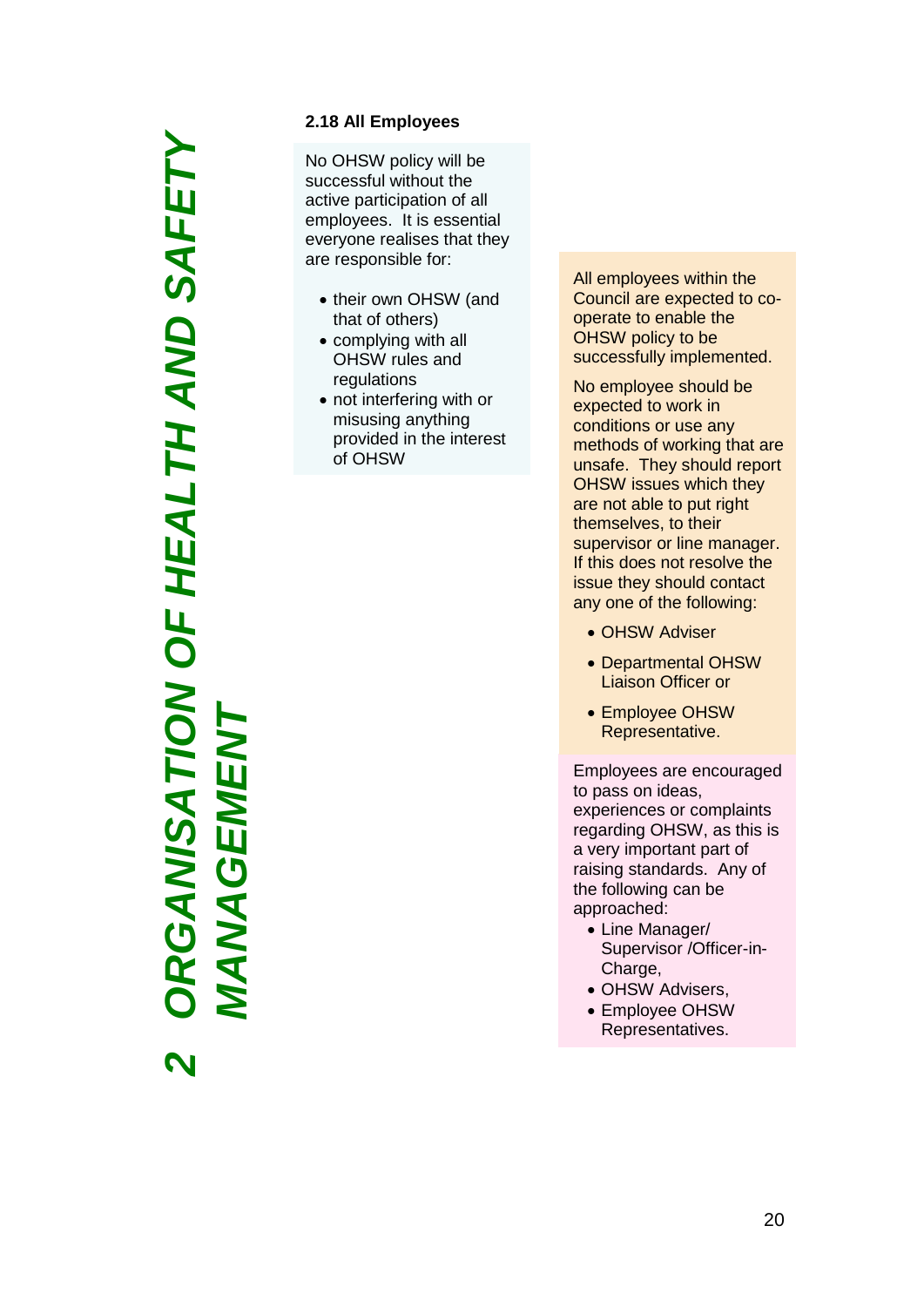# *ORGANISATION OF HEALTH AND SAFETY*  RGANISATION OF HEALTH AND SAFETY *MANAGEMENT*IEN **NAGEM**

*2*

### **2.19 Building Duty Holders**

The Building Duty holder role has been set at Head of Service and Head Teacher level.

The role of the Building Duty Holder includes the co-ordination of building maintenance activities and services. (This does not take account of responsibilities which may be required as part of the job function the duty holder may carry out.)

They have a duty to ensure that sufficient resources are available to manage these activities and services to Council standards via Management Plans, suitable monitoring, maintenance and repair regimes. They must also ensure suitable training has been provided to those who may be involved with building services and maintenance (see The Council OHSW Competency framework).

To assist Duty Holders a "Duty Holder Support Pack" has been developed [http://lbbd/hr/health-and](http://lbbd/hr/health-and-safety/building-duty-holders.htm)[safety/building-duty](http://lbbd/hr/health-and-safety/building-duty-holders.htm)[holders.htm](http://lbbd/hr/health-and-safety/building-duty-holders.htm) . The pack and a list of Duty Holders are available via the intranet or from OHSW.

### *In practice this means for OHSW purposes they should:*

Appoint a Site Responsible Person (this may be the Duty Holder) to maintain building services and maintenance activities to Council standards with suitable monitoring, maintenance and repair regimes. (See also The Duty Holder Support Pack)

### *Consider:*

- Fire
- **Electrical Installations**
- Gas Installations
- Water Systems
- Asbestos
- Lifts
- Portable Electrical Appliances
- Lightning protection
- Air Conditioning
- Ventilation Equipment
- Pressurized Equipment
- Swimming Pools
- First Aid
- **Contractors**

### *For Water Systems, the Duty Holder must ensure:*

They are familiar with the Council's Water Systems Management Policy, their duties and the contents of the "Duty Holder Pack"

Effective management procedures are in place for each area within their responsibility and that they are regularly reviewed.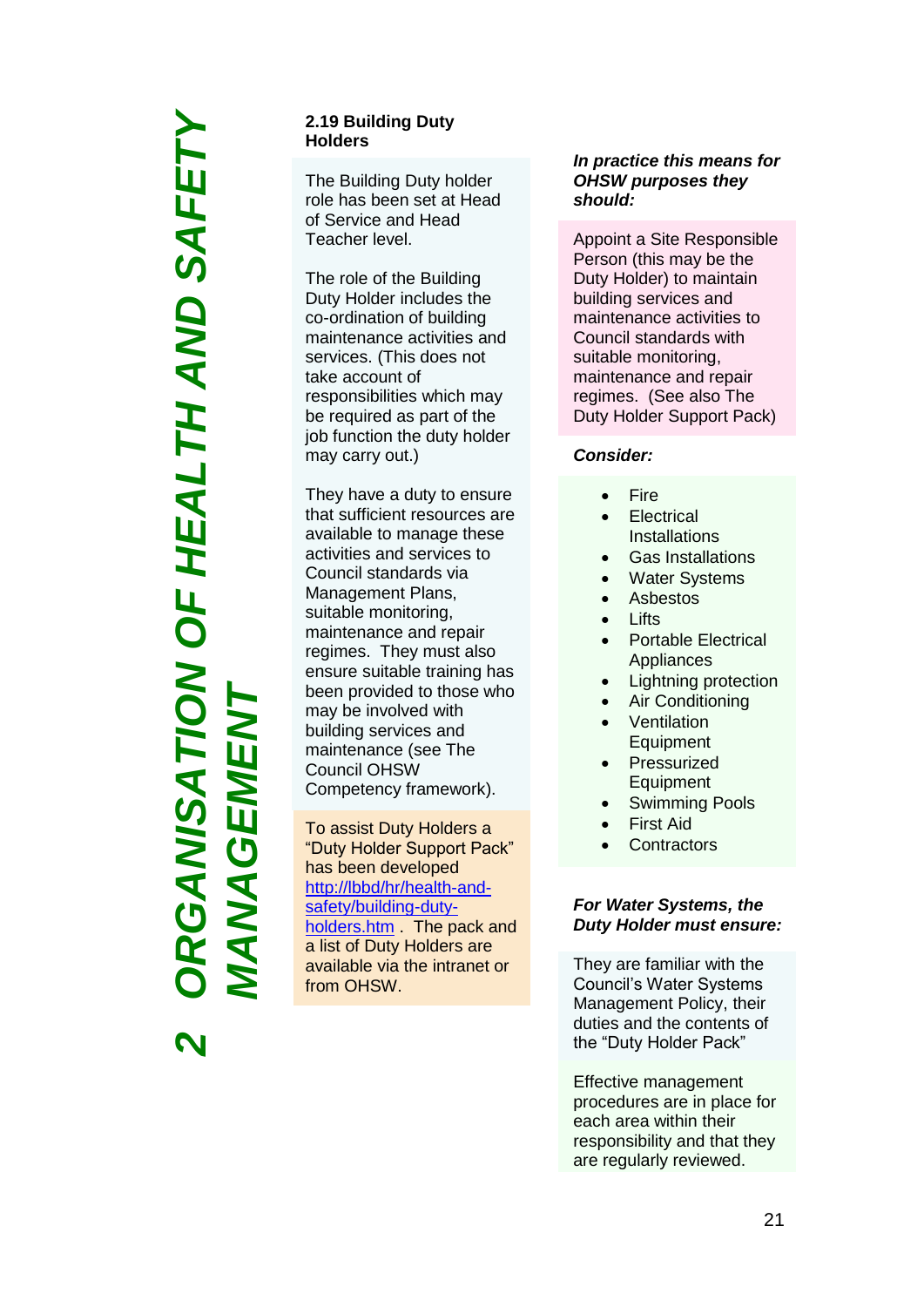### *ORGANISATION OF HEALTH AND SAFETY*  RGANSATION OF HEALTH AND SAFET) *MANAGEMENT***NAGEME**  $\overline{\mathbf{A}}$ *2*

### *For fire managemen t , the Duty Holder must ensure:*

They are familiar with their duties and the contents of the "Duty Holder Pack". A written fire risk

assessment is carried out using the Council's Fire Risk Assessment Check list and guidance [http://lbbd/hr/health](http://lbbd/hr/health-and-safety/fire-safety.htm) -and - safety/fire[-safety.htm](http://lbbd/hr/health-and-safety/fire-safety.htm) for each area within their responsibility and that they are regularly reviewed.

Effective fire management and emergency evacuation procedures are in place for each area within their responsibility and that they are regularly reviewed.

Effective fire management information, instruction and training is given to those who use the workplace. Corporate standards have been developed for Fire Warden training. These are available on the intranet site or by contacting OHSW .

All relevant names and telephone numbers, fire protection equipment maintenance and training records are recorded in the fire logbook for the premises, which must be kept updated with the risk assessment .

Action to be taken if the alarm is raised is explained on fire notices displayed in prominent places in all buildings.<br>All emergency escape

routes are kept clear and free from obstruction.

### *For Asbestos, the Duty Holder must ensure:*

They are familiar with their duties and the contents of<br>the "Duty Holder Pack"

Effective management procedures are in place for each area within their responsibility and that they are regularly reviewed.

Effective information, instruction and training is given to those who use the workplace.

All asbestos in poor condition is removed by a reputable, licensed worker – *asbestos must not be transported without a consignment note, obtained from the Environment Agency.*

Asbestos in good condition is labelled and regularly checked.

Those who may be affected are made aware of the asbestos, so that they do not accidentally disturb it.

Employees who may come into contact with asbestos receive adequate training.

Only trained personnel are allowed to "work" with Asbestos.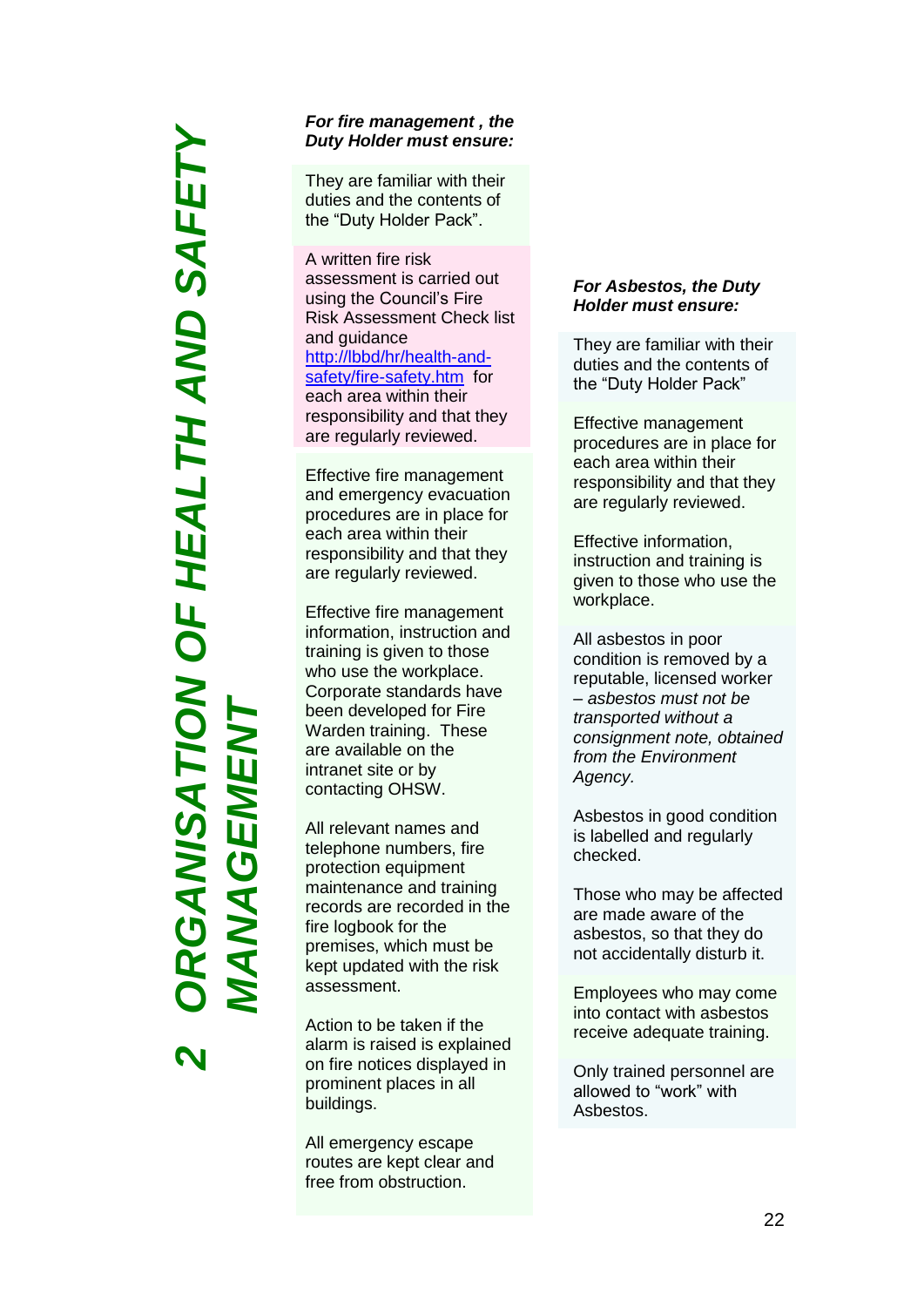*ORGANISATION OF HEALTH AND SAFETY*  RGANISATION OF HEALTH AND SAFETY *MANAGEMENT***NAGEME** *2*

**2.2 0 Multiple -Occupancy of a site by two or more Departments or Organisations**

*Where two or more Departments or Organisations share a site, each Department should:*

- Co-operate with each other, as necessary, to enable each to comply with all relevant OHSW requirements .
- Take all reasonable steps to co -ordinate any measures taken to comply with any statutory requirements e.g. fire risks .
- Take all reasonable steps to inform the each other of any risks to their employee's OHSW arising from work activities carried out on site .
- Ensure that all managers have a clear understanding of OHSW responsibilities .
- Use building plans to identify and allocate responsibility for areas they occupy .
- Agree a system of communication for the notification of defects and changes to the building fabric .

### *Each is responsible for:*

- The safety of operational activities (including the use of fixed and mobile operational equipment) under their managerial control .
- Ensuring adherence to common procedures (e.g. fire alarm, evacuation) .
- Alerting the Building Duty Holder to any aspects arising from defects or damage to the building fabric .
- Informing the Building Duty Holder of any proposed accommodation changes that may affect the building/site or it's fire management arrangements.
- Defining where responsibilities interface (these responsibilities will be reviewed every six months at a suitable forum, such as a 'House Committee').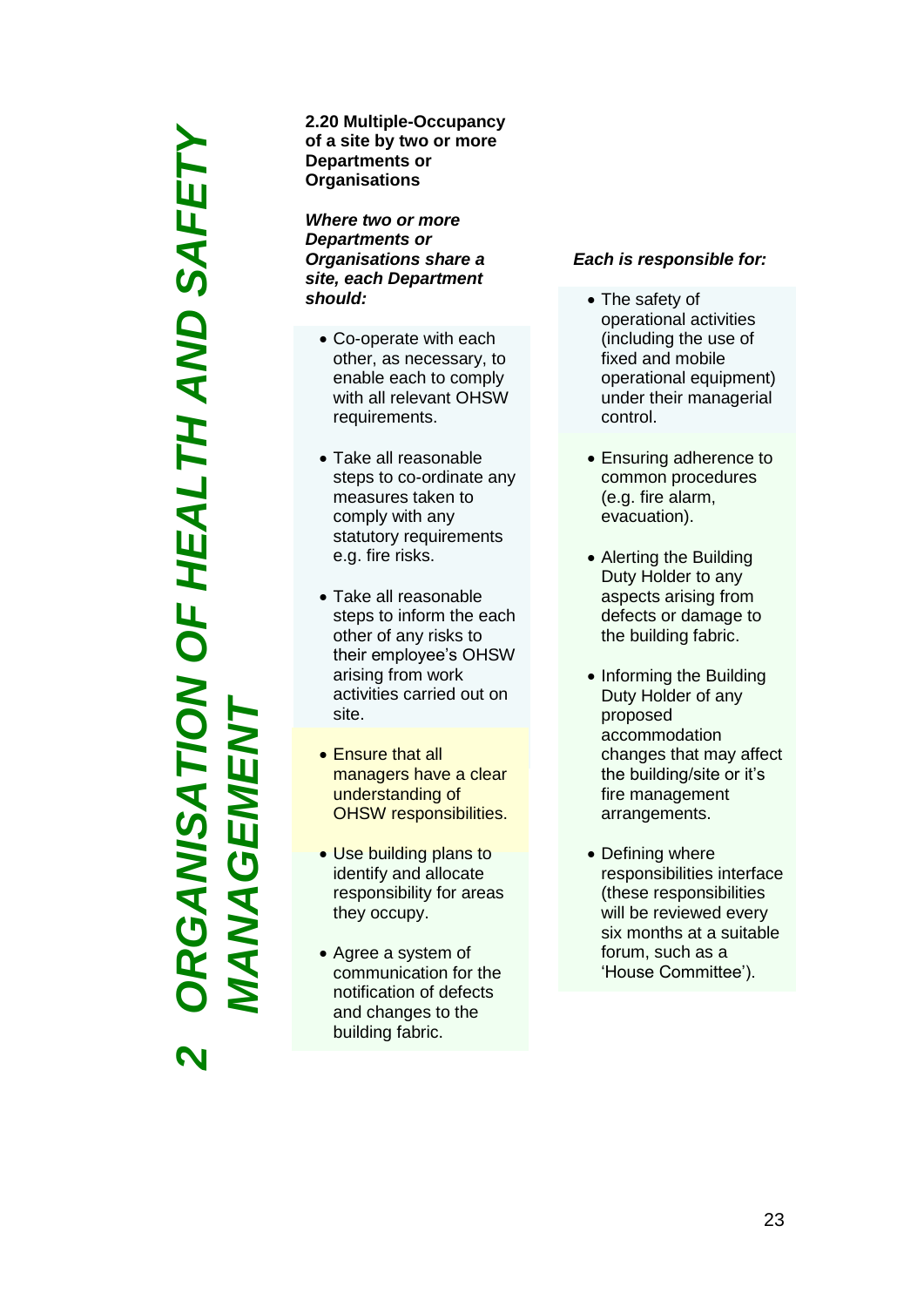# *IMPLEMENTATION OF THE POLICY* **ARRANGEMENTS FOR<br>IMPLEMENTATION OF THE POLICY**  *ARRANGEMENTS FOR*  **ო**

The Health and Safety at Work etc Act 1974 holds management accountable for good Health and Safety practice. The Management of Health and Safety at Work Regulations 1999 require management to consider Health and Safety to be an integral part of their normal management duties, to consult with employees with regard Health and Safety issues and to provide effective training to enable employees to carry out their<br>work safely.

Success with OHSW in this Council is achieved by an integrated approach to OHSW Management and both management and employees will be advised and supported by the Corporate OHSW.

The following sections set out arrangements and how the Council will implement this OHSW policy.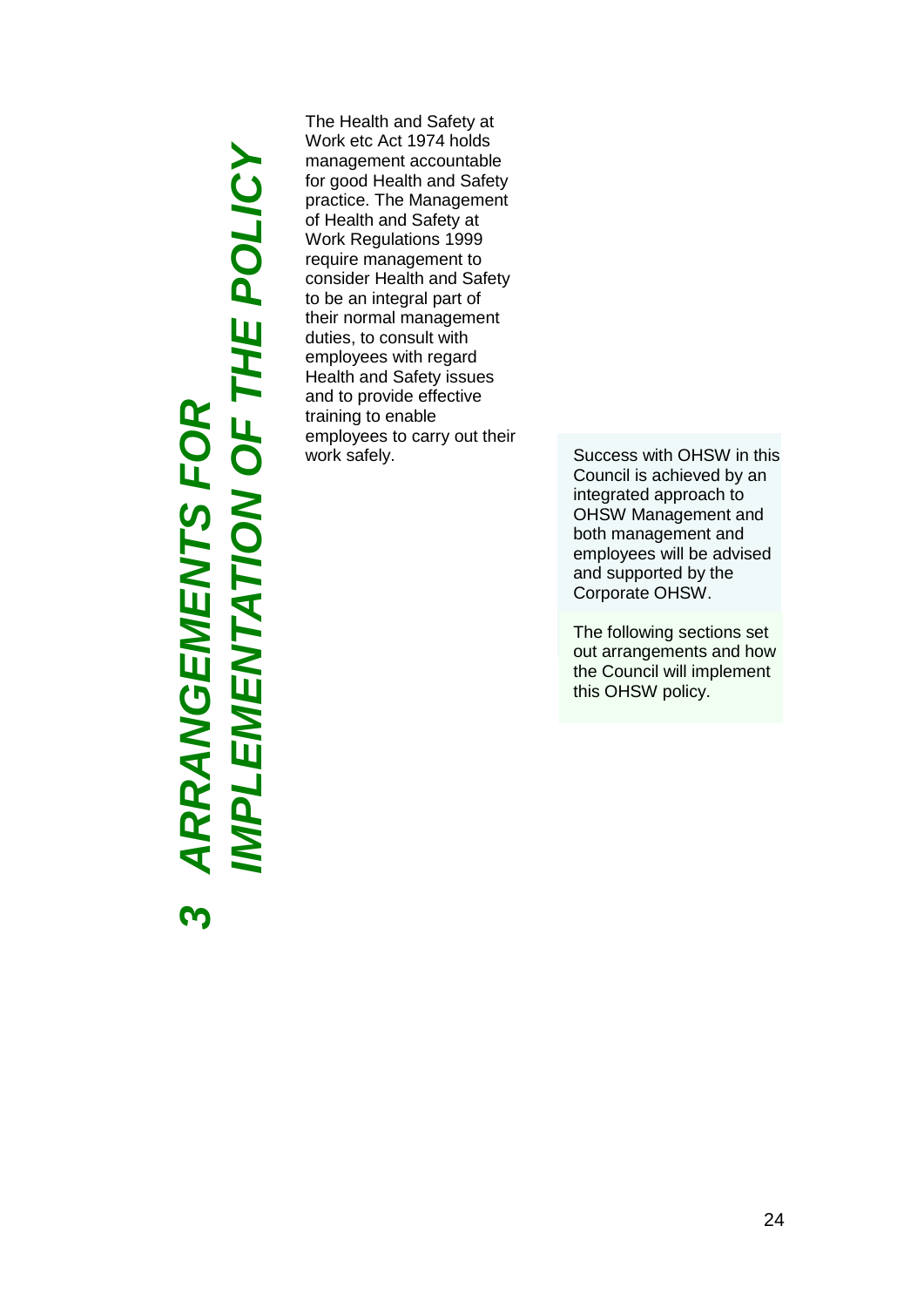### *3.1 HEALTH AND SAFETY COMMITTEES AND ACTION GROUPS* The structure for OHSW Committees with the second control in the second control in the second control in the second control in the second control in the second control in the second control in the second control in the second control in the second control Council is shown in the diagram below and the  $\blacksquare$ reference for  $\sim$  committees is  $\sim$ available on the intranet. AND  $\mathbf{c}$

The structure for OHSW Committees within the Council is shown in the diagram below and the terms of reference for the committees is available on the intranet

*The OHSW committee structure may vary slightly from department to department, so please note the separate information for your own Department.*

Committees are generally set out as follows:

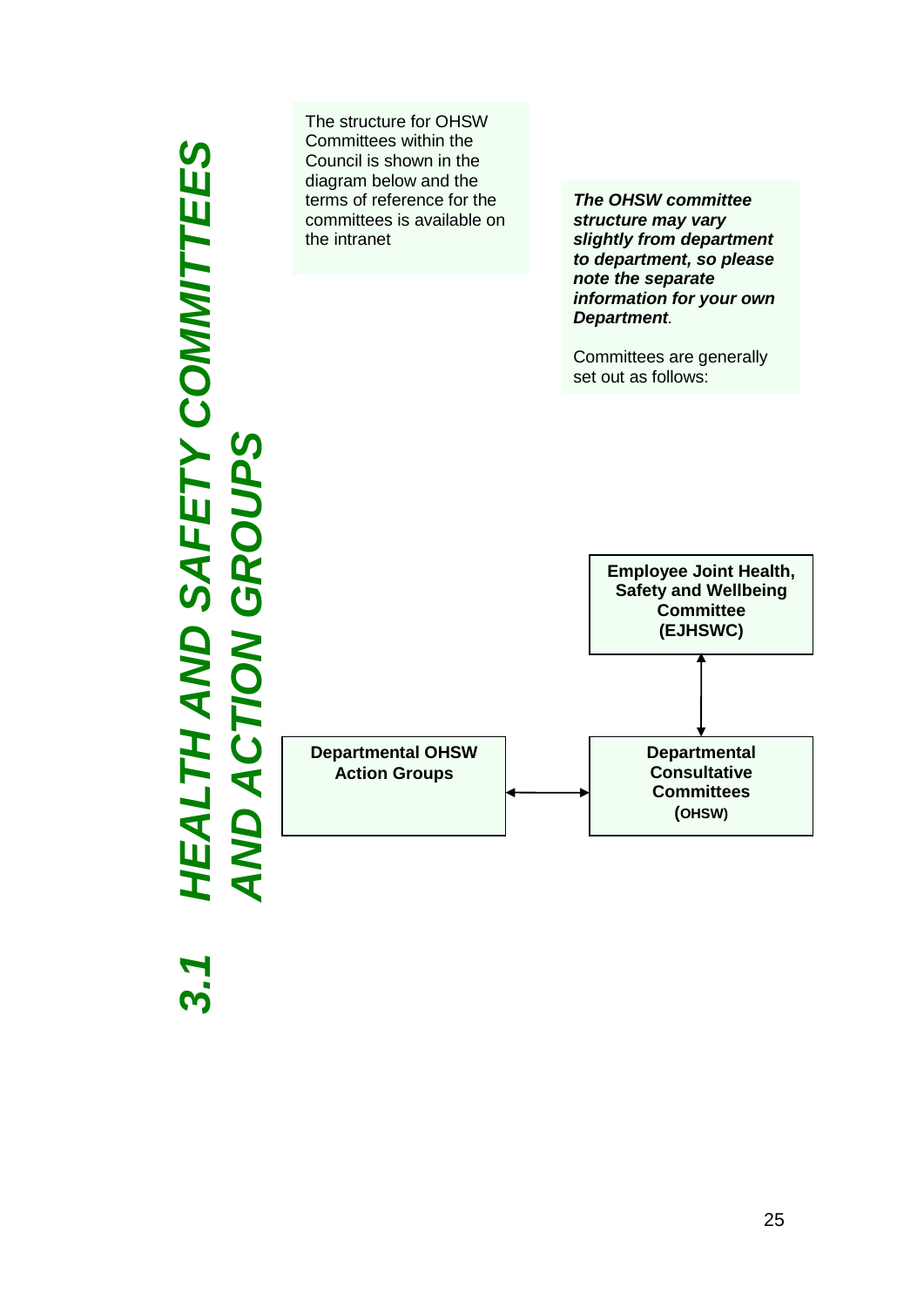### *3.1 HEALTH AND SAFETY COMMITTEES*  **SAFETY COMMITTEES ACTION GROUPS** *AND ACTION GROUPS*EALTH AND

### *i)* The *Council EJHSWC Committee is* chaired by a Councillor (Vice Chair is elected by the employee side).

The EJHSWC meets four times per year.

Members include Councillors, management and Employee OHSW Representatives.

It is the main consultative body for the consideration of employee related OHSW affecting the Council as a whole and also deals with matters that cannot be successfully resolved by departments.

### *ii)* The *Departmental OHSW Committees* chaired by the Departmental OHSW Liaison Officer.

There should be at least four meetings per year with emergency or ad hoc meetings being arranged as appropriate. One meeting should include on its agenda the OHSW Plan for the ensuing year.

Members include Senior Managers and the Employee OHSW Representative (in practice this means TU Safety Representatives) and OHSW Adviser providing professional advice.

### *The remit of this committee is:*

- Determination of the broad thrust of OHSW within the department consistent with corporate strategy.
- Consideration of the Annual Departmental OHSW Action Plan.
- Meeting for the cooperative activity of providing a safe place of work and to discuss OHSW issues that cannot otherwise be resolved by **Departmental** Management Procedures (see 4.2)

*iii)* The *Departmental OHSW Action Groups*  chaired by the Departmental OHSW Liaison Officer.

Meetings should be held no less than four times per year and be timed to support the main Departmental OHSW Committee meeting.

Members should include a Senior Manager to represent each Head of Service and a OHSW Adviser providing professional advice.

### *The remit of this group is to:*

- Develop, role out and monitor progress with the Departmental OHSW Action Plans.
- Produce quarterly OHSW reports for their Senior Management teams and the EJHSWC.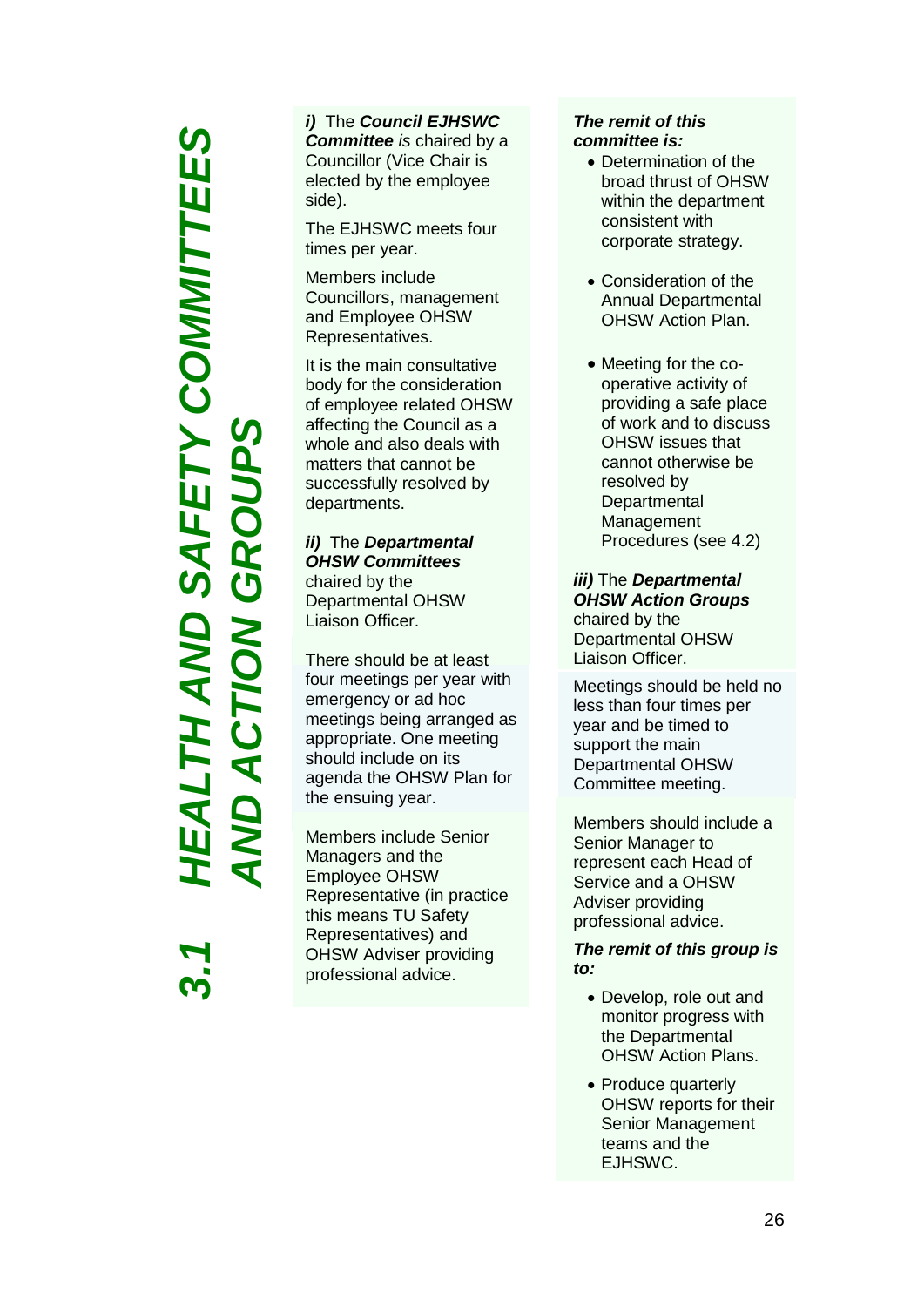# **VFORMATION, INSTRUCTION & TRAINING** *INFORMATION, INSTRUCTION & TRAINING3.2 HEALTH AND SAFETY* EALTH AND SAFET

*Information, instruction and training are available to all employees, including temporary and agency staff to enable them to carry out their duties safely.* 

A list of OHSW training sessions is available on the OHSW intranet pages [http://lbbd/learning-and](http://lbbd/learning-and-development/health-and-safety-training.htm)[development/health-and](http://lbbd/learning-and-development/health-and-safety-training.htm)safety-training.htm

All Managers, Supervisors and employees are required to attend Health and Safety Management and Risk Assessment briefings or courses (based on corporate training standards) at least every 3 years.

Adequate Health and Safety instruction and training should be given to all new employees to enable them to carry out their work in a Healthy and Safe manner – prior to commencement of their work.

Specialised training should be given to those employees, whose work has been identified as requiring a specific type of knowledge of health and safety.

All new employees are required to attend a Health and Safety induction briefing based on corporate training standards, ASAP after commencement of employment *regardless of their level within the organisation.* Where appropriate OHSW training should be included in Personal Development Plans (PDP's)

Managers should regularly assess training requirements. Employees and management are required to attend OHSW, which will enable them to carry out their duties safely.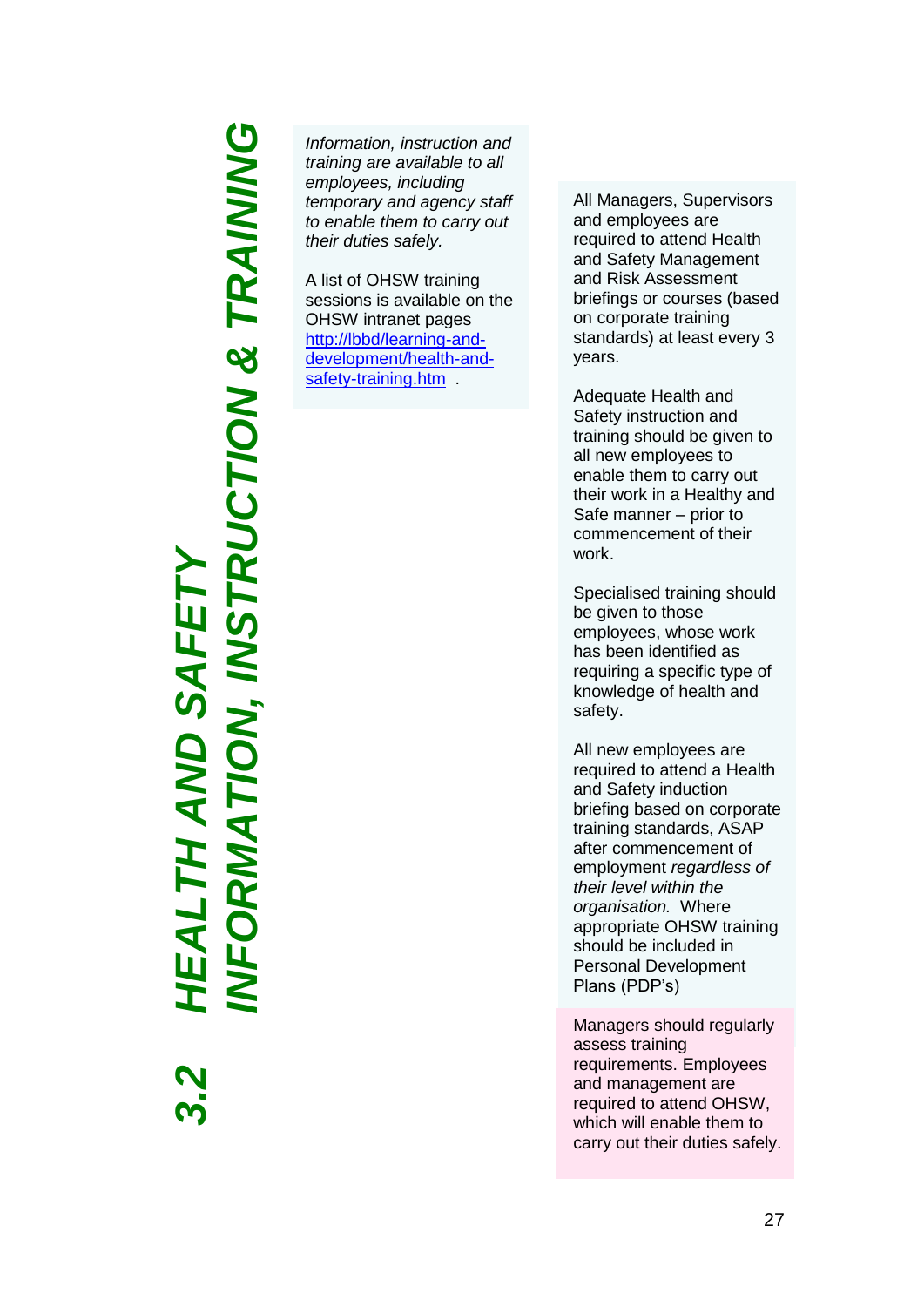**HEALTH AND SAFETY SERVICES** *HEALTH AND SAFETY SERVICES3.3*

Corporate OHSW is available to help, advise and give guidance with regard to OHSW matters on a council wide basis, and its role is to ensure consistent high standards of OHSW practice are implemented and maintained in accordance with the HSE's Sensible Risk agenda.

*OHSW Advisers are not responsible for managing OHSW on behalf of managers. This responsibility cannot be delegated.*

OHSW Advisers have access to an extensive library of OHSW publications as well as access to various specialist OHSW information systems, and are always pleased to give help and advice on OHSW matters

They have contacts across the Council and with external specialist OHSW groups and organisations.

*OHSW is based at the Civic Centre, Dagenham.*

*Office telephone numbers:*

*Tel: 020 8227 2104 / 2381 Fax: 020 8227 2237* 

*Alternatively and in an emergency, individual members of OHSW are contactable on mobile telephones via Barking and Dagenham Direct tel: 020 8215 3000* 

For this policy and other Council OHSW policies and information see also the OHSW section of the Council's Intranet site.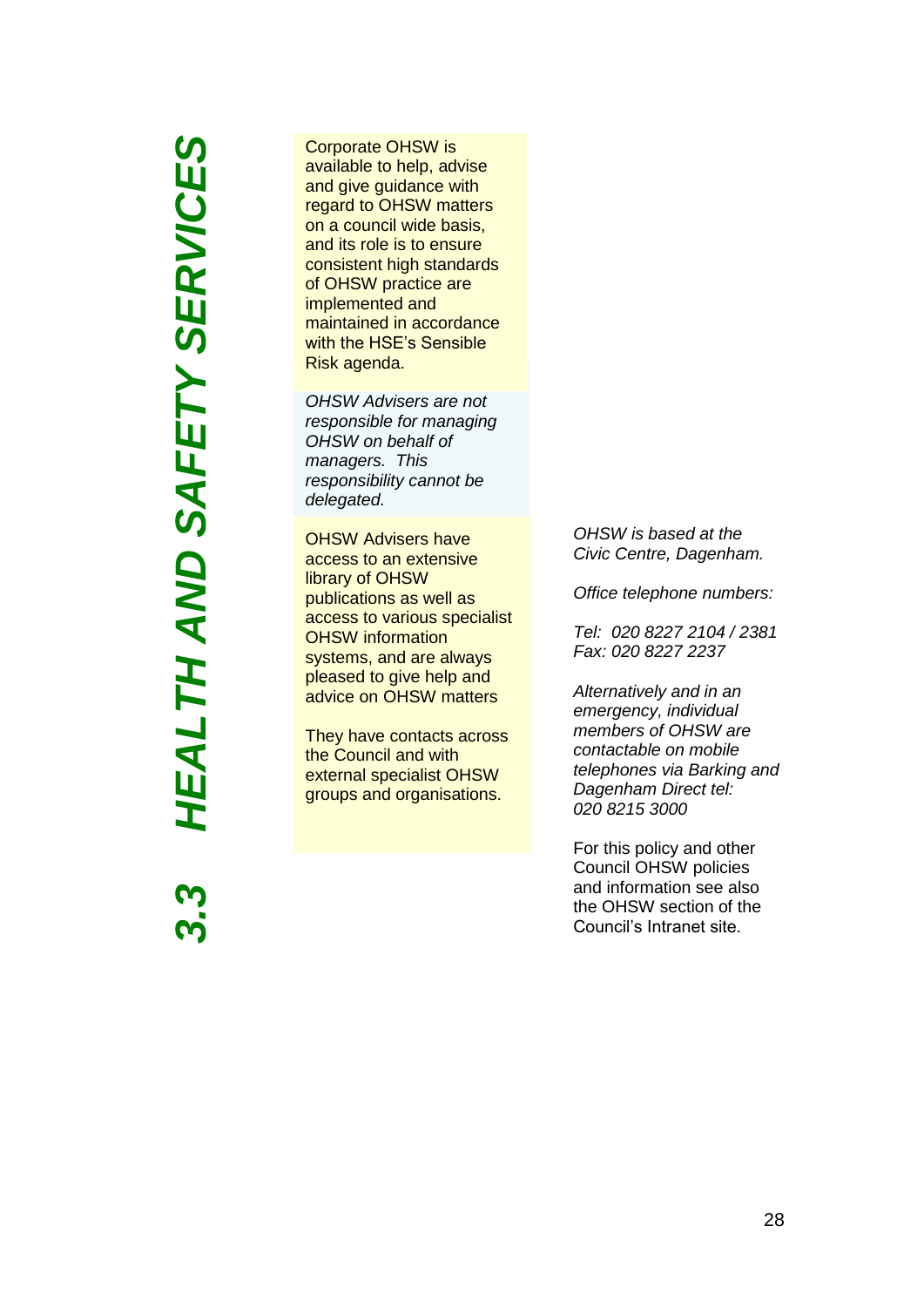# PROCEDURES/CODES & GUIDANCE *PROCEDURES/CODES & GUIDANCE4*

*The following procedures and guidance notes give general information to assist managers and employees in their work*

Further information may be found in various Health and Safety Executive, Corporate and Departmental Codes of Safe Working Practice, Handbooks, **Manufacturers** instructions or relevant legislation.

Should you require further information, please speak to your line manager or OHSW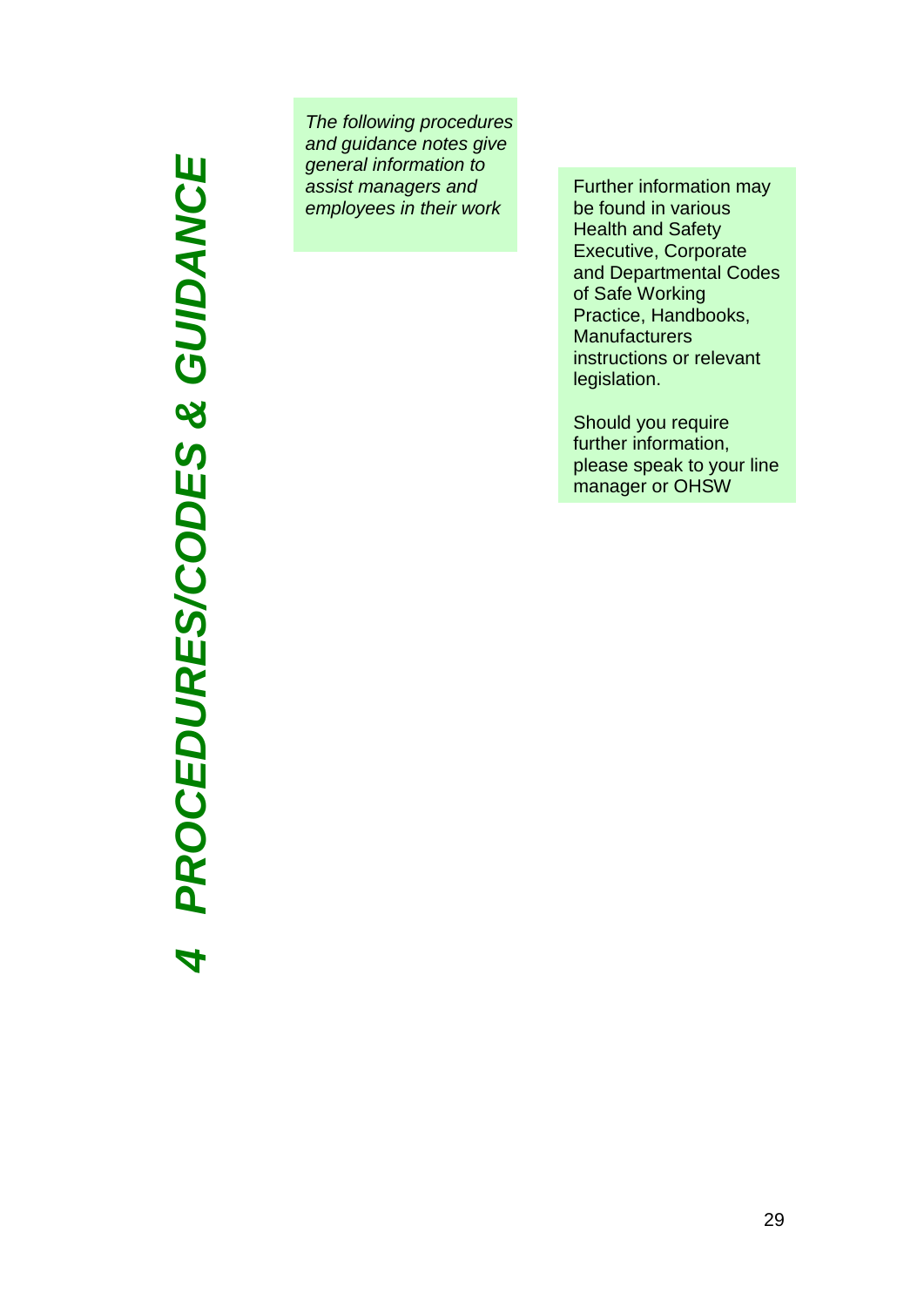# RISK ASSESSMENTS *4.1 RISK ASSESSMENTS*

The Management of Health and Safety at Work Regulations (MHSWR) 1999 have specific requirements relating to training, consultation and Risk Assessment

To meet these requirements, management must ensure that where necessary a sensible, suitable and sufficient Risk Assessment is carried out before work starts and revised when necessary.

The general duty to assess and record activities which carry significant risk also include a specific requirement to take into account young people at work (up to the age of 18) taking into account:

- psychological or physical immaturity
- inexperience
- lack of awareness of existing or potential risks

For detailed requirements please follow link.

[http://www.hse.gov.uk/youn](http://www.hse.gov.uk/youngpeople/law/management.htm) [gpeople/law/management.](http://www.hse.gov.uk/youngpeople/law/management.htm) [htm](http://www.hse.gov.uk/youngpeople/law/management.htm)

Specific risks to females of child bearing age and new and expectant mothers also need to be considered, further advice can be found by following the link below.

[http://www.hse.gov.uk/mot](http://www.hse.gov.uk/mothers/faqs.htm) [hers/faqs.htm#](http://www.hse.gov.uk/mothers/faqs.htm)

Sensible Risk Assessment applies to all aspects of work activities carried out by employees, and should cover issues such as excessive pressure (stress), violence and aggression, wellbeing and lone working .

It should be noted that The Council is committed to the HSE's "Sensible Risk Management" agenda and the development of risk assessments that enable activities to be carried out in a safe way

**The Council is fully committed to carrying out a programme of sensible risk assessment for each Department.** 

Sensible Risk Assessments are a key part of good OHSW management and the following procedure for managing risk should be followed.

For more detailed advice please refer to the Council's Risk Assessment Guidance and supplementary information available via the intranet . [http://lbbd/hr/health](http://lbbd/hr/health-and-safety/risk-assessment.htm)-and-safety/risk[-assessment.htm](http://lbbd/hr/health-and-safety/risk-assessment.htm)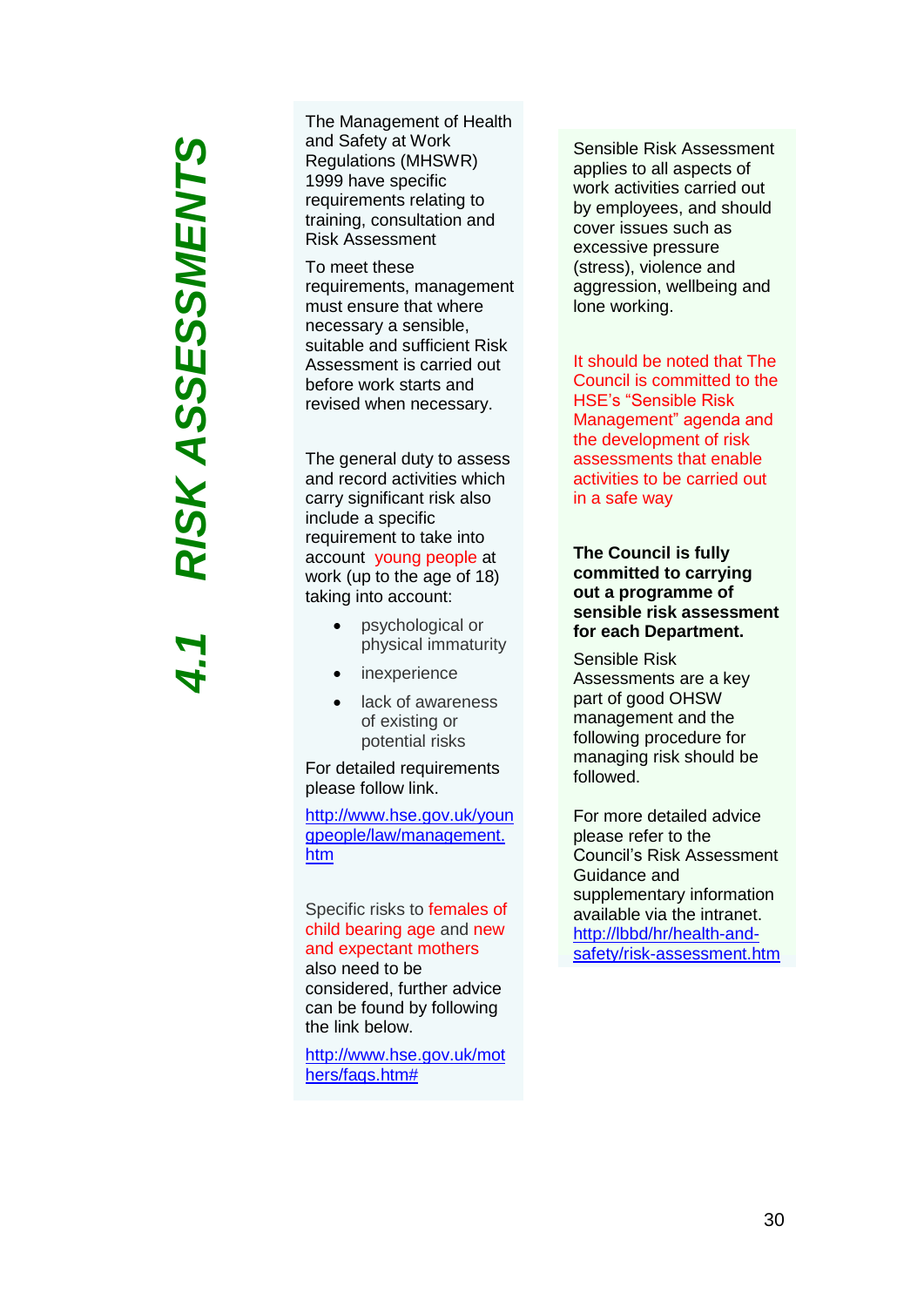*4.2 PROCEDURES FOR DEALING WITH RISK*PROCEDURES FOR DEALING WITH RISK

*Management must, in consultation with employee representatives (in good time), ensure that the risks to OHSW in their area are assessed and reduced so far as is reasonably practicable in line with the HSE's guidance for sensible risk management .*

Should a significant risk be found, then adequate and sensible control measures must be put in place, monitored and reviewed in order to reduce the risk as far as is reasonably practicable .

### *Management Procedure for Dealing with Risks*

- 1. The action s taken should be recorded on the *Council Risk Assessment Form* and retained in the Managers' OHSW file.
- 2. If a manager, because of circumstances beyond his/her control, is unable to reduce a risk so far as is reasonably practicable, then advice should be sort from OHSW, who will advise/ assist.
- 3. The manager should then attempt to resolve the issue, using the advice and assistance of OHSW .
- 4. Should management still be unable to deal with the issue satisfactorily, then the manager must refer the matter upwards to the Head of Service.
- 5. The appropriate Risk Assessment and any other relevant information such as the OHSW Advisers' report, if produced, must accompany all referrals.

This process continue s up the management line until the issue is brought to the attention of the EJ H S W C failing earlier resolution.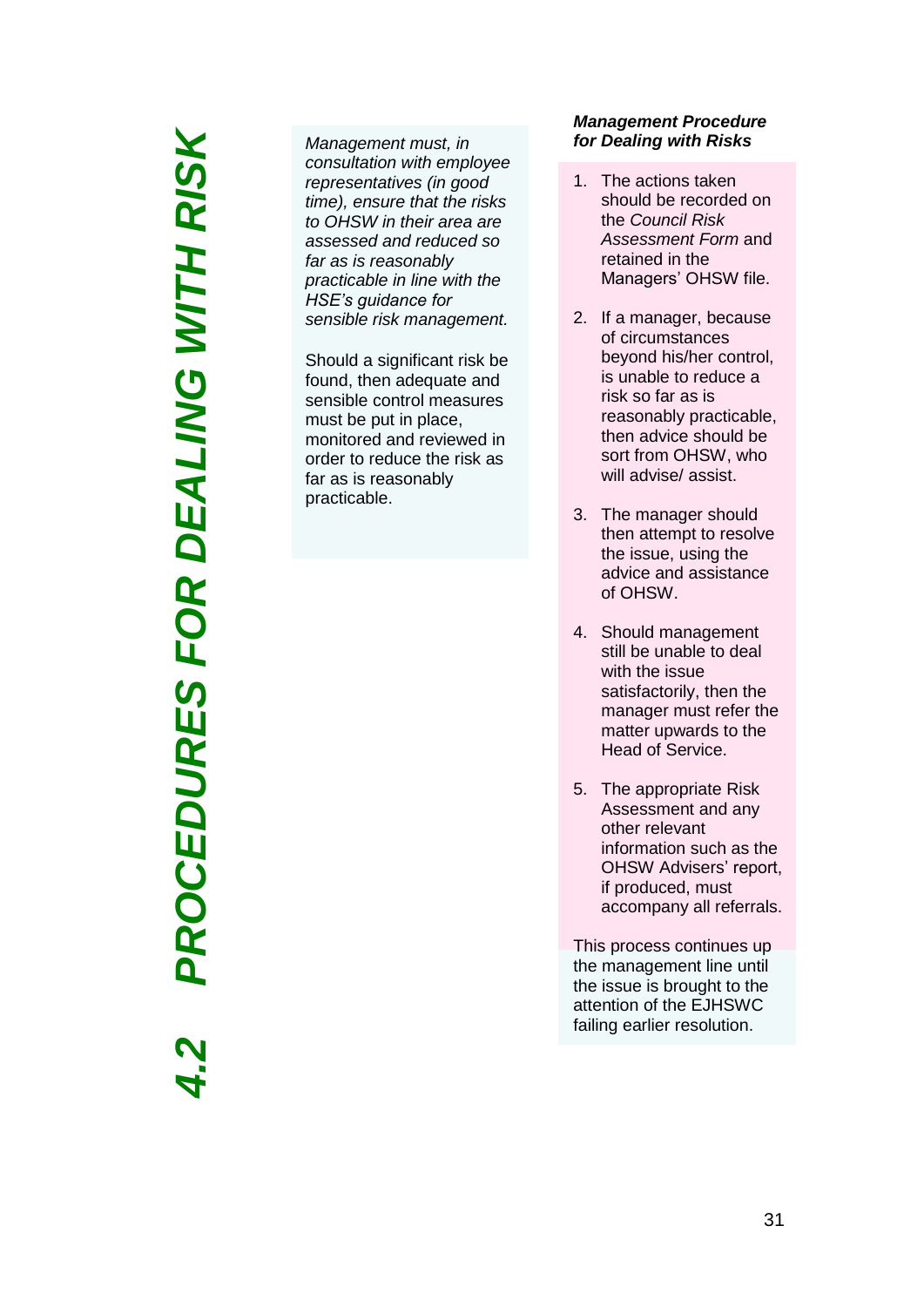

# PROCEDURES FOR DEALING WITH RISK *4.2 PROCEDURES FOR DEALING WITH RISK*4.2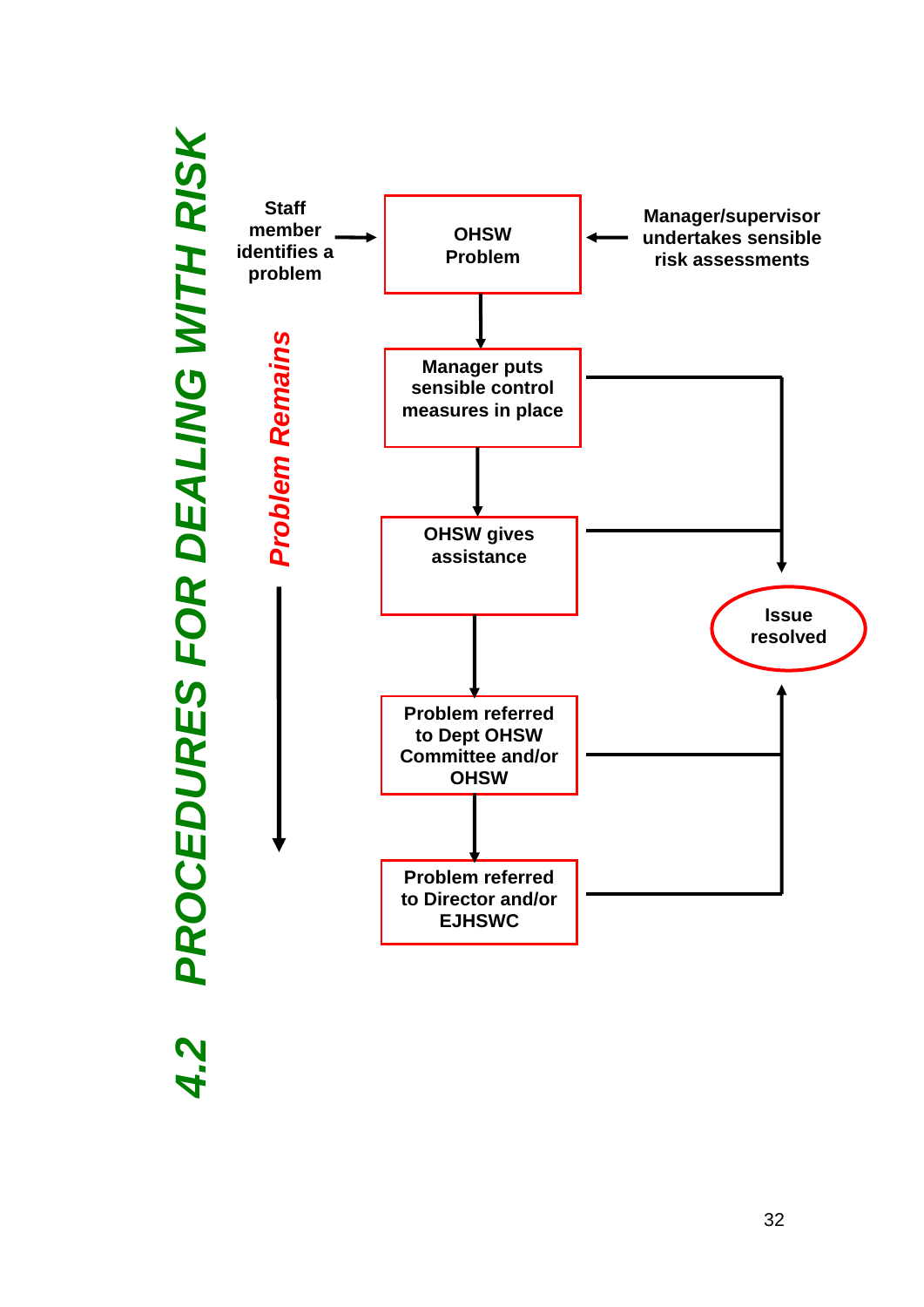**ACCIDENT/INCIDENT REPORTING PROCEDURE** *4.3 ACCIDENT/INCIDENT REPORTING PROCEDURE*

An incident in this context, is a hazardous, or potentially hazardous, unplanned event that may or may not result in damage to people, plant or property*.* An accident is normally where actual physical injury to a person occurs.

*All employees must follow the Council Incident Reporting Procedure.*

Managers, Section Heads, Head Teachers and OHSW must be notified of *accidents, dangerous occurrences and near misses* (including acts of violence, aggression or verbal abuse). They must be reported and recorded using the Council Accident/Incident Report Form [http://lbbd/hr/health](http://lbbd/hr/health-and-safety/accident-injury-reporting.htm)-and[-safety/accident](http://lbbd/hr/health-and-safety/accident-injury-reporting.htm)-injury[reporting.htm](http://lbbd/hr/health-and-safety/accident-injury-reporting.htm)

Management are required to investigate every accident no matter how minor to prevent a reoccurrence .

Details of accident s /Incident s must be reported as soon as possible to the supervisor or manager.

The supervisor must record accidents/incidents on the Council accident/incident Report Form (available from the OHSW intranet site) and inform OHSW when an employee is unable to continue with normal work duties for more than 7 days as a result of an accident .

Serious accidents/incidents must be reported to OHSW on 0208 724 5233 immediately ( mobile numbers available via 020 8215 3000). (See also section 4.4, Procedures for Reporting Serious Accidents).

Within 24 hours, the form must be sent to OHSW, who will ensure that the required notifications are made.

*All incidents which involve violence or aggression must also be reported to the Security Manager.*

*All incidents considered to be racial must also be reported to the Equalities and Diversity Team.*

In addition , some diseases which may be work related also need to be reported. If you believe you are suffering from a work related disease, contact your manager and complete an accident/incident report form.

It is important that you meet the timescales because by law the Council is obliged to report certain types of accidents/incidents to the appropriate authorities. Late reporting may undermine the credibility of the report. If you are unable to complete the form, someone else can do this on your behalf.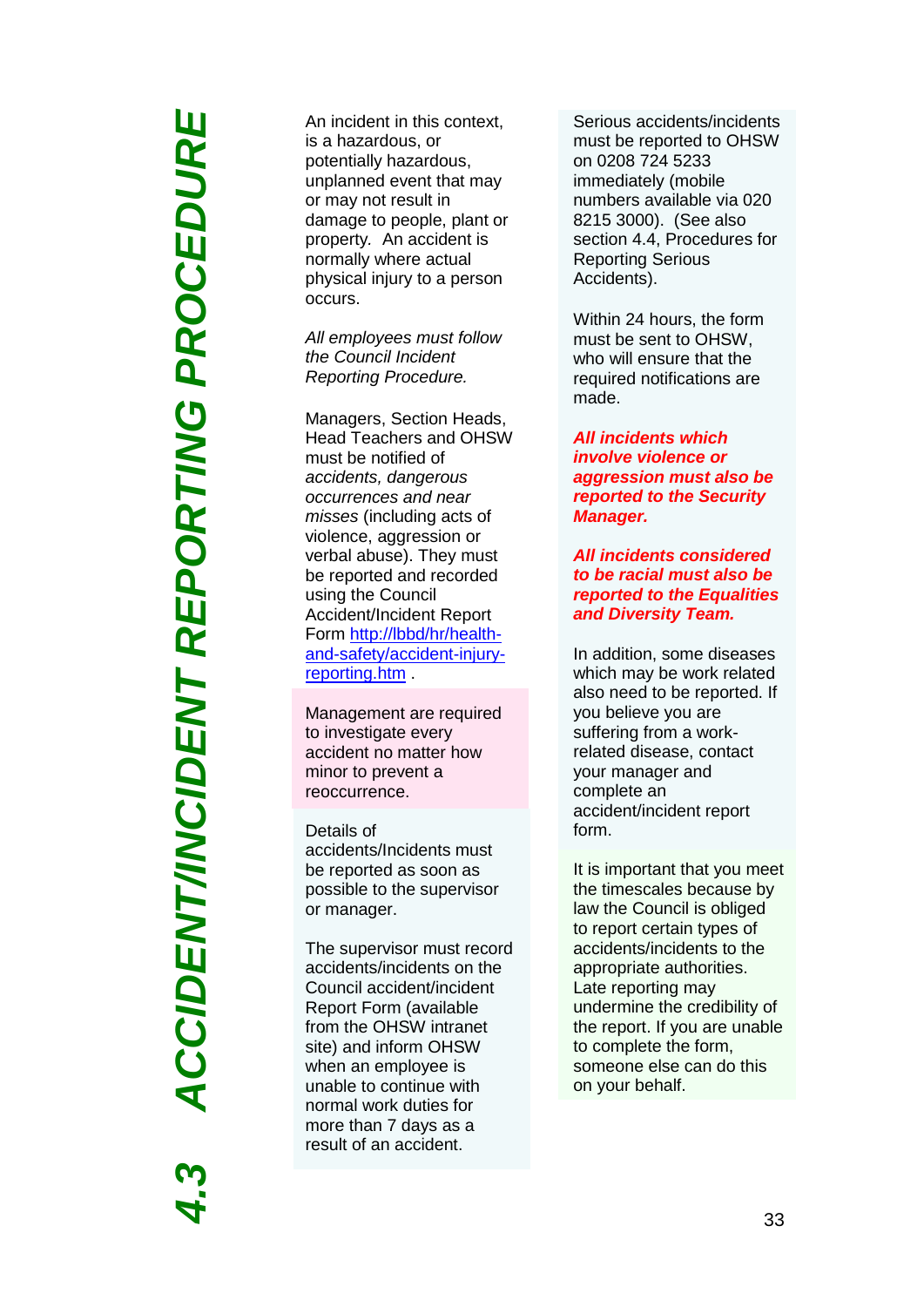# *4.3 ACCIDENT/INCIDENT REPORTING PROCEDURE* **ACCIDENT/INCIDENT REPORTING PROCEDURE**

### **Accident/Incident Reporting Flowchart** (Includes notification/process for





The accident/incident report form should be used for all types of hazardous incidents including work related illness/disease, stress, violence and aggression and motor vehicles accidents/incidents.

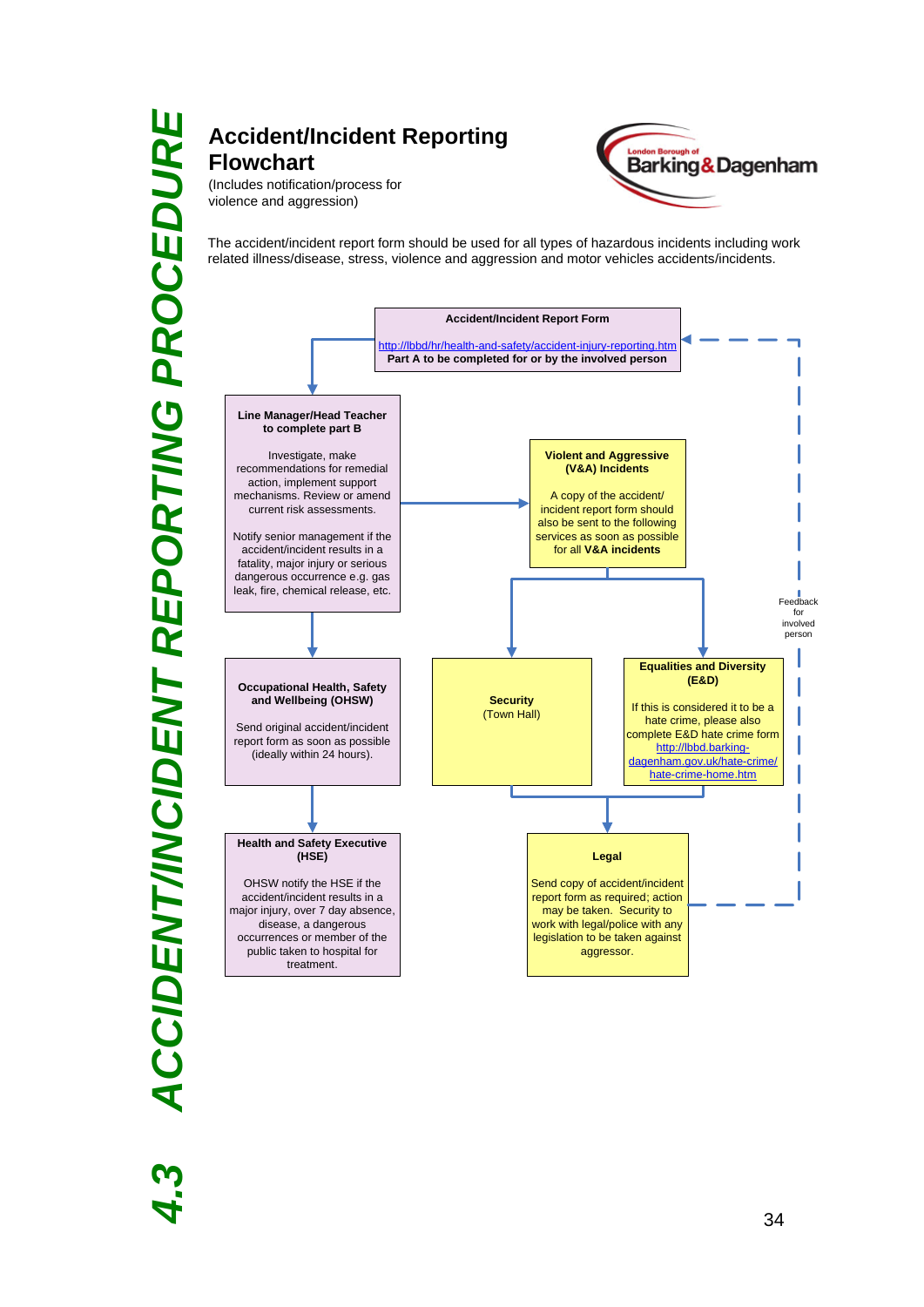# CODENT REPORTING PROCEDURES *4.4 ACCIDENT REPORTING PROCEDURES FOR SERIOUS ACCIDENTS* **SER**

*Serious accidents or dangerous occurrences must be reported to OHSW immediately (Team mobile telephone numbers available via Barking and Dagenham Direct: (020 8215 3000).*

**Outside of normal working hours the responsible officer must notify the HSE direct on (01519 514000.)** 

A full list of notifialble incidents can be found at <http://www.riddor.gov.uk/>

### *Examples are :*

The death of any person if it arises out of, or in connection with, work.

*MAJOR INJURY* Any fracture other than to the fingers, thumb or toes.

Any amputation.

Dislocation of the shoulder, hip, knee or spine.

Loss of sight in any eye (whether temporary or permanent)

Chemical or hot metal burn to the eye or any penetrating injury to the eye.

Injury from electric shock or electrical burn leading to unconsciousness or requiring resuscitation or admittance to hospital for more than 24 hours.

### *ANY OTHER INJURY*

Leading to hypothermia, heat induced illness or to unconsciousness.

Requiring resuscitation, or requiring hospital admittance for more than 24 hours which results from the absorption of any substance by inhalation, ingestion or through the skin leading to: -

Acute illness requiring medical treatment or

Loss of consciousness

### *OVER 7 DAY INJURY*

If, following an accident, an employee is unable to undertake their normal duties for over 7 days the Supervisor must inform OHSW .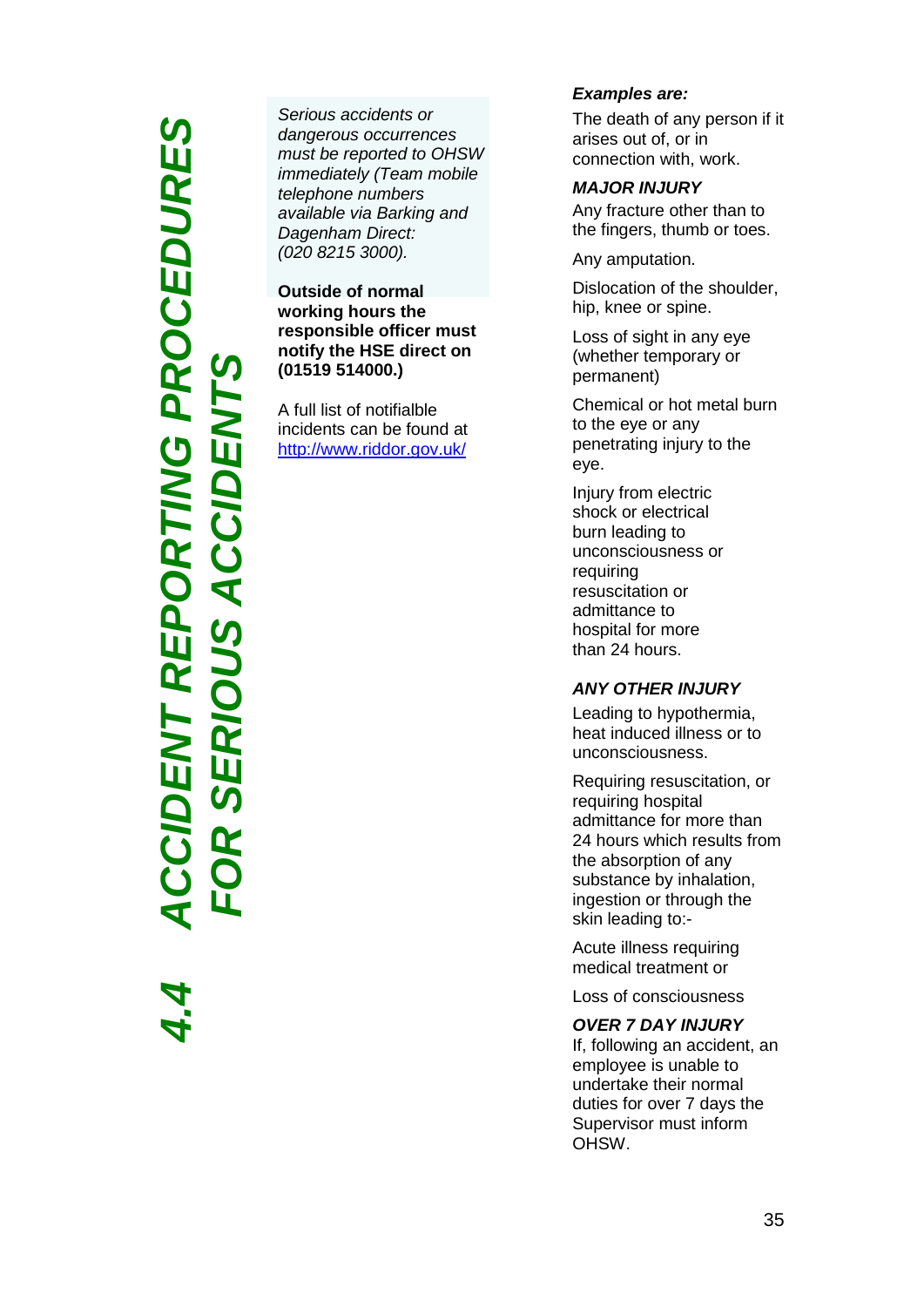# *4.5 VIOLENCE AT WORK* **VIOLENCE AT WORK**

All risks associated with violence at work must be suitably managed in line with the Council Policy and Guidance document s, which deal with violence at work and lone working [http://lbbd/hr/health](http://lbbd/hr/health-and-safety/violence-and-aggression.htm)-and[safety/violence](http://lbbd/hr/health-and-safety/violence-and-aggression.htm)-and[aggression.htm](http://lbbd/hr/health-and-safety/violence-and-aggression.htm) .

### *Managers must:*

- Ensure that sensible risk assessments are carried out in order to identify potential violent situations in their area.
- Ensure that employees report all incidents of violence, using an accident/incident report form.
- Demonstrate prompt personal understanding and offer sympathetic support, which should include the opportunity to discuss the incident acknowledging that staff may feel themselves to blame.
- Make every effort to ensure that the discussion takes place in an open, safe and supportive manner.
- Ensure that investigation is carried out on all violent incidents and pursue the issue so far as is reasonably practicable
- Ensure that physical assaults are reported to the following: Police **OHSW** Security Manager Insurance Manager Legal Services Trades Union **Representatives**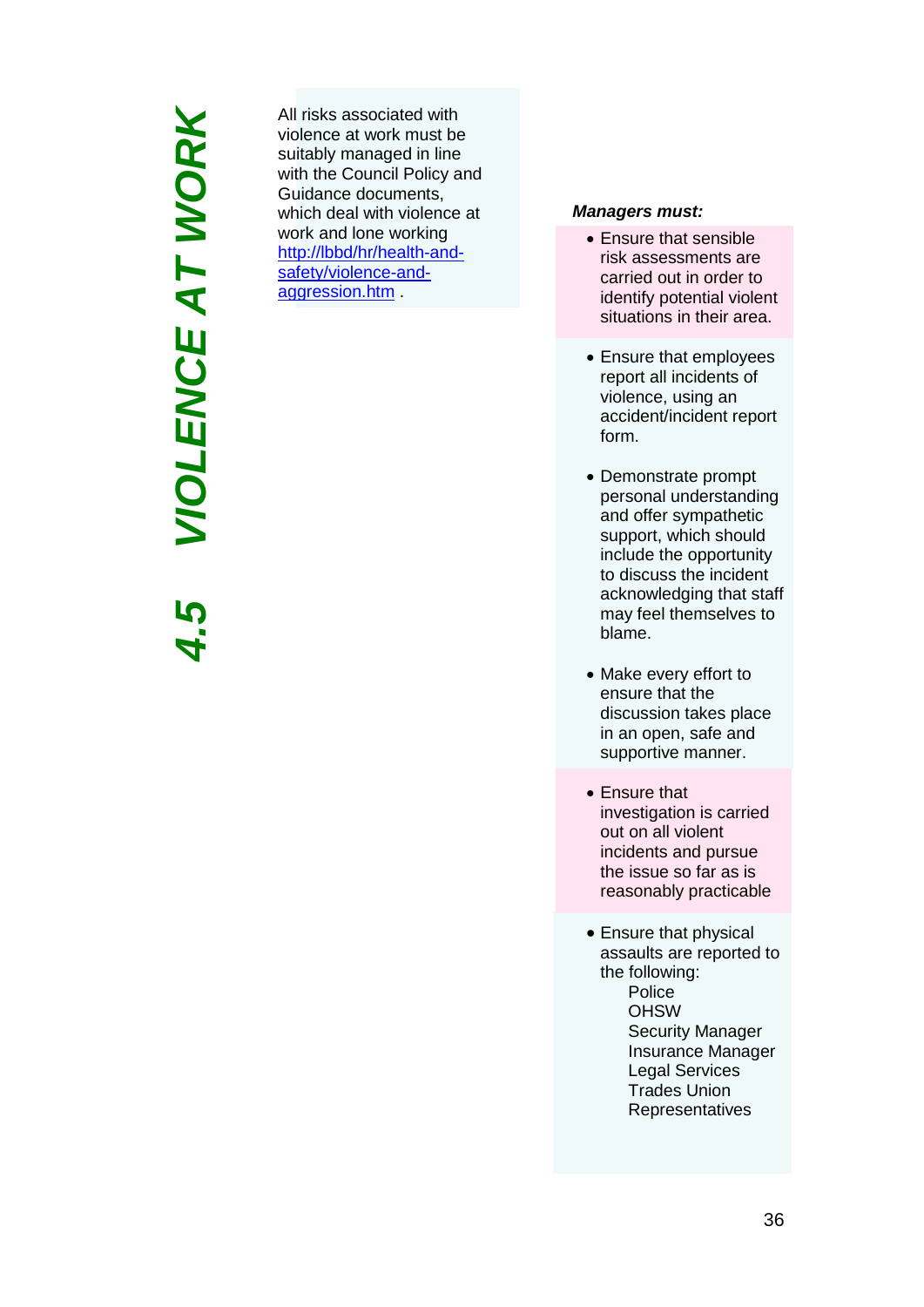### *4.6 FIRST AID*FIRST AID

*Departments and Schools must provide adequate and effective First Aid cover depending on the risk.* 

This may be a first aid kit controlled by a responsible named (appointed) person or where risk assessment requires, a fully trained first aider.

Building Duty Holders are required to undertake a First Aid risk assessment to ensure sufficient First Aiders or appointed persons, are available at the location under their control.

Adequate and sufficient signs will be displayed throughout the workplace giving details and contact numbers of the current first aiders and appointed persons.

Prompt first aid may save a life or lessen the consequences of injury so everyone should know how to contact their nearest first aider, appointed persons or other emergency contact.

*Do not move a seriously injured person if it can be avoided unless danger threatens or resuscitation is necessary.*

Employees wishing to train to become first aiders may do so at the discretion of their manager, and nominations forwarded to the OHSW.

Additional information is available at [http://lbbd/hr/health-and](http://lbbd/hr/health-and-safety/first-aid/first-aid-home.htm)[safety/first-aid/first-aid](http://lbbd/hr/health-and-safety/first-aid/first-aid-home.htm)[home.htm](http://lbbd/hr/health-and-safety/first-aid/first-aid-home.htm)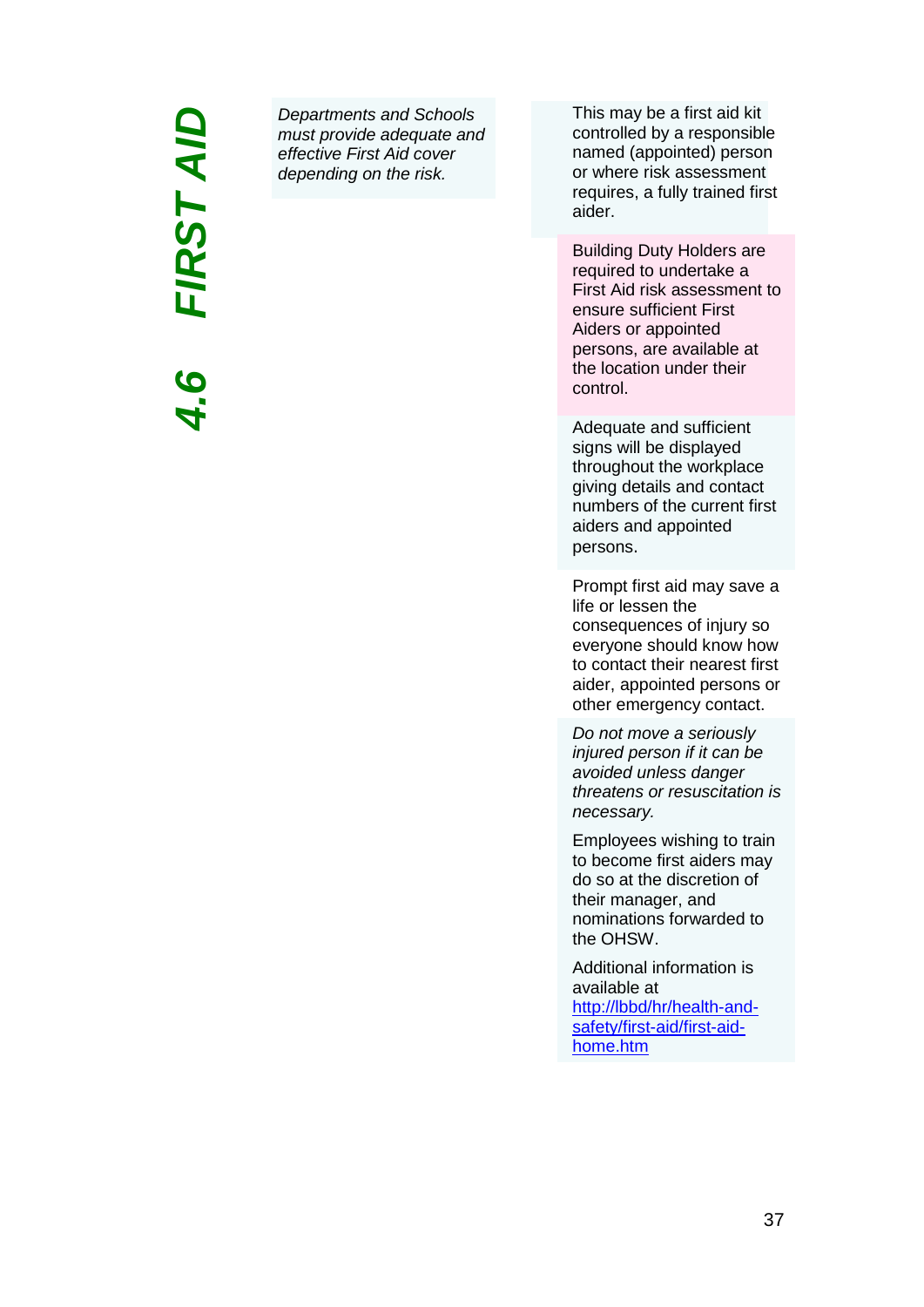# *4.7 FIRE SAFETY – MANAGING THE RISK* **IRE SAFETY – MANAGING THE RISK**

### The **Regulatory Reform (Fire Safety) Order 2005**

**(RRO)** has superseded all previous regulations relating to fire management in premises. It places responsibilities on Duty Holders (Head Teachers/ Heads of Service/ Building Managers, etc) to manage fire safety in premises.

Fire certificates are no longer valid and the emphasis is placed instead on a comprehensive Fire Risk Assessment – which is enforceable by the local fire and rescue authority.

The Duty Holder/ Responsible Person must ensure a Fire Risk Assessment and Emergency Evacuation Plan is completed and reviewed at least annually for each premises which they have designated responsibility - this includes communal parts to residential accommodation.

Should significant changes occur at the premises (e.g. structural alterations, change or personnel, change of usage etc) or following an incidence of fire, the fire risk assessment must be reviewed.

To assist managers and Duty Holders, OHSW has produced "Fire Safety Management" guidance which is available via the intranet [http://lbbd/hr/health](http://lbbd/hr/health-and-safety/fire-safety.htm)-andsafety/fire-safety.htm

The Duty Holder must complete a Fire Risk Assessment using the Council guidance "Fire Safety Management"

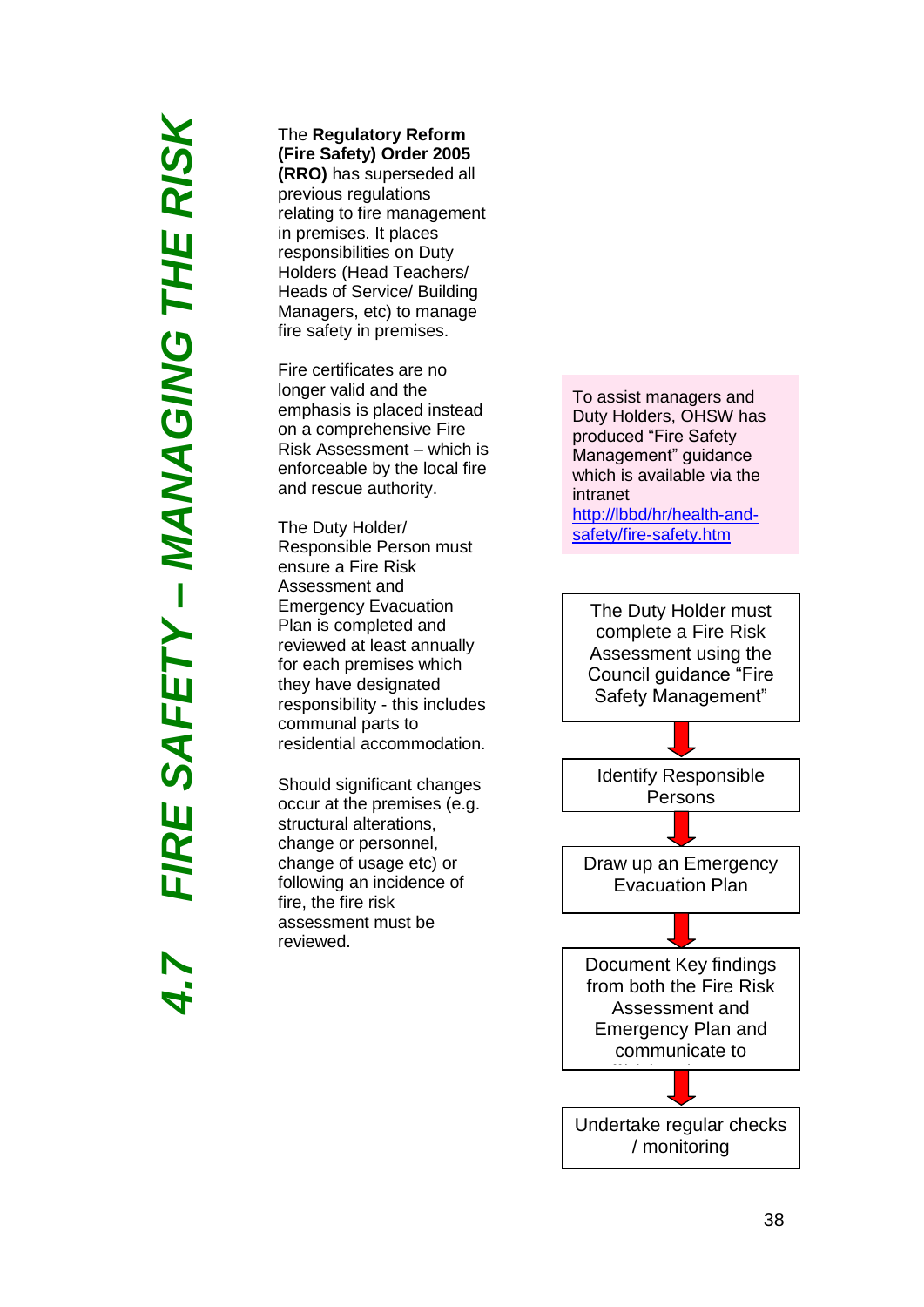.

| The fire<br>extinguisher<br>colour<br>coding<br>system and<br>limits on<br>their use. |                                                                                                                                                            |                                                                                                                                                                        |                                                                                                                                                                                                                                       |                                                                                                                                                                                                                                               |
|---------------------------------------------------------------------------------------|------------------------------------------------------------------------------------------------------------------------------------------------------------|------------------------------------------------------------------------------------------------------------------------------------------------------------------------|---------------------------------------------------------------------------------------------------------------------------------------------------------------------------------------------------------------------------------------|-----------------------------------------------------------------------------------------------------------------------------------------------------------------------------------------------------------------------------------------------|
| <b>Type</b>                                                                           | <b>Red: Water</b>                                                                                                                                          | <b>Blue: dry</b><br>powder                                                                                                                                             | <b>Black:</b><br>Carbon<br><b>Dioxide Co2</b>                                                                                                                                                                                         | Cream:<br>Foam                                                                                                                                                                                                                                |
| <b>Suitability</b>                                                                    | Wood, Cloth,<br>Paper, some<br>Plastics, Coal,<br>People. Fires<br>involving solids                                                                        | Wood, Cloth,<br>Paper,<br>Plastics,<br>Coal, Liquids<br>such as<br>grease, fats,<br>oil, paint,<br>petrol.                                                             | Liquids such<br>as grease,<br>fats, oil paint,<br>petrol etc.Do<br>not use on<br>chip pan<br>fires.                                                                                                                                   | Limited<br>number of<br>liquid fires.                                                                                                                                                                                                         |
| <b>Method of</b><br><b>Use</b>                                                        | Point the jet at<br>the base of the<br>flames and<br>keep it moving<br>across the area<br>of the fire.<br>Ensure that all<br>areas of the fire<br>are out. | Point the<br>nozzle at the<br>base of the<br>flames and,<br>with a quick<br>sweeping<br>motion, drive<br>the fire away<br>from you until<br>all the flames<br>are out. | The discharge<br>horn should be<br>directed at the<br>base of the<br>flames and the<br>jet kept<br>moving across<br>the area of the<br>fire <b>These</b><br>extinguishers<br>are generally<br>not<br>recommende<br>d for home<br>use. | Point the jet<br>at a surface<br>nearby the<br>burning<br>liquid. Allow<br>the foam to<br>build up and<br>run across<br>the liquid. Do<br>not aim jet<br>straight into<br>the liquid.<br>Where the<br>liquid on fire<br>is in a<br>container, |
| <b>Theory</b>                                                                         | The water<br>takes away the<br>heat of the fire<br>by cooling the<br>burning<br>material                                                                   | As well as<br>knocking<br>down flames,<br>on burning<br>solids it melts<br>to form a<br>layer or skin<br>that smothers<br>the fire.                                    | Vaporizing<br>liquid gas<br>which<br>smothers the<br>flames by<br>displacing<br>oxygen in the<br>air.                                                                                                                                 | Forms a fire<br>extinguishing<br>film on the<br>surface of a<br>burning<br>liquid. Has a<br>cooling action<br>with a wider<br>extinguishing<br>application<br>than water on<br>solid<br>combustible<br>materials.                             |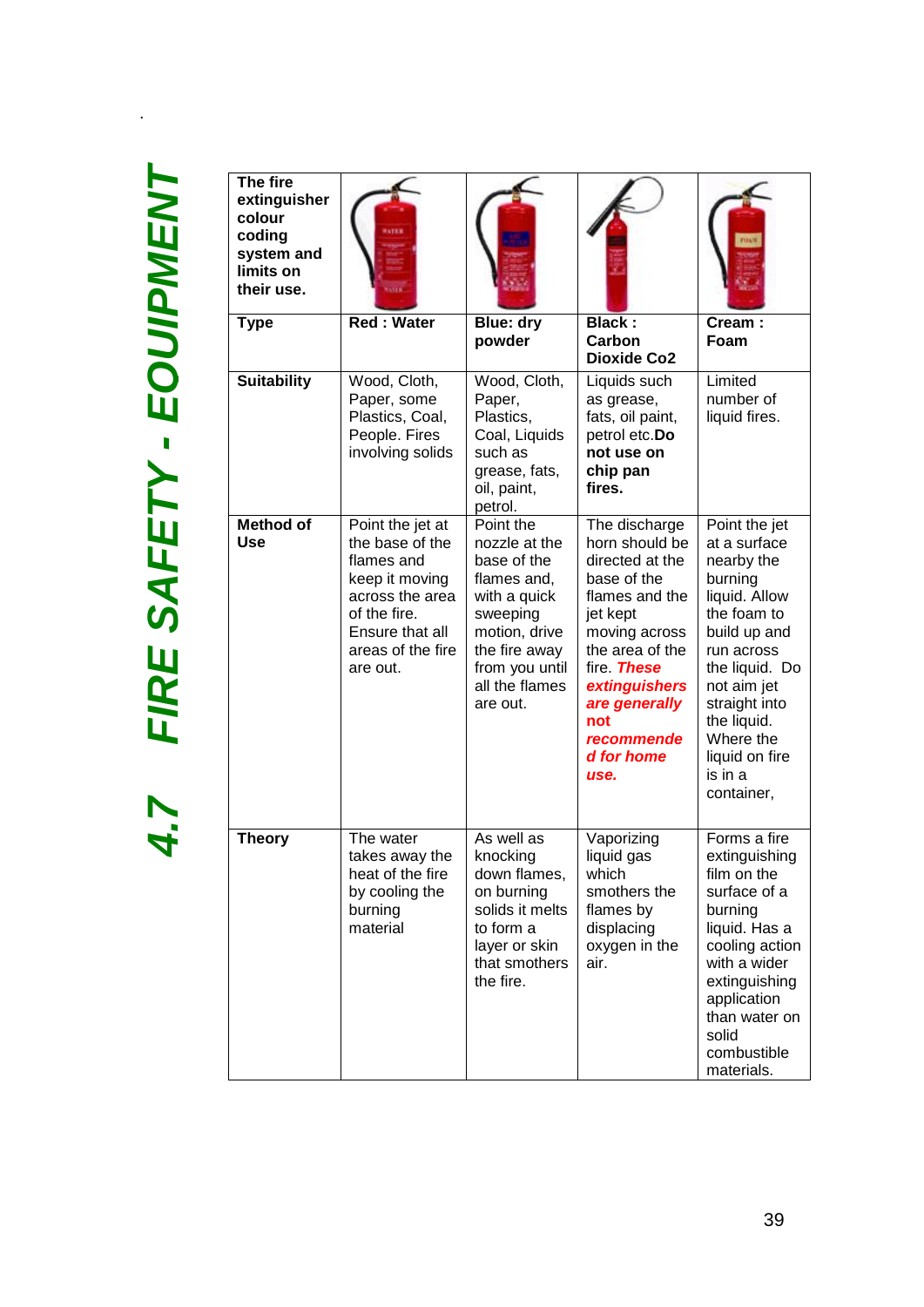4.7

### **Fire Alarms**

*You must familiarize yourself with the fire alarm warning signal or signals for the emergency evacuation of the workplace you are in.*

If the "evacuate" signal is activated, leave the workplace immediately by the nearest escape route and go to the designated assembly point without using lifts or stopping to collect personal belongings.

| Do not wedge, or hold open<br>Operate the premise fire<br>internal fire doors (especially<br>alarm and follow written<br>not with fire extinguishers)<br>procedures. Some premises<br>will not have an automatic fire<br>Keep escape routes clear of<br>alarm as the alarm can be<br>clutter and combustible<br>satisfactorily given by<br>materials<br>shouting or other means.<br>Fire doors on escape routes<br>Call the fire brigade from a<br>should be easily opened and<br>safe position. Do not assume<br>not locked<br>someone else has already<br>done this<br>Do not obscure signs for<br>escape routes, fire alarm call<br>You may use the appropriate<br>points or extinguishers<br>extinguisher, but only if you<br>feel confident enough to<br>Do not leave holes in floors or<br>attack the fire without<br>walls open so smoke and<br>endangering yourself or<br>heat can spread. The holes<br>others. Your life is worth<br>must be "fire stopped".<br>more.<br>If you do attempt to fight a fire, do<br>Ensure electrical equipment is<br>not enter the fire, do not enter a<br>properly connected, tested<br>smoke filled room, and never let<br>and not left switched on<br>fire or smoke get between you<br>unnecessarily<br>and the exit<br>Store highly flammable and<br>flammable liquids properly | <b>General Fire Precautions</b><br>It is in everyone's interest that<br>workplaces have good efficient<br>fire precautions, and you can<br>help by taking the following<br>action: | <b>Fire Action</b><br>If you discover flames, smoke or<br>abnormal heat you should: |  |
|-----------------------------------------------------------------------------------------------------------------------------------------------------------------------------------------------------------------------------------------------------------------------------------------------------------------------------------------------------------------------------------------------------------------------------------------------------------------------------------------------------------------------------------------------------------------------------------------------------------------------------------------------------------------------------------------------------------------------------------------------------------------------------------------------------------------------------------------------------------------------------------------------------------------------------------------------------------------------------------------------------------------------------------------------------------------------------------------------------------------------------------------------------------------------------------------------------------------------------------------------------------------------------------------------------------------------------|------------------------------------------------------------------------------------------------------------------------------------------------------------------------------------|-------------------------------------------------------------------------------------|--|
|                                                                                                                                                                                                                                                                                                                                                                                                                                                                                                                                                                                                                                                                                                                                                                                                                                                                                                                                                                                                                                                                                                                                                                                                                                                                                                                             |                                                                                                                                                                                    |                                                                                     |  |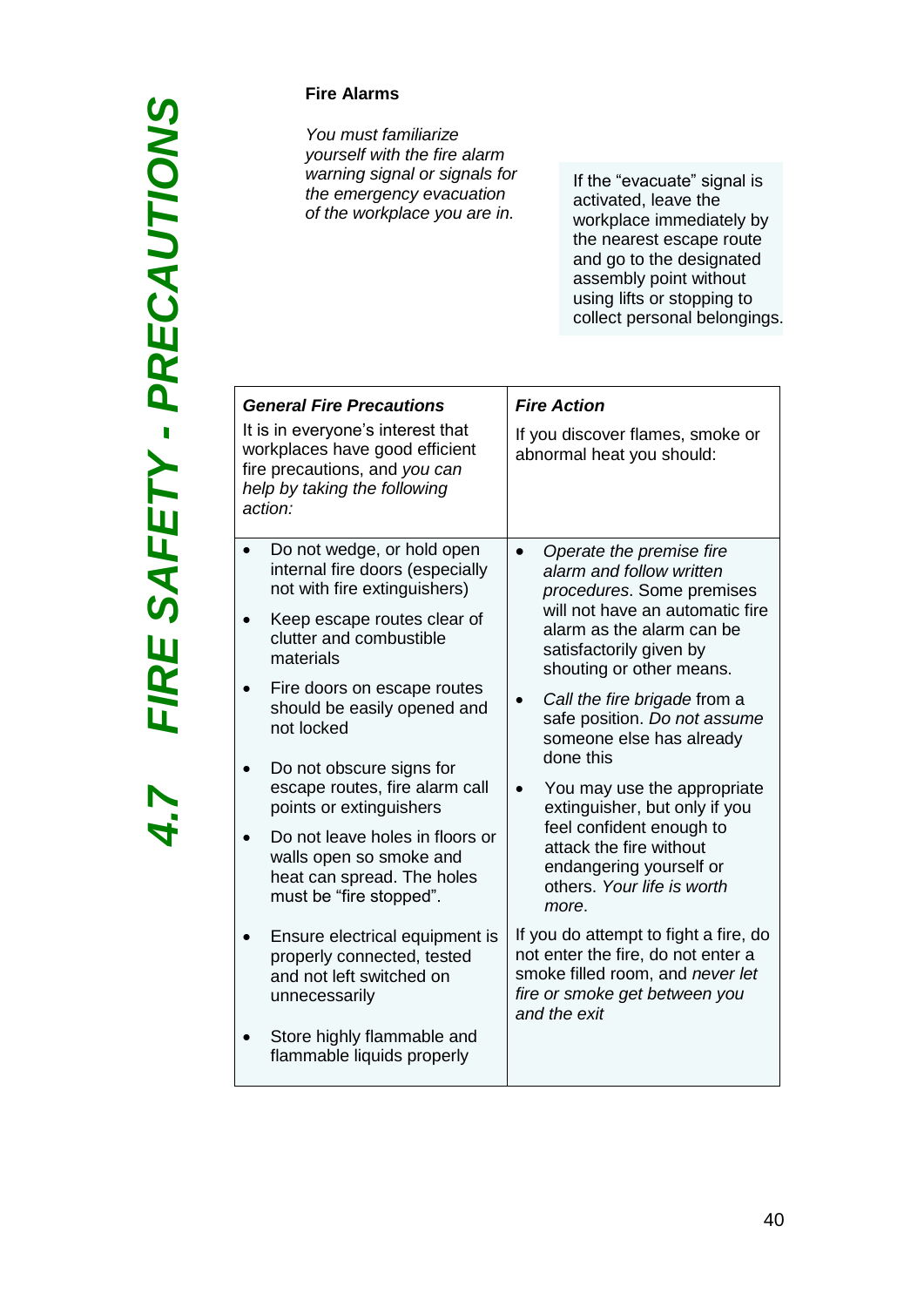*4.8 DISPLAY SCREEN EQUIPMENT (DSE) COMPUTERS AND RELATED EQUIPMENT*Nヨ EEN EQUIPI **AN** 

All new computing and office equipment should be installed by a competent person and be subject to the appropriate electrical checks and risk assessments.

It is the line Manager's responsibility to ensure that a risk assessment is carried out on work activities. Where an employee uses DSE for a significant part of their working day, this should be included in the work activities covered by the risk assessment.

The Council's DSE Assessment Checklist (available on the intranet) should be used and will assist with this process.

The assessment will highlight any areas requiring further evaluation and / or corrective action. In many instances, this may only require simple adjustments.

Assessments must be reviewed if there are any significant changes to the work activity or after an agreed period of time identified in the original assessment.

If you discover a broken item of equipment **do not** attempt to mend it yourself, but label it to indicate why it is faulty or otherwise defective and taken out of use.

In addition, employees who use DSE for a significant part of their work are entitled to a free eye examination; this should be highlighted as part of the DSE Risk Assessment.

DSE Eye Test forms are available on the OHSW Intranet site.

If an employee has a bad back or similar problem, and they wish to have a 'special' chair, then they are required to get a letter from their GP, chiropractor, or physio confirming that there is a medical problem or otherwise specify why a 'special' chair may be required *and***,** exactly what type of support is needed in the new chair i.e neck, lumbar, upper back etc.

Sometimes the requirements can be met in a normal chair other times a 'special' chair is required. If the person has a disability then part of the cost of the chair may be met by the Access to Work fund subject to their assessment, but more likely should be met from the budget held by the manager or Head of Service.

For further information, consult the *OHSW intranet pages [http://lbbd/hr/health](http://lbbd/hr/health-and-safety/display-screen-equipment-vdu.htm) [and-safety/display-screen](http://lbbd/hr/health-and-safety/display-screen-equipment-vdu.htm) [equipment](http://lbbd/hr/health-and-safety/display-screen-equipment-vdu.htm) -vdu.htm .*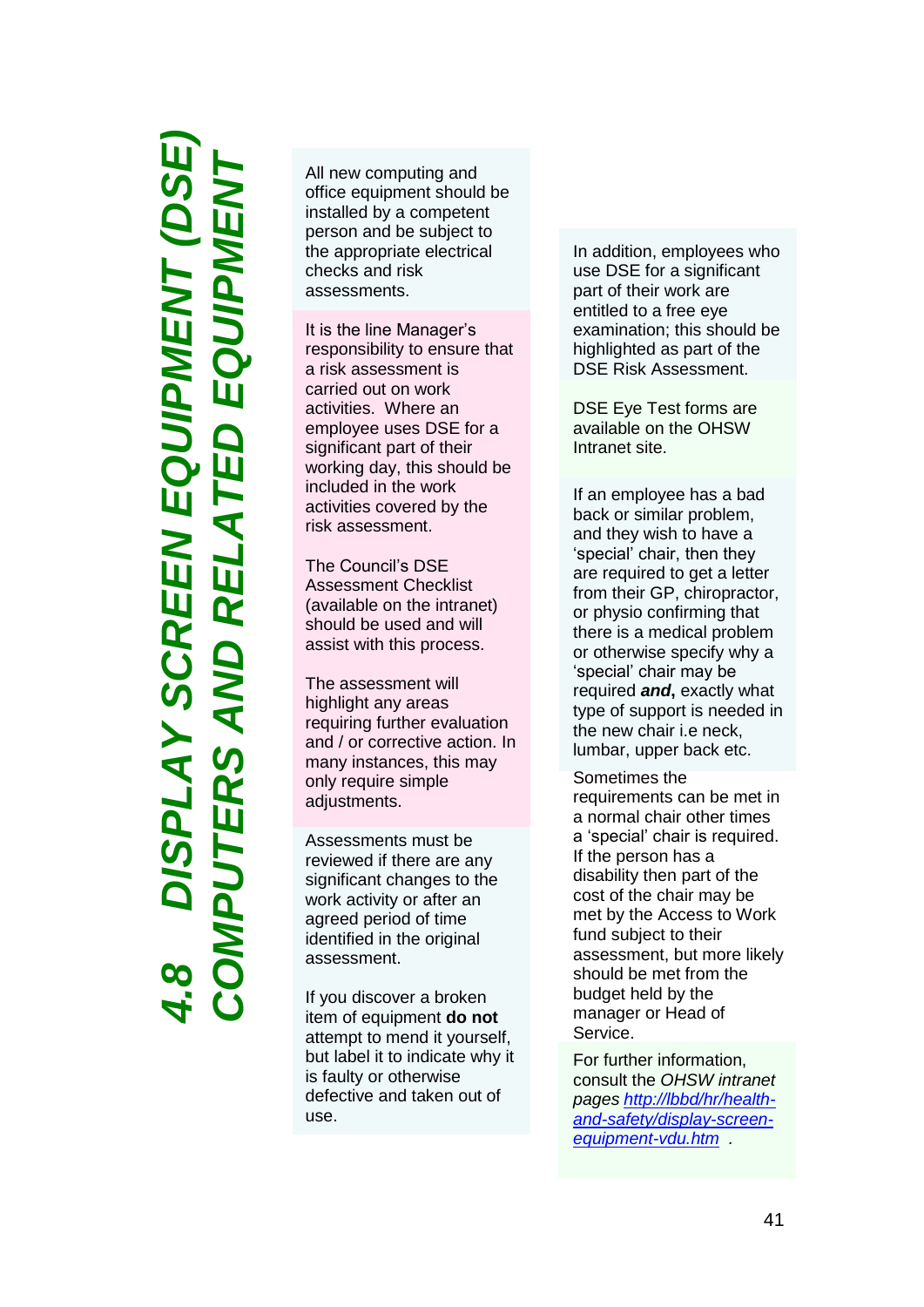# 4.9 ELECTRICAL SYSTEM<br>MAINTENANCE & SAFE USE *4.9 ELECTRICAL SYSTEM MAINTENANCE & SAFE USE*

The Electricity at Work Regulations require that all electrical installations are maintained to prevent danger. This includes fixed installations and portable appliances.

It should be noted that portable electrical equipment becomes part of an installation when it is plugged in.

Managers are responsible for ensuring that all electrical installations and equipment in their work area is regularly maintained (inspected and tested) and safe.

The Corporate requirement is that all electrical equipment is maintained at the appropriate frequency to comply with the regulations in line with the HSE guidance set out below.

| <b>Ensuring the Safety of Portable Equipment</b> |                                         |                                               |  |  |
|--------------------------------------------------|-----------------------------------------|-----------------------------------------------|--|--|
| Environment                                      | Formal Inspection                       | <b>Combined Inspection</b><br><b>And Test</b> |  |  |
| Equipment hire                                   | Before issue/after<br>return            | Before issue                                  |  |  |
| Construction                                     | Before initial use<br>– 1 month         | 3 months                                      |  |  |
| Industrial                                       | Before Initial use<br>$-3$ months       | 6-12 months                                   |  |  |
| Premises used by the<br>Public                   | See other sector-<br>specific guidance- |                                               |  |  |
| Commercial/office<br><b>Premises</b>             | refer to the Safety<br>Office           |                                               |  |  |
| General low-risk<br>Situations                   |                                         |                                               |  |  |
| Battery-operated:<br>(less than 20 volts)        | No                                      | No                                            |  |  |

For more detailed guidance contact Asset Strategy and Capital Delivery - Technical Support Services.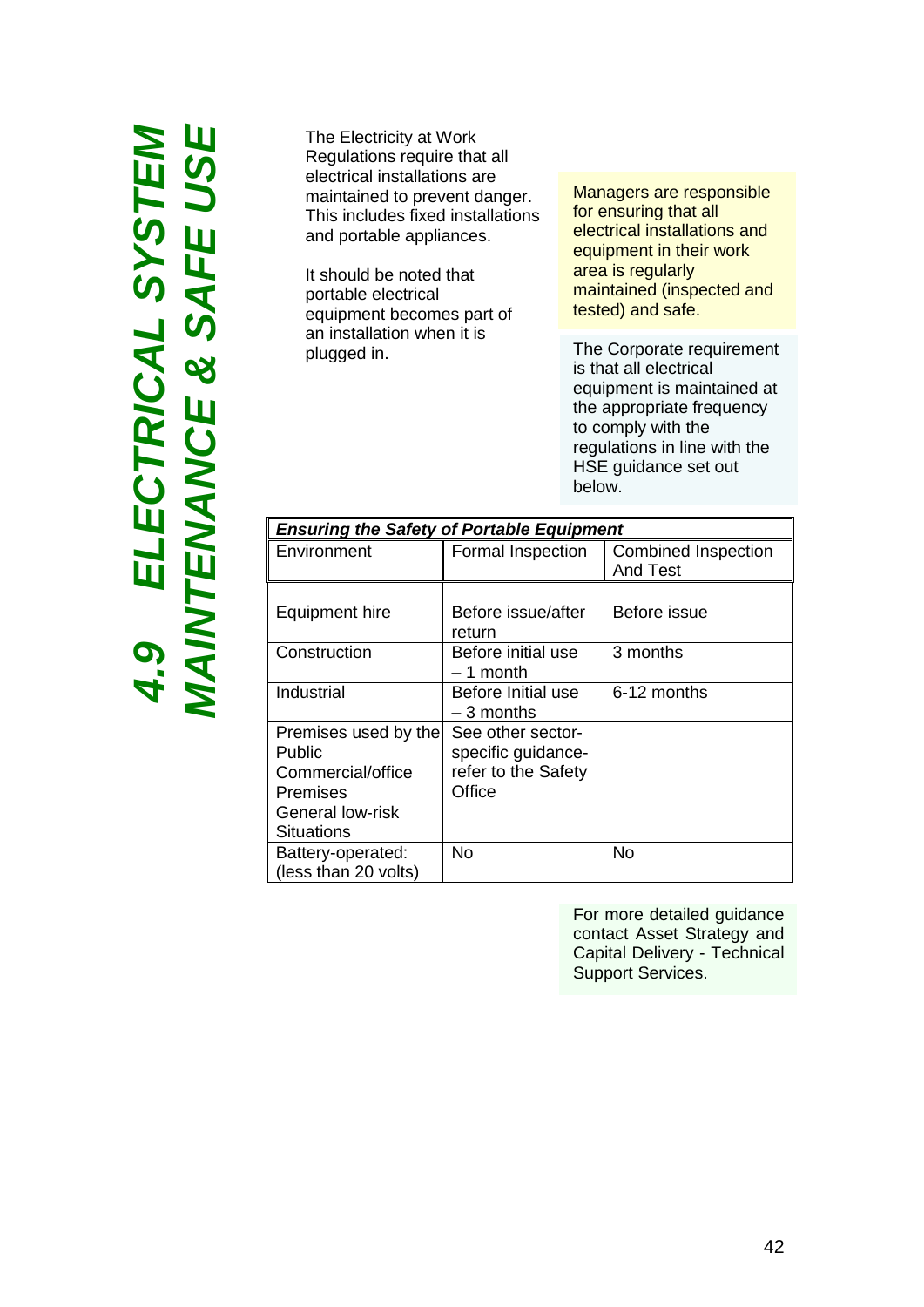*MAINTENANCE & SAFE USE 4.9 ELECTRICAL SYSTEM* W 4.9 ELECTRICAL SYSTEM<br>1AINTENANCE & SAFE USE

The safe and correct use of electrical equipment is vital to prevent the risk of electric shock or fire.

It is normally safer to use 110 volt or battery operated equipment. Where practicable battery or 110v equipment must be used in preference to 240v equipment.

Always ensure you have received adequate training and instruction in the safe use of equipment before attempting to operate it and only use it for its intended purpose.

Before use you should check the equipment to ensure that there are no obvious defects. If there are they should be reported immediately so that repairs can be undertaken Some portable equipment

must be tested regularly by a competent person. Other equipment must be tested periodically but at periods not exceeding five years. If any equipment bears an out of date test label or no label at all, you must inform your line manager, who should arrange for checks to be carried out. Unsafe equipment must be reported to your line manager, taken out of use until it has been repaired.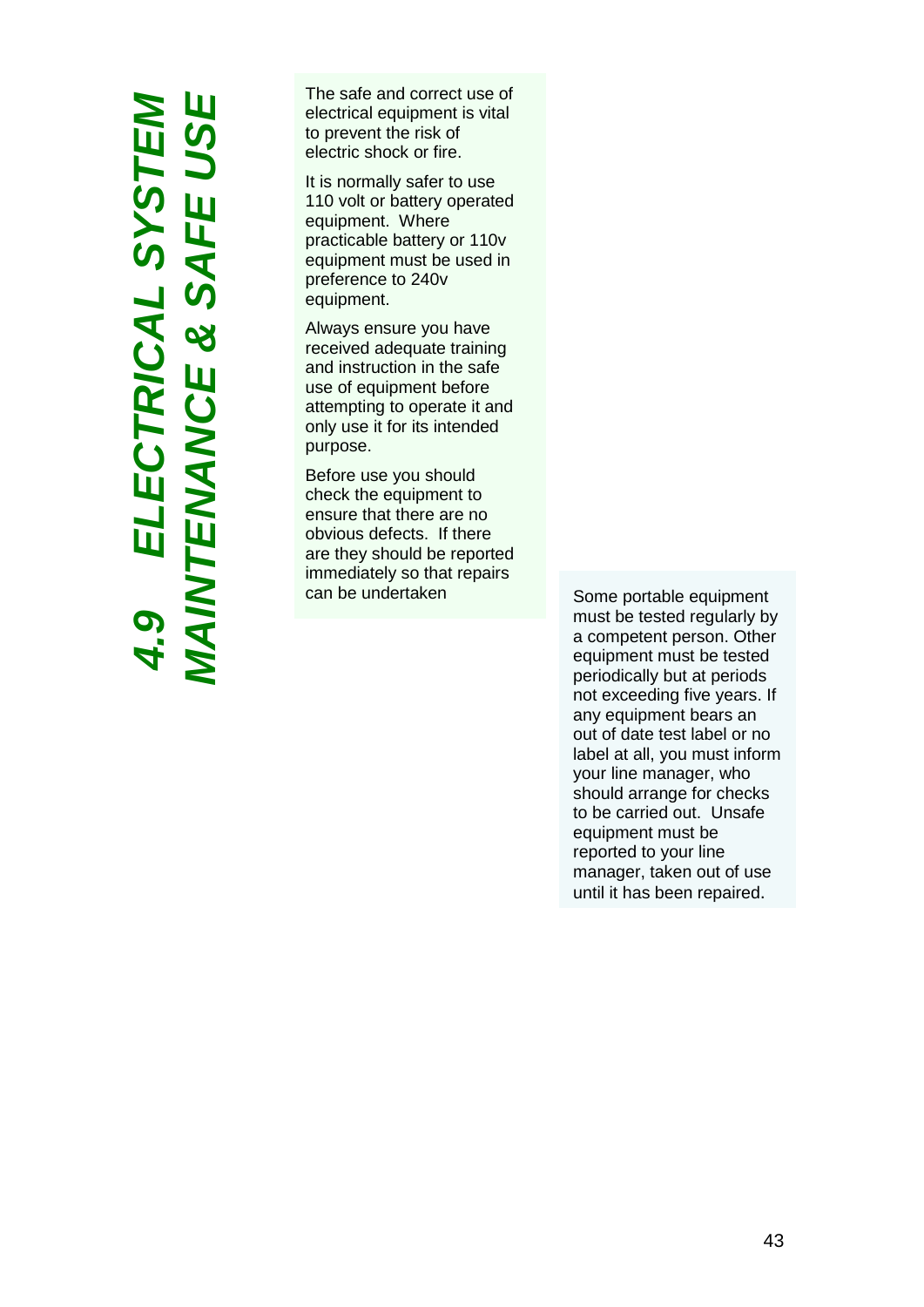*4.10 SAFE USE OF PLANT AND EQUIPMENT*OF PLANT AND EQUIPMENT USE 4.10 SAFE

All plant and equipment should be maintained to ensure it is in a safe condition.

Managers must ensure that employees are given adequate instruction and training in the use of equipment used at work and that all employees use equipment in accordance with instructions and training received.

Faults to plant or equipment must be reported to the manager/supervisor immediately, who should take steps to remedy the problem or dispose of the item.

It is the responsibility of the manager or supervisor to ensure that any portable access equipment (such as ladders and steps and mobile towers) is formally inspected on a yearly basis and must be issued with an identification number to show it has been inspected. No portable access equipment should be used without being regularly checked.

Refer to guidance or *Codes of Safe Working Practice*  relevant to the equipment to be used as this will give additional information.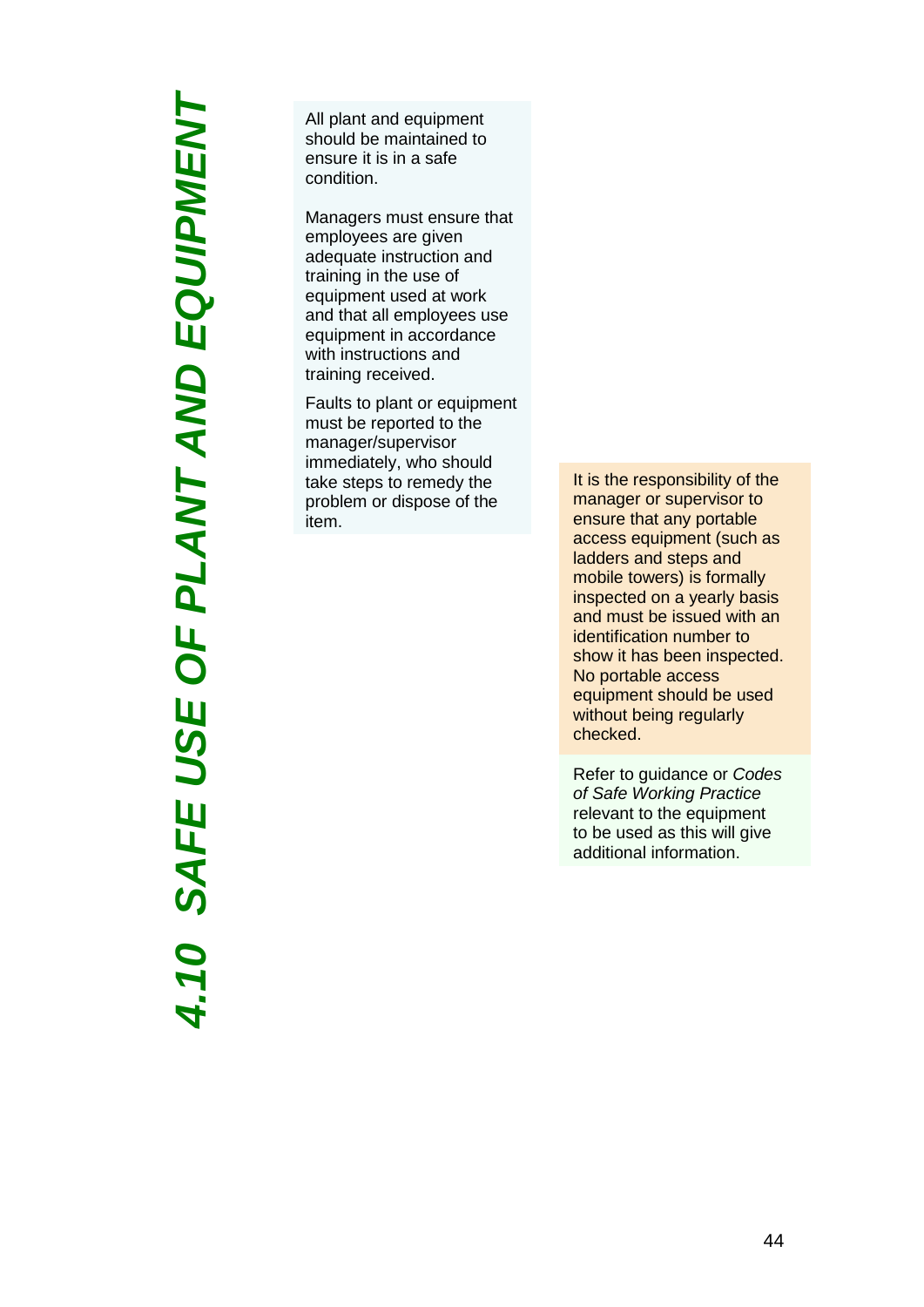*4.11 CONTROL OF HAZARDOUS SUBSTANCES*OF HAZARDOUS SUBSTANCES CONTROL

Use of hazardous substances in the workplace is covered by the Control of Substances Hazardous to Health (COSHH) Regulations 2002 .

A list should be kept by the manager/school site of any substances, used by the section/school or with which you may come into contact, and which are potentially hazardous to health.

Managers/school sites should ensure that COSHH risk assessments of potentially hazardous substances that affect their section/school are carried out in line with Council guidance [http://lbbd/hr/health](http://lbbd/hr/health-and-safety/control-of-substances-hazardous.htm)-and[safety/control](http://lbbd/hr/health-and-safety/control-of-substances-hazardous.htm)-ofsubstances [-hazardous.htm](http://lbbd/hr/health-and-safety/control-of-substances-hazardous.htm)

In order to assist managers/school sites with this requirement, COSHH Assessments can be produced with the aid of the HSE COSHH Essential tool, see useful link below: [http://lbbdstaff/HR/Pages/H](http://lbbdstaff/HR/Pages/Hazardous-Substances.aspx) azardous [-Substances.aspx](http://lbbdstaff/HR/Pages/Hazardous-Substances.aspx)

Employees should be advised by their manager of any risks associated with the use of any potentially hazardous substance, the correct protective and control measures to be used and information on first aid treatment necessary in the event of an emergency involving the substance.

### *The COSHH Risk Assessment should take into account:*

- Whether an alternative, safer substance can be used and stored.
- How and where substances are used .
- Potential harmful effects
- Who uses them and for how long .
- What health risks there are .
- What precautions are already taken .
- What extra precautions may be necessary to reduce risks to health .

### *Managers are responsible for ensuring :*

- Any substances used in the workplace are assessed for potential harmful effects .
- Significant risks are reduced .
- Information and training on potential hazards is supplied to employees .
- Unlabelled containers and decanting into different containers from those the product is supplied in, is not permitted.
- Employees are issued with the appropriate COSHH assessment(s) and personal protective equipment relating to their work activities.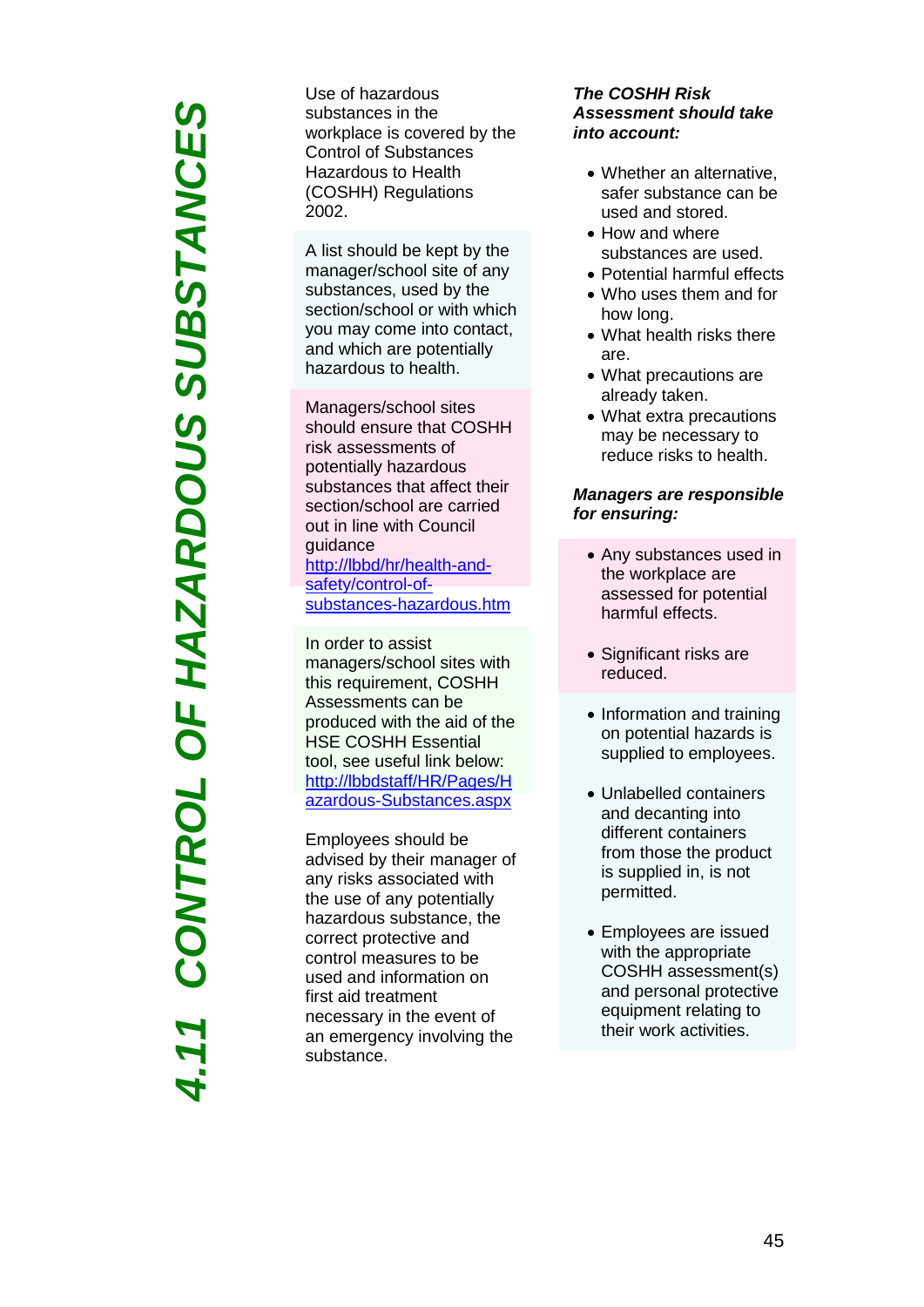### *Manual Handling Regulations 1992*002 **ling Regulations** *4.12 LIFTING AND HANDLING* FTING AND HANDLING

Manual handling by employees should be avoided whenever practicable and alternatives such as re - organisation of work, and use of mechanical lifting and handling aids should always be considered first. A risk assessment should be carried out to assist with this process

Where the major work activity carried out by an individual comprises manual handling a separate dedicated risk assessment should be completed.

Where manual handling cannot be avoided employees who may be exposed to risk must be adequately trained. Further advice is available from OHSW and the OHSW intranet pages [http://lbbd/hr/health](http://lbbd/hr/health-and-safety/manual-handling-guidance.htm)-and[safety/manual](http://lbbd/hr/health-and-safety/manual-handling-guidance.htm) -handling [guidance.htm](http://lbbd/hr/health-and-safety/manual-handling-guidance.htm) .

A Risk Assessment should be undertaken before any manual handling task is undertaken.

### *Managers should as far as practicable:*

- Avoid the need for hazardous manual handling
- Assess the risk of injury form any manual handling activity that can not be avoided, and:
- Refer to the Council Guidance on Manual Handling (available on the intranet) and the importance of its contents.
- Ensure due care is taken of staff with pre existing back/neck or stomach conditions if they are required to undertake manual handling tasks
- Ensure employees are properly trained to carry out manual handling as part of their work activities.

### *All employees need to ensure that they:*

- Follow appropriate systems of work laid down for their safety
- Make proper use of equipment provided for their safety
- Follow health and safety procedures
- Take care not to put others or themselves at risk.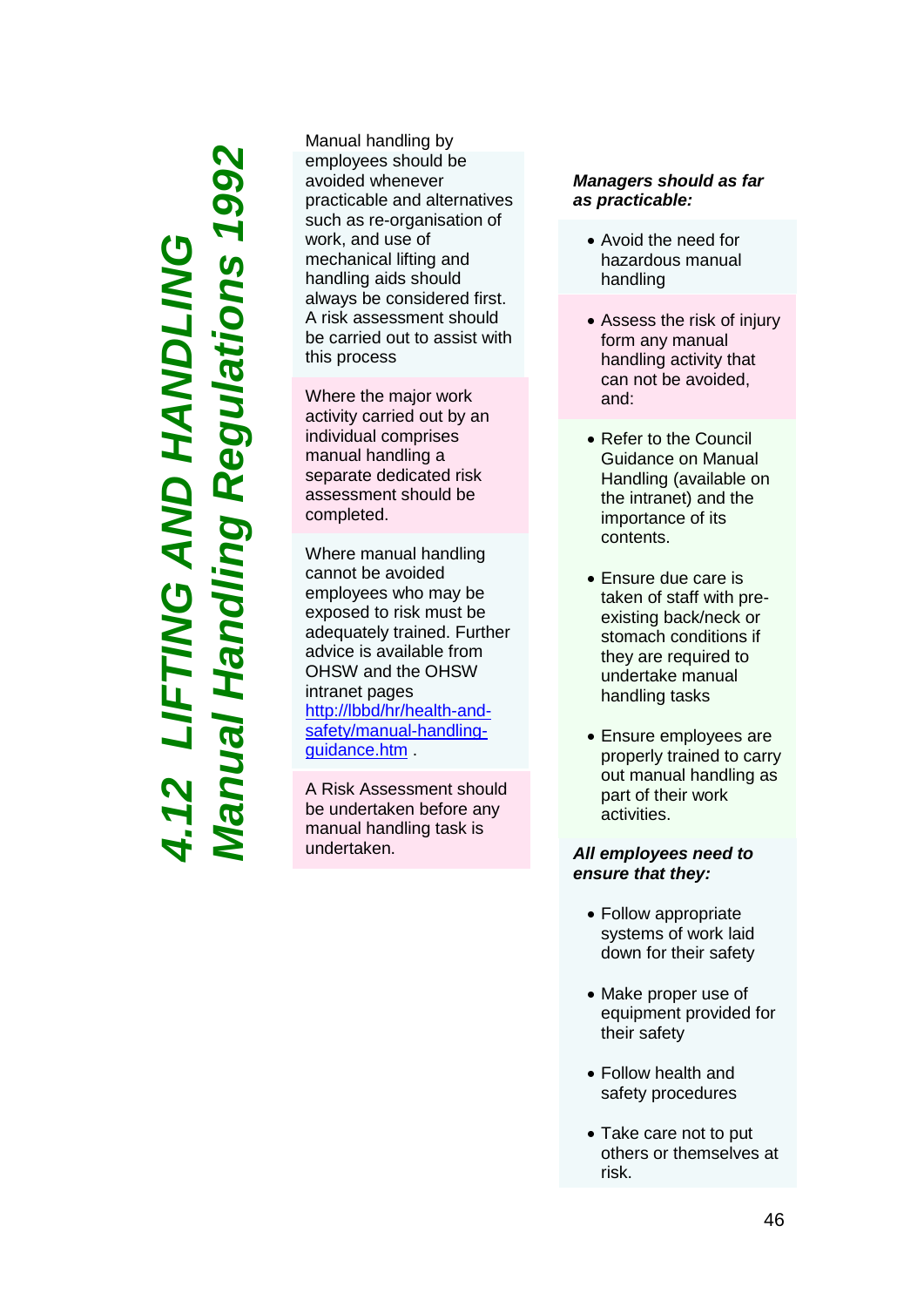*4.13 PERSONAL PROTECTIVE EQUIPMENT (PPE)*PERSONAL PROTECTIVE EQUIPMENT (PPE)

The regulations require that managers assess and reduce the risks to employees

Some work activities may require use of protective clothing and/or equipment and the LBBD will provide these where necessary.

Personal Protective Equipment must only be used as a last resort. Managers must first carry out risk assessments, implement control measures and any other practical means to reduce the risk without the need for PPE.

If this is not practicable managers should use the risk assessment to determine what PPE is required in order to reduce remaining risk to an acceptable (practical) level. Managers and supervisors must give employees instructions on the use, maintenance, and user -life of all PPE issued.

Having determined what PPE is required the manager/supervisor will issue it and must replace it when necessary.

Employees have a duty to use PPE issued to them, or instructed to use for a particular task.

Employees also have a duty **not** to misuse or interfere with any such items which are issued to them or others for health and safety reasons. **Failure to do so may result in disciplinary action.**

**Additional advice may be sought from OHSW .**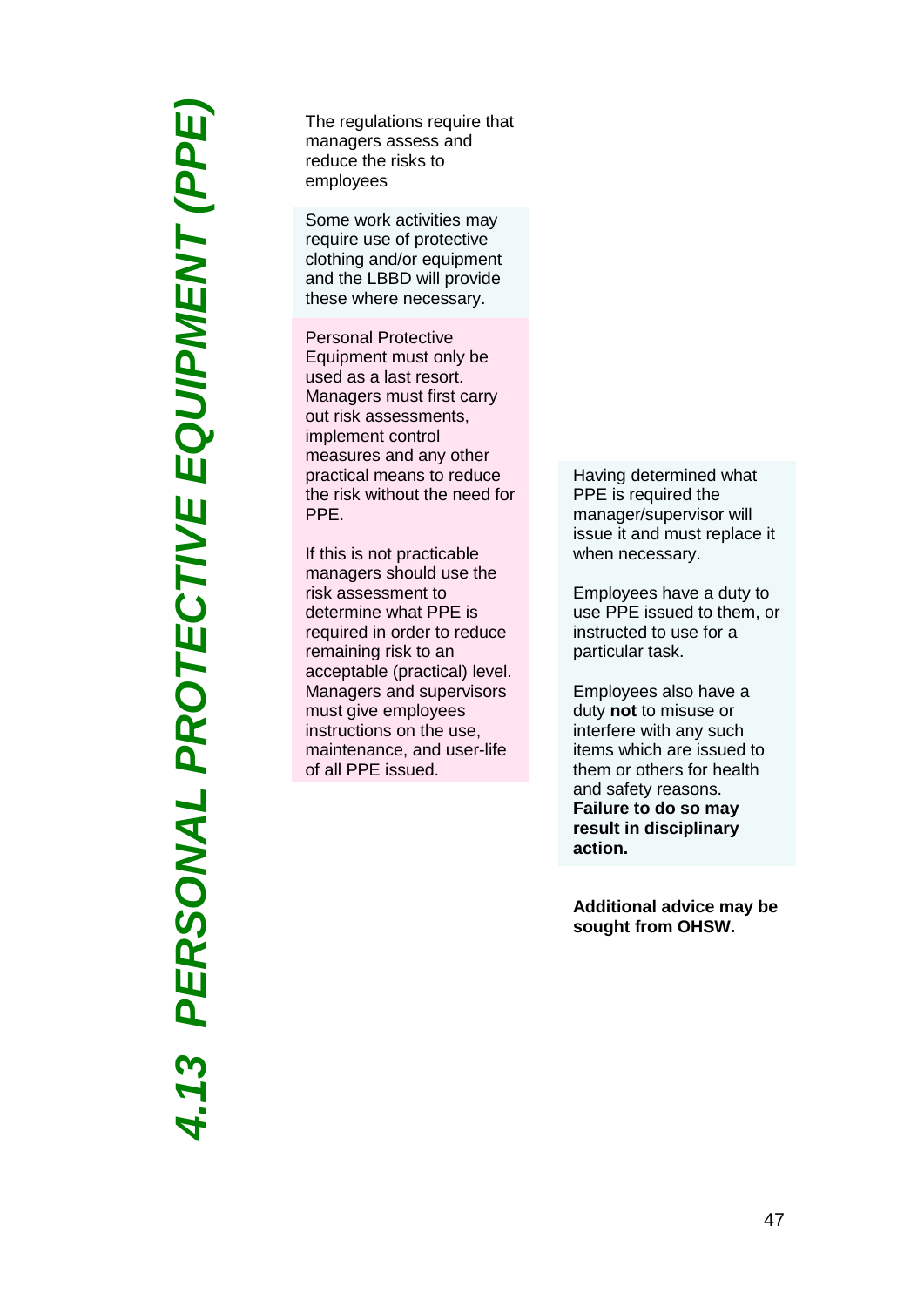*4.14 ASBESTOS MANAGEMENT*4.14 ASBESTOS MANAGEMENT

*All work with asbestos is controlled by The Control of Asbestos Regulations 2006 and associated guidance. There is a specific duty to appoint a Duty Holder to manage asbestos.*

*A corporate Asbestos Polic[yhttp://lbbd/hr/health](http://lbbd/hr/health-and-safety/asbestos-management.htm)[and-safety/asbestos](http://lbbd/hr/health-and-safety/asbestos-management.htm)[management.htm](http://lbbd/hr/health-and-safety/asbestos-management.htm) . and Duty Holder support pack [http://lbbd/hr/health](http://lbbd/hr/health-and-safety/pdfs/duty-holder-support-pack.pdf)[and-safety/pdfs/duty](http://lbbd/hr/health-and-safety/pdfs/duty-holder-support-pack.pdf)[holder-support-pack.pdf](http://lbbd/hr/health-and-safety/pdfs/duty-holder-support-pack.pdf)  have been developed and are available on the OHSW intranet site*

### *Chief Officers must ensure:*

The appointment of an Asbestos Duty Holder for each place of work within their area of responsibility *(See section 2.19 on Building Duty Holders).*

All places of work are inspected and assessed for the risks associated with asbestos, in line with the Council policy and that effective safety measures are put in place to protect people.

The actions set out in the flow charts are followed (See next Page – also available on the OHSW intranet pages):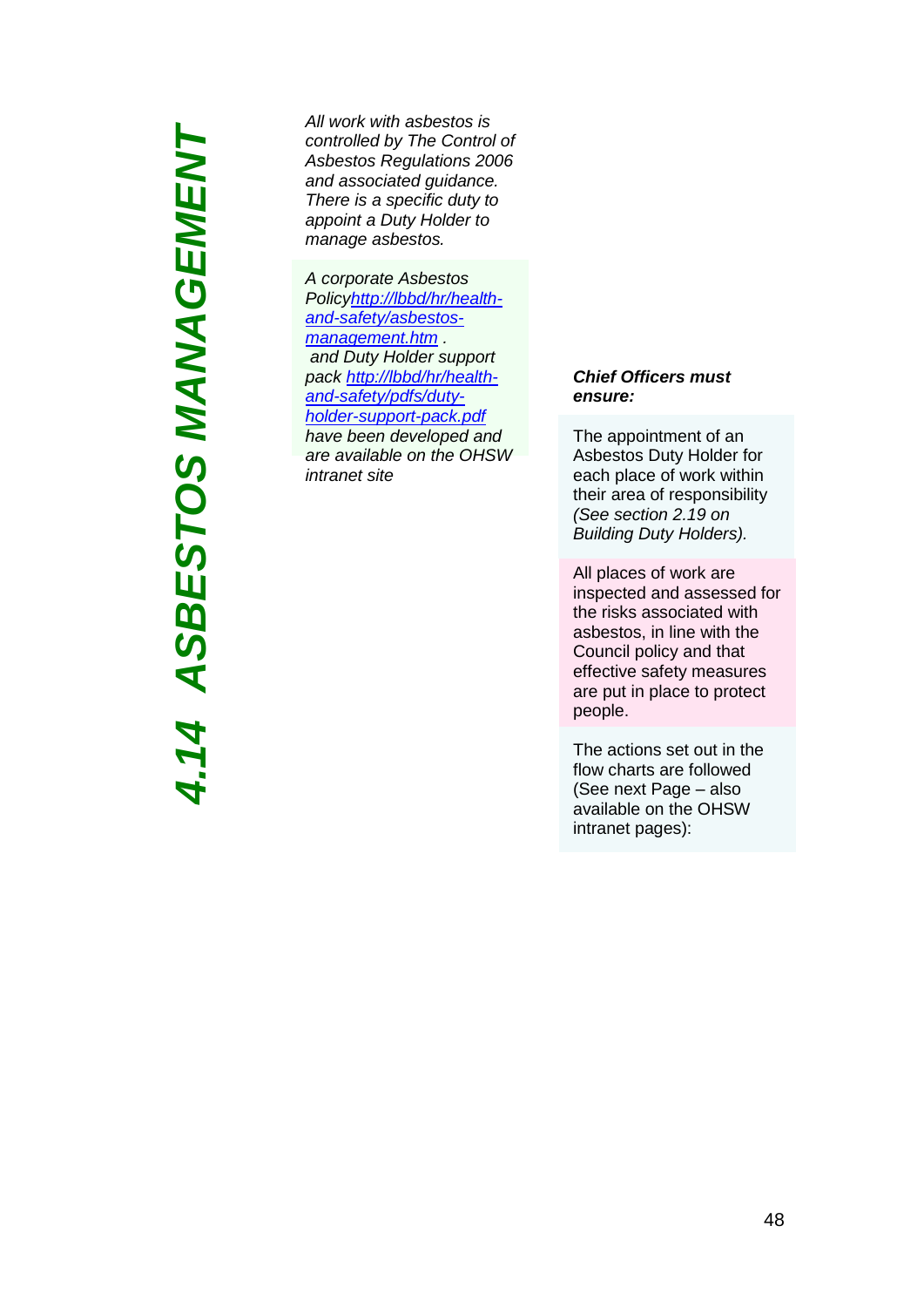# *4.14 ASBESTOS MANAGEMENT* ASBESTOS MANAGEMENT  $14$



**Asbestos Management Flowchart**

### London Borough of<br>Barking & Dagenham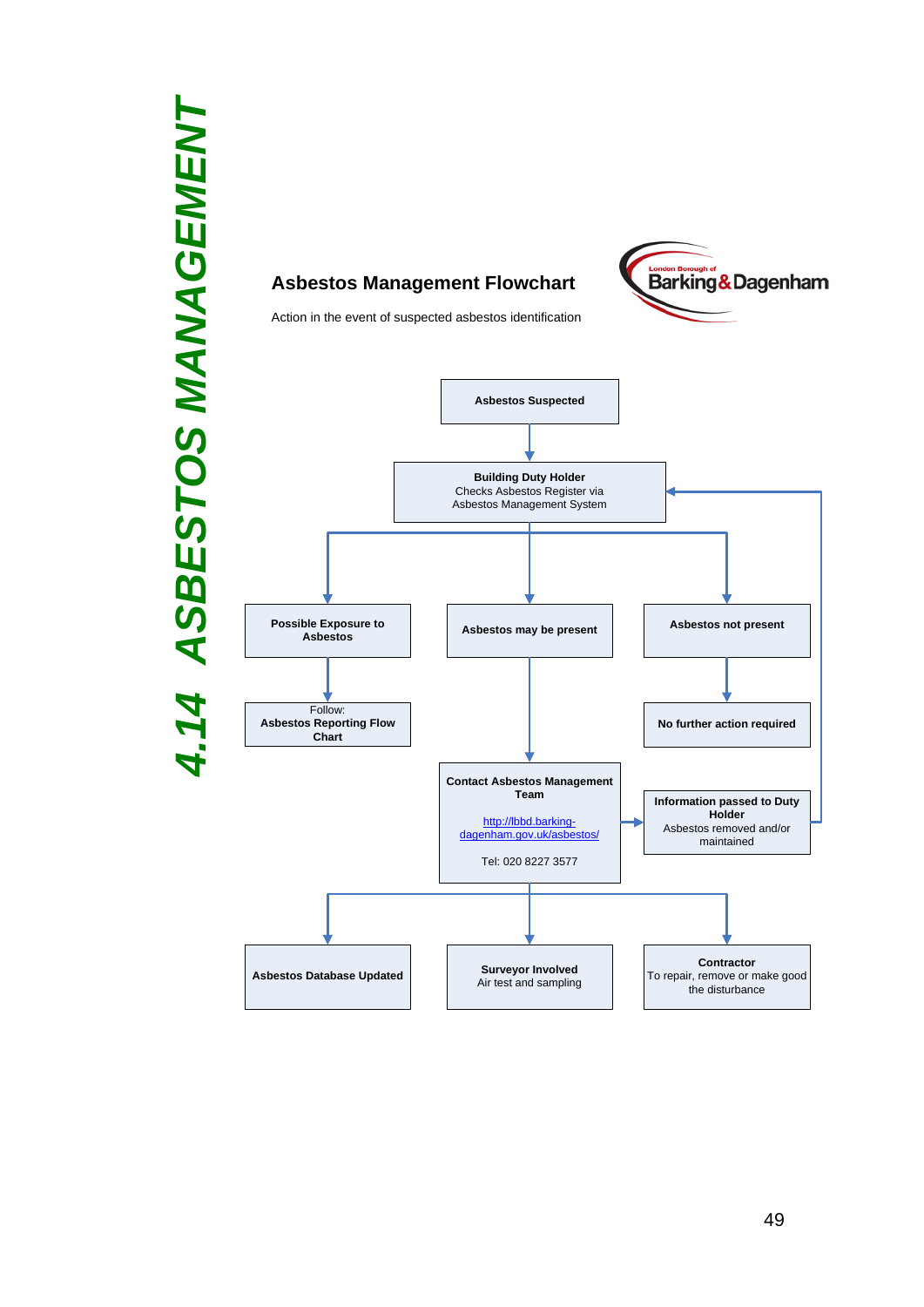

### **Asbestos Exposure Reporting Flowchart**



Acion in the event of possible or actual exposure to asbestos



### Note;

Health surveillance is not recommended by the Health and Safety Executive (HSE) as the effects of exposure to asbestos are not usually apparent until upwards of 15 years after exposure and xrays in themselves pose a health risk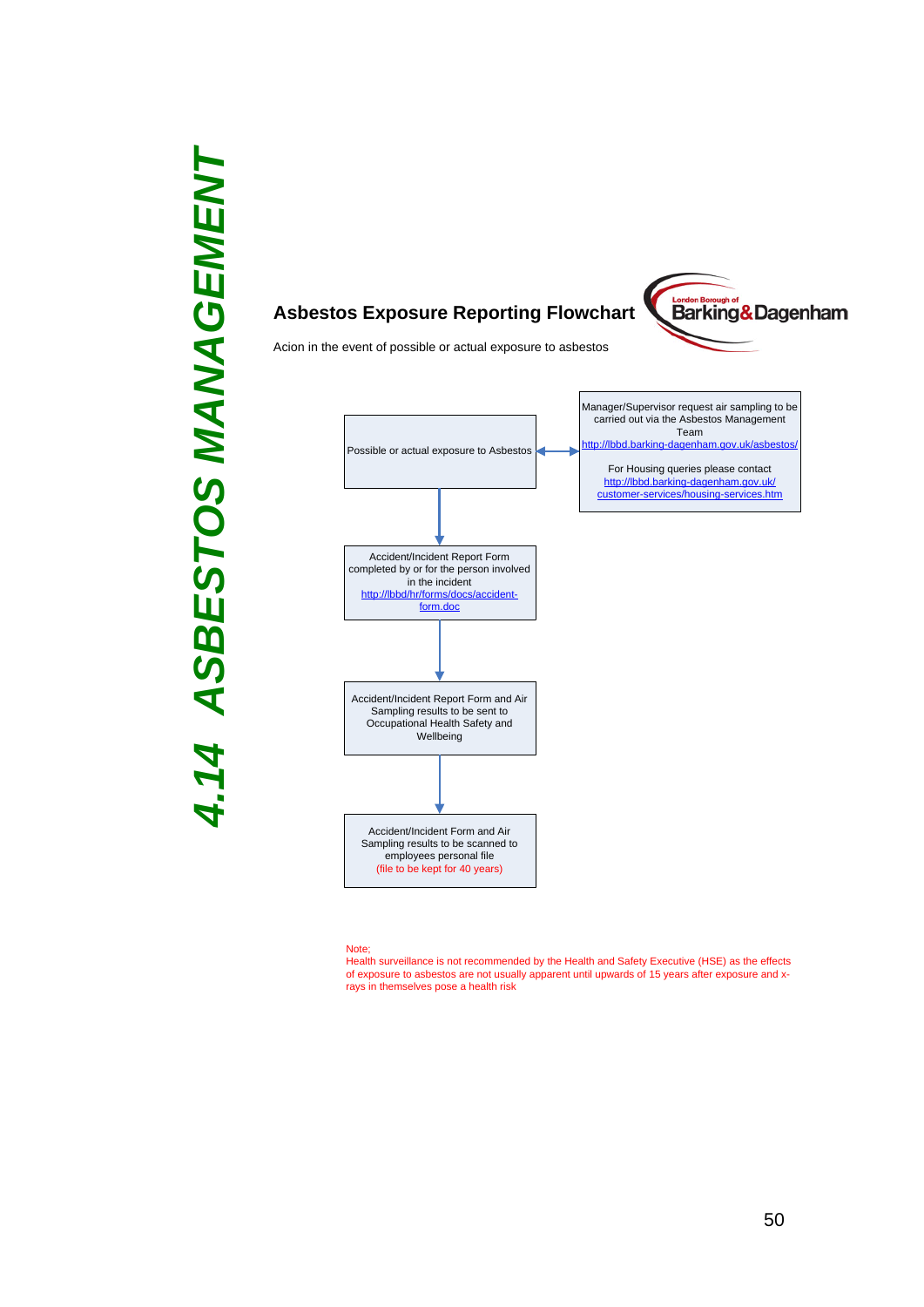# *4.14 ASBESTOS MANAGEMENT*4.14 ASBESTOS MANAGEMENT

If you think you are disturbing asbestos and not taking precautions STOP WHAT YOU ARE DOING! – make the area safe for yourself and others who may be affected, as far as practicable.

Immediately report to your Manager/Supervisor who should inform the asbestos Duty Holder for the area, the Council's Asbestos Management Office on ext 3505 and the Health and Safety Team .

If you notice what could be asbestos in any council property – report it to your

Remember the hazard is loose asbestos dust and or fibres.

If you think you are disturbing asbestos and not taking precautions STOP WHAT YOU ARE DOING! – make the area safe for yourself and others who may be affected, as far as practicable .

Immediately report to your manager/supervisor who should inform the asbestos Duty Holder for the area, the Council's Asbestos Management Office on ext 3505 and OHSW .

If you notice what could be asbestos in any council property – report it to your manager or supervisor who will notify the Duty Holder for that area.

If you have been exposed to asbestos dust, ensure that a record is kept by submitting a Council accident/incident report form in the normal way and your personnel record will be endorsed accordingly.

You are not allowed to remove, transport or work with asbestos unless you are properly trained to do so.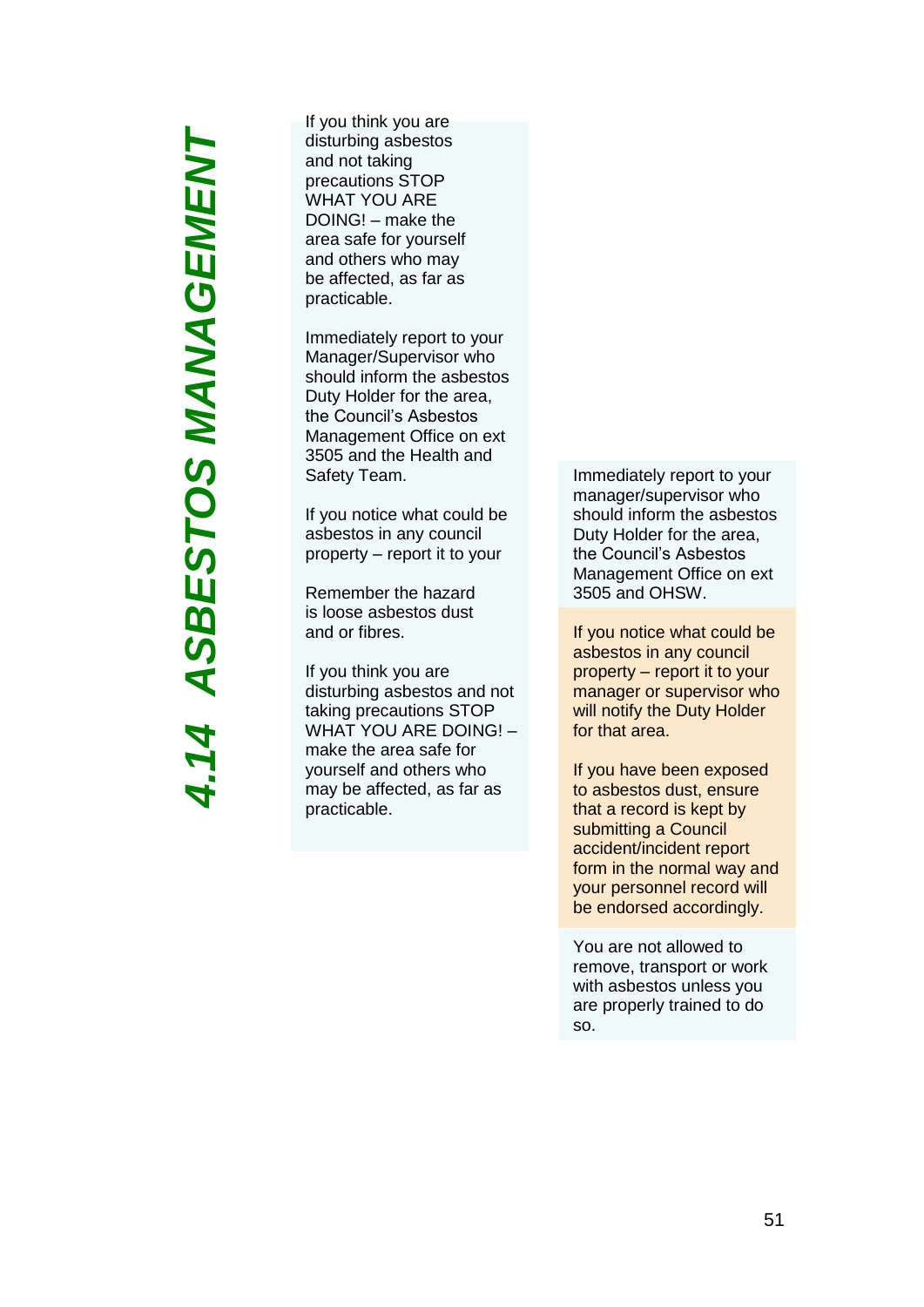**4.15 MEDICAL AND WELFARE FACILITIES** *4.15 MEDICAL AND WELFARE FACILITIES*

Facilities exist for employees to be medically examined prior to and during, employment if necessary i.e. ill health, long term sickness, nature of the job etc.

Occupational Health is Based in the Civic Centre and provides a service for all employees.

The aims are to provide support and advice for managers and staff on occupational health issues, and also to promote general health and wellbeing at work.

For more detailed information see the Occupational Health and Safety Section of the intranet or contact the Occupational Health Service;

Tel 020 8227 2421 e-mail [occupationalhealthnurse@l](mailto:occupationalhealthnurse@lbbd.gov.uk) [bbd.gov.uk](mailto:occupationalhealthnurse@lbbd.gov.uk)

Employees may request an examination in consultation with the Human Resources section (Employee Relations), and may also be referred by their line manager.

Employees may self refer for welfare support.

Welfare support is also offered by Trades Unions. Please contact your Union Representative for further information.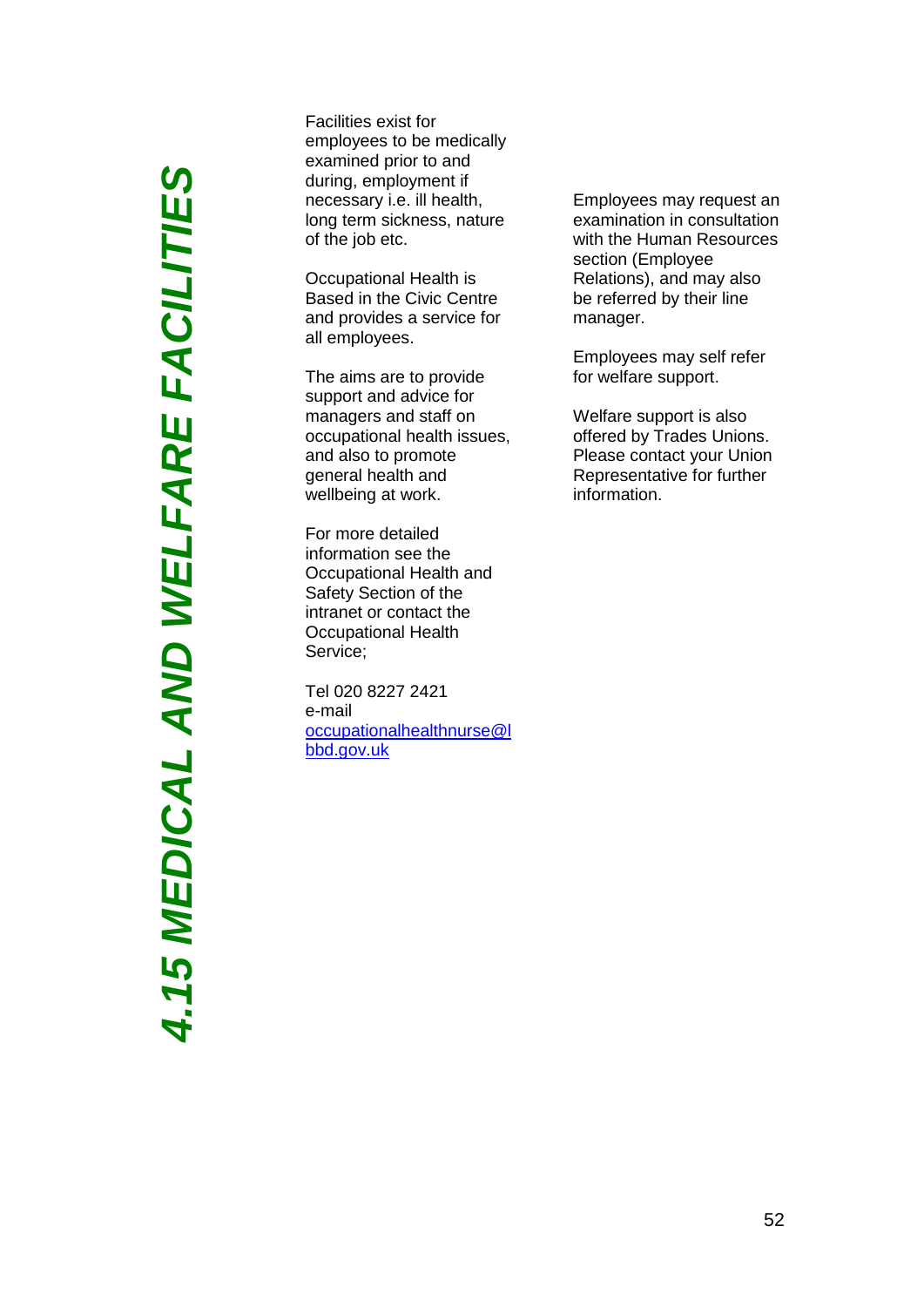PRESSURE AND RESILIENCE *4.16 PRESSURE AND RESILIENCE* $116$ 

The Council recognises that providing quality services to the local community depends on having a healthy, well motivated workforce who feel valued for their contribution at work and do not experience long term excessive pressure at work .

### *Managers are expected to:*

- Manage the work, performance and well being of their staff to create and maintain a positive working environment.
- Know their staff and be able to recognise the signs that may indicate that they are experiencing excessive pressure .
- Recognise how their own behaviour might cause excessive pressure in others.
- Attend training and development to improve their skills in identifying and managing pressure and building resilience.

**If you believe you are experiencing excessive pressure and require further advice or assistance you should:**

- Visit the Health and Wellbeing section of the OHSW intranet pages [http://lbbd/hr/health](http://lbbd/hr/health-and-safety/health-wellbeing.htm)and [-safety/health](http://lbbd/hr/health-and-safety/health-wellbeing.htm) [wellbeing.htm](http://lbbd/hr/health-and-safety/health-wellbeing.htm)
- Refer to the guidance in the Mental Wellbeing Policy, which can be found on the Council Intranet site.
- Contact HR (Employee Relations section), OHS W or the Occupational Health section.
- Don't delay seek help and advice as soon as you can.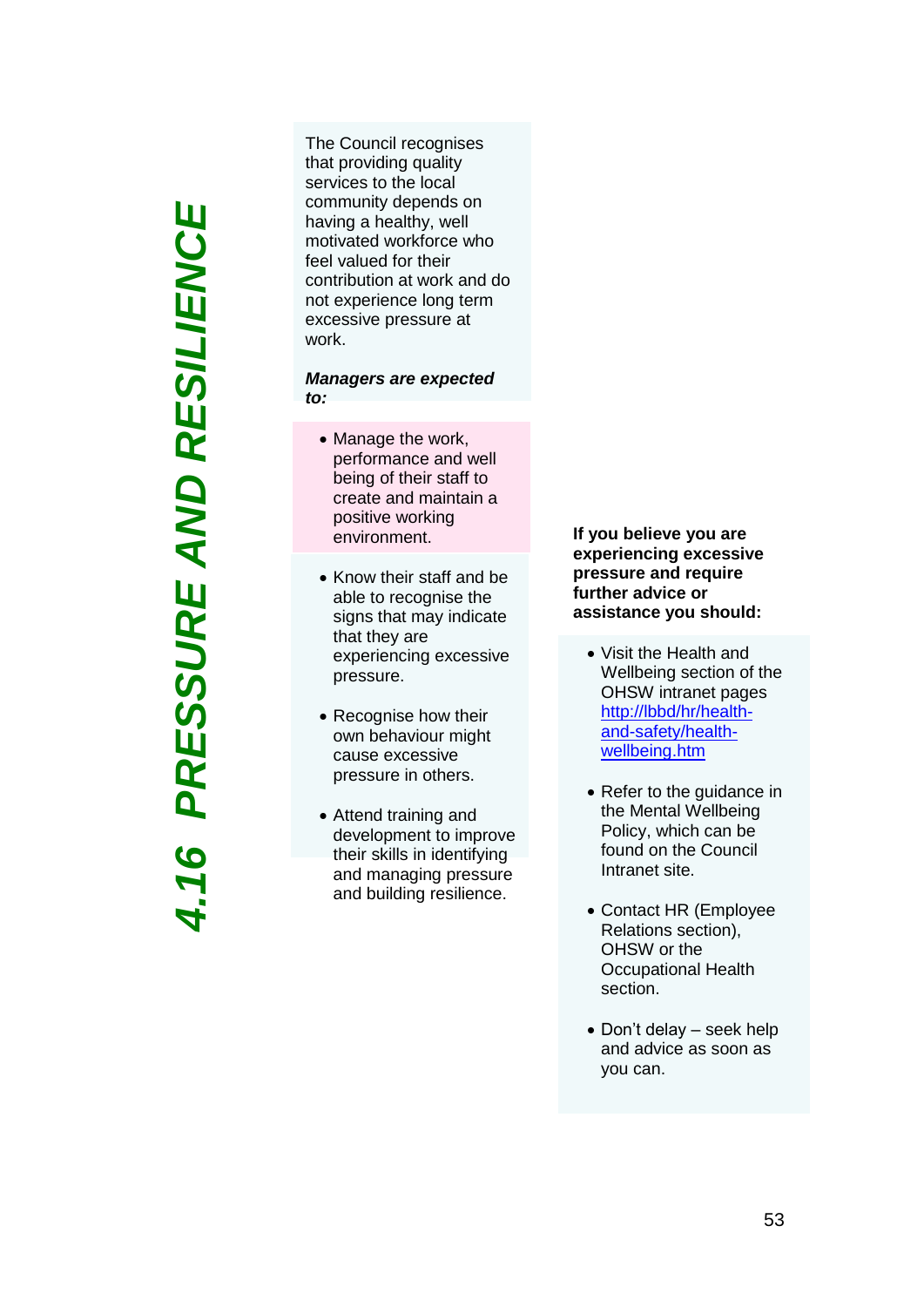4.17 MANAGING CONTRACTORS *4.17 MANAGING CONTRACTORS*

Contractors must be on a council approved list [http://lbbd/procurement/app](http://lbbd/procurement/approved-lists.htm) roved [-lists.htm](http://lbbd/procurement/approved-lists.htm) or otherwise be thoroughly vetted for their Health and Safety competence using pg 16 of the Corporate Procurement Contractor Assessment Questionnaire [http://lbbd/procurement/app](http://lbbd/procurement/approved-lists.htm) roved [-lists.htm](http://lbbd/procurement/approved-lists.htm) before being engaged by Departments.

Following risk assessment, sufficient specification and instruction must be given to the contractor and an agreed method statement developed, to ensure that work is carried out in a safe manner and without risk of injury or ill health to employees and others

Provision of information: Contractors engaged by the Council should be provided with relevant information on the health, safety and wellbeing risks they may be exposed to whilst undertaking works or providing services.

During the work, all contractors working on behalf of the Council must be monitored for their compliance to the agreed method statement for the work and the LBBD Health and Safety standards. This is the responsibility of the Contract Manager. Records must be kept of such monitoring and be available for inspection by appropriate Officers.

Where there is any doubt as to whether compliance is being achieved OHSW should be contacted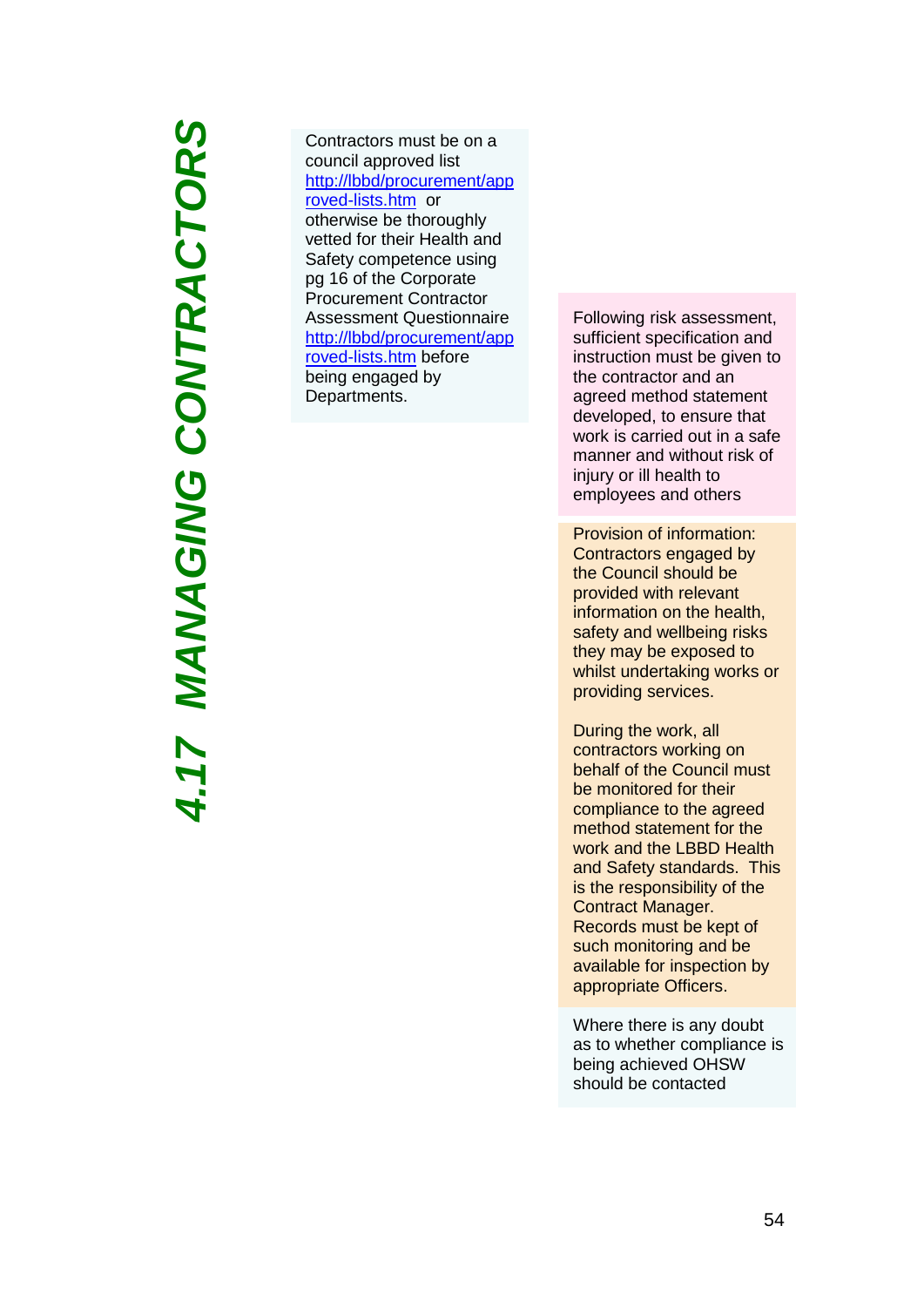*4.18 CONSTRUCTION AND BUILDING WORK (CDM)*  **RUCTION AND BUILDING WORK (CDM)** *REGULATIONS* Before commissioning work on a project to which the CDM regulations may apply, managers must inform Asset Strategy and Capital Delivery - Construction Services section.

### *Do the CDM Regulations apply to all construction projects? - Yes*

The 2007 Regulations apply to all construction works irrespective of how many operatives on site or the size of the undertaking. Therefore, duties remain with clients, designers and contractors. Part 3 of the Regulations have additional duties where notifiable projects apply e.g. Construction phase lasts more than 30 days or more than 500 person days.

*The following is an overview of the key duties; more detailed information is available from Assets and Commercial Services or OHSW.* 

### **The client:**

- Is accountable for the impact he/she has on the H&S standards.
- Should make sure things are done, although not necessarily do them themselves.
- Should take advice from the coordinator and consider the coordinator to be the key adviser.
- Must provide enough time and resource to allow the project to be delivered safely.

### **The designer:**

- Must eliminate hazards and reduce risks from the start of the design process.
- Design for safe build, safe use, safe to clean and maintain and safe to demolish.

### **The Coordinator:**

- Is the key client adviser on competence, the provision of information and the adequacy of the H&S plan.
- Coordinates the design process and makes sure structure is safe to build, to use, to clean and maintain and safe to demolish.
- Should provide the right information to the right people at the right time.
- Draws up the H&S file for the completed project.

### **The principal contractor**

- should take account of health and safety issues when preparing and presenting tenders or similar documents.
- has to develop the health and safety plan and co -ordinate the activities of all contractors .

### **Contractors and the self employed :**

• Should co-operate with the principal contractor and provide relevant information on the health and safety risks created by their work and how they will be controlled.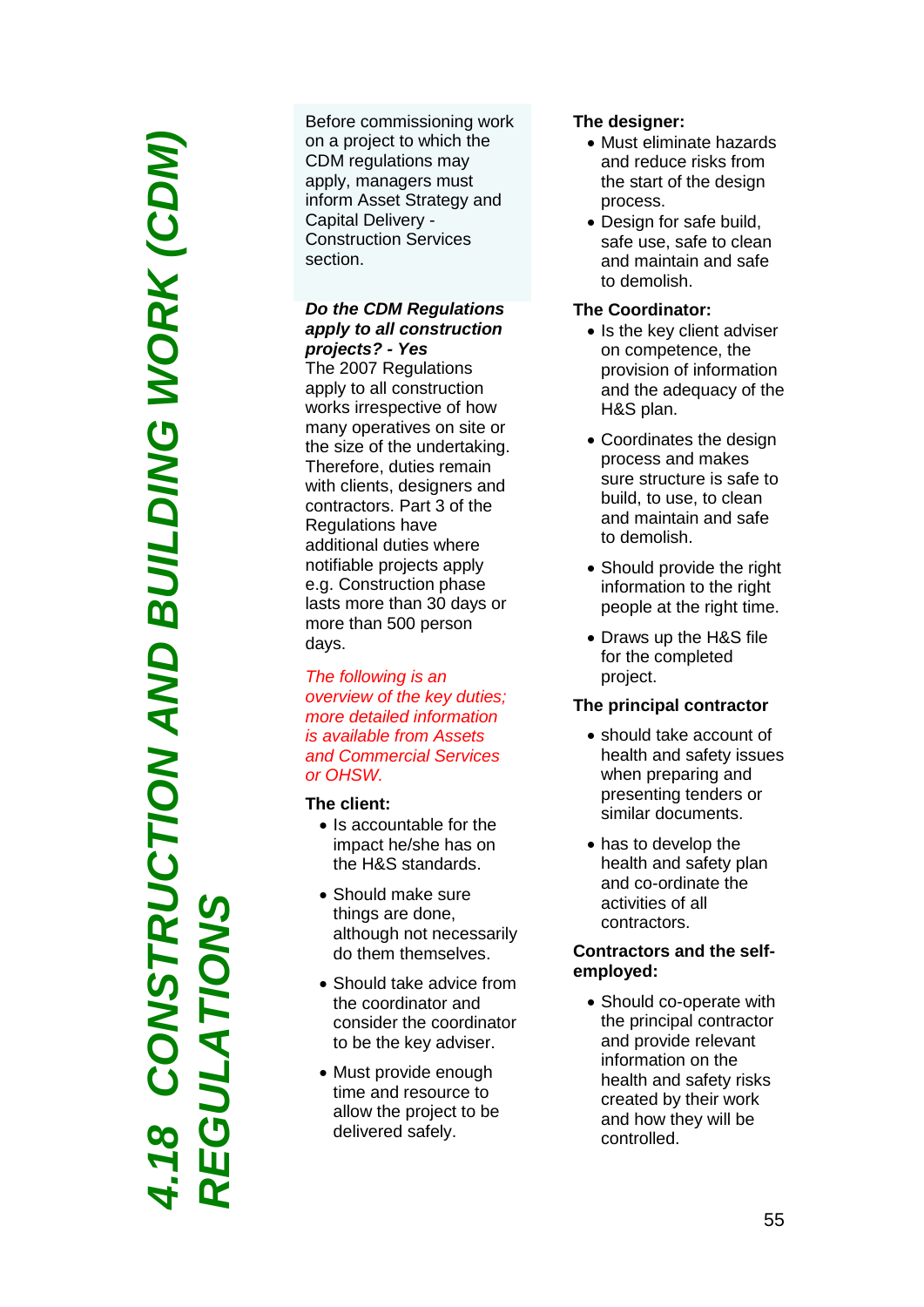# *4.19 ORGANISING AN EVENT***4.19 ORGANISING AN EVENT**

Guidance and Standards for the Management of Events has been developed by, the Events Team in conjunction with OHSW and Building Control Officers and the document is available via the intranet [http://lbbd/adult](http://lbbd/adult-and-community-services/leisure-arts-and-olympics/events/pdfs/health-safety-welfare-standards.pdf)[and-community](http://lbbd/adult-and-community-services/leisure-arts-and-olympics/events/pdfs/health-safety-welfare-standards.pdf)[services/leisure-arts-and](http://lbbd/adult-and-community-services/leisure-arts-and-olympics/events/pdfs/health-safety-welfare-standards.pdf)[olympics/events/pdfs/health](http://lbbd/adult-and-community-services/leisure-arts-and-olympics/events/pdfs/health-safety-welfare-standards.pdf)[safety-welfare-standards.pdf](http://lbbd/adult-and-community-services/leisure-arts-and-olympics/events/pdfs/health-safety-welfare-standards.pdf) .

The aim of the guidance is to set a consistent high standard of Health and Safety management for Council events.

If you are organising an event or extraordinary activity you must ensure you comply with these standards.

If you wish to hold an event on behalf of The Council you should contact The Council's Events Team, Tel 0208 227 3093 or OHSW, who will offer you advice. The advice will include guidance and highlight various licenses that may be necessary for the proposed event.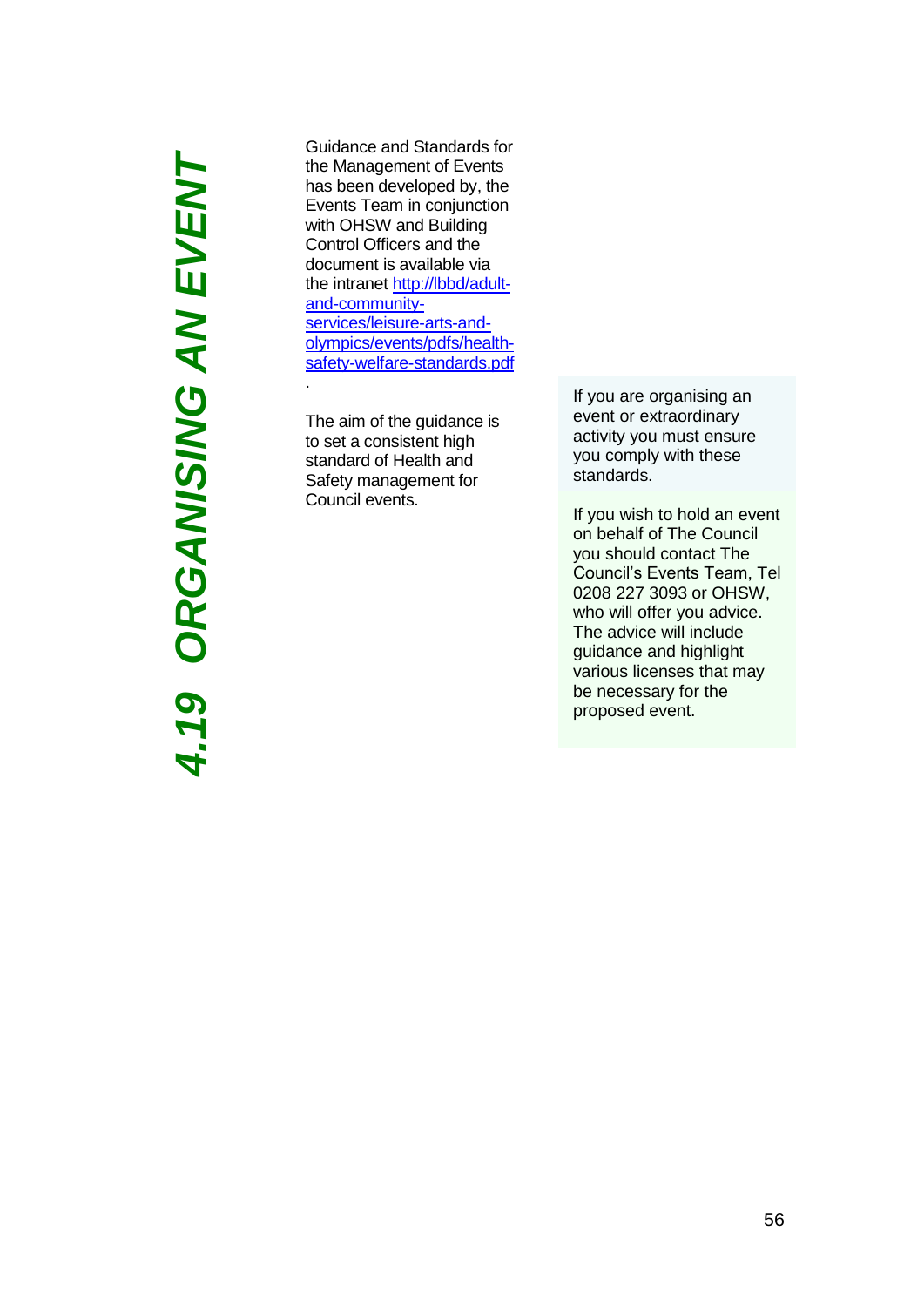# **4.20 ON THE ROAD** *4.20 ON THE ROAD*

Every year people die as a result of road traffic accidents which are generally preventable.

Managers are responsible for issuing employees who drive Council vehicles with relevant Codes of Practice and Council Codes of Conduct, ensuring these guidelines are followed.

Although you cannot control other road users you can greatly reduce your chances of having an accident by taking the following precautions:

Never drive under the influence of drugs or alcohol.

Never use a hand-held mobile phone or radio whilst driving.

Ensure that the vehicle they use for work is roadworthy and properly insured.

Read the Highway Code and follow its guidance.

Observe speed limits suitable for your vehicle and indicated on road signs.

Always wear a seatbelt.

Be courteous at all times and make sure you park legally and safely not blocking corners, junctions, or where pedestrians would have to use the road to walk around the vehicle.

If you develop an illness which may affect your driving, *even if temporarily*, you should stop your vehicle and advise your line manager immediately.

Managers should check licences of employees who drive Council vehicles or use their own vehicles for business purposes, on an annual basis.

**Employees who use their own vehicles when on Council business must also comply with the above guidance.**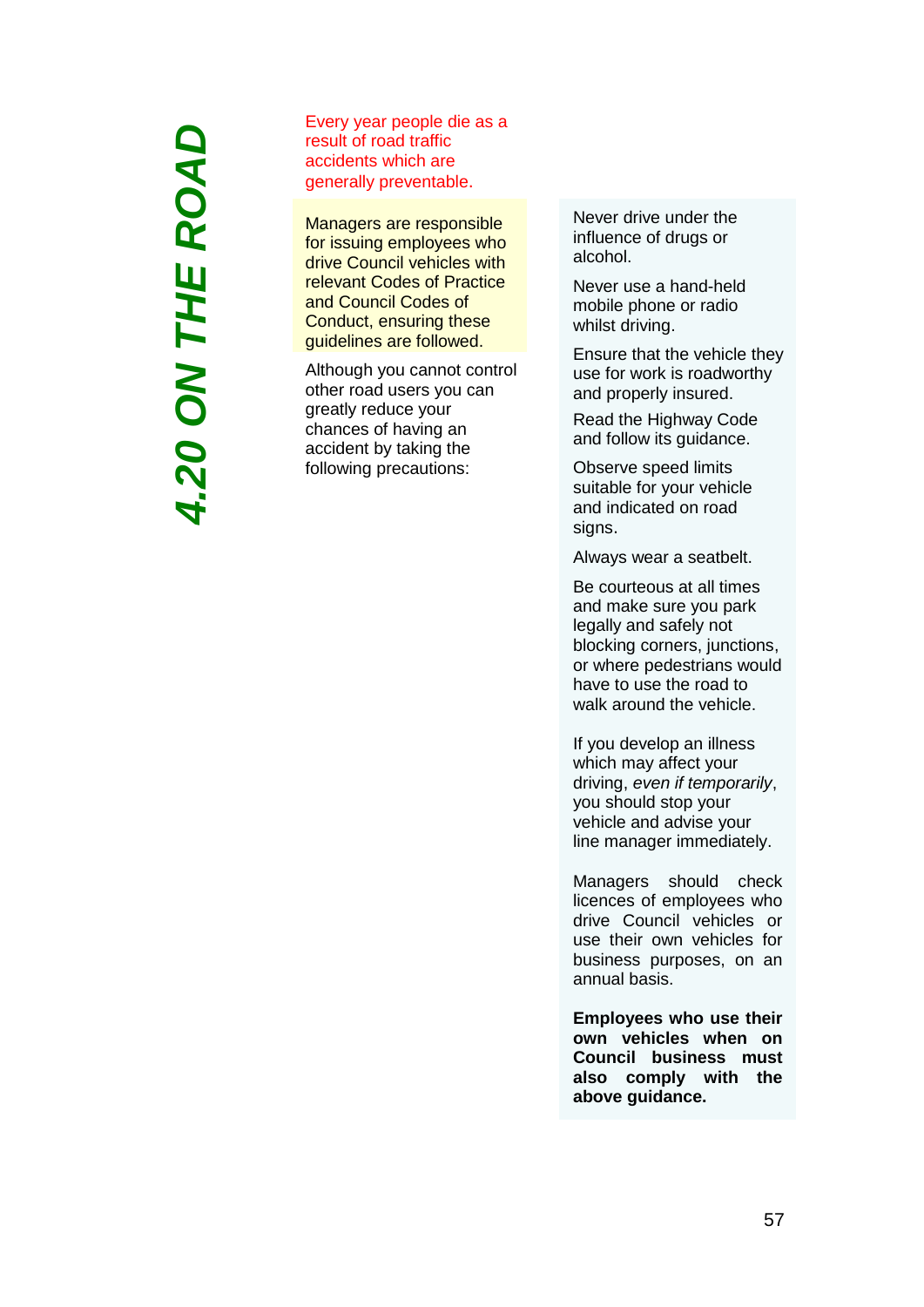*4.2 1GOOD HOUSEKEEPING* Hazards can be reduced if you keep floors, corridors and stairs clear of goods, obstructions and trailing leads.

Clear rubbish and waste paper regularly

Dispose of glass and sharp objects carefully – wrap if possible.

Keep paper and other combustible materials to a minimum.

Make sure cables and leads are tucked away to avoid tripping hazards Clear up spilt liquids

straight away

Take broken or unsafe equipment out of use, label as to why it is faulty and arrange for repair or disposal.

If you see a potential hazard, correct it if you can do so safely. If not, post a warning notice or prevent access to the area if it is safe to do so. *Then inform your manager or supervisor.*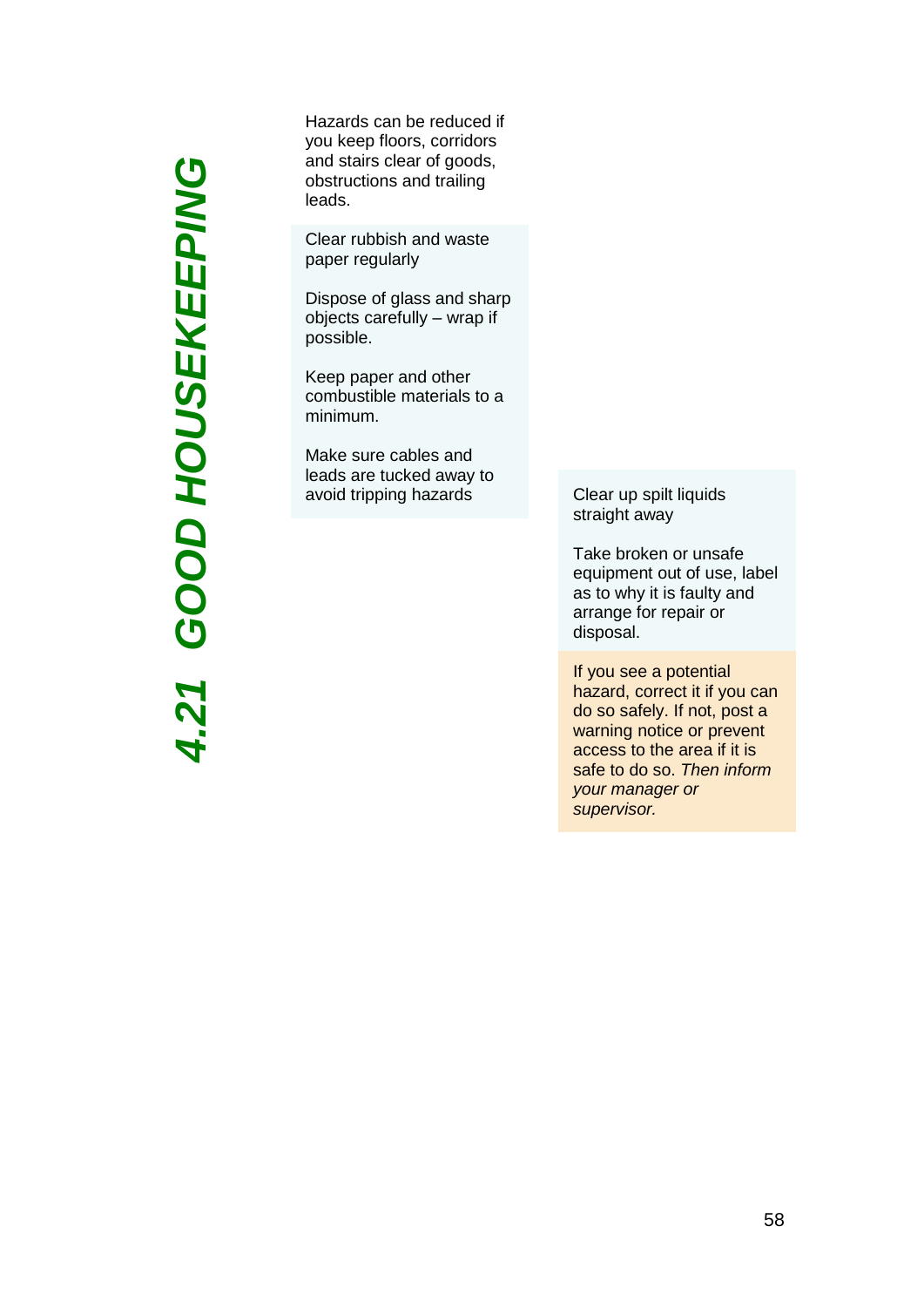*4.22 COMMON AREAS - CORRIDORS, STAIRS AND*  COMMON AREAS - CORRIDORS, STAIRS AND *ACCESS ROUTES*SS R Щ  $\tilde{\mathbf{C}}$  $\bar{\mathbf{q}}$  Shared buildings within the Council may have certain rules that cover common areas and a committee to rectify issues that cannot be dealt with by individual Managers directly.

When moving around such areas always look where you are going and be alert.

It is your duty to ensure your own safety and that of others who may be affected by your actions.

Whatever the urgency, no one should ever run along corridors or on stairs.

If you see worn stair treads, missing or damaged hand rails, damaged floor coverings or inadequate lighting levels you must report them to your line manager.

Make sure that fire exits are not blocked and that fire doors are not wedged open.

Furniture paper or other combustible materials should not be stored in corridors, which are also fire escape routes.

Vision panels in doors should never be obscured as this could cause collision accidents and may be a requirement of the Fire Officer or Building Control Officer.

### *Lifts*

Everyone should obey the cautionary notices displayed.

In the event of lift failure use the lift alarm or telephone. Do not attempt to leave the lift car until instructed to do so by the lift engineer or fire brigade.

Do not use lifts in the event of a fire.

### *Car Parks*

Everyone must keep parking areas tidy with enough clear space for people and vehicles. Never park your vehicle where it obstructs the access to a fire point or fire exit.

Be considerate of others when parking and only take up one space for your vehicle. Do not park in areas designated for people with disabilities unless you or your passenger(s) are disabled .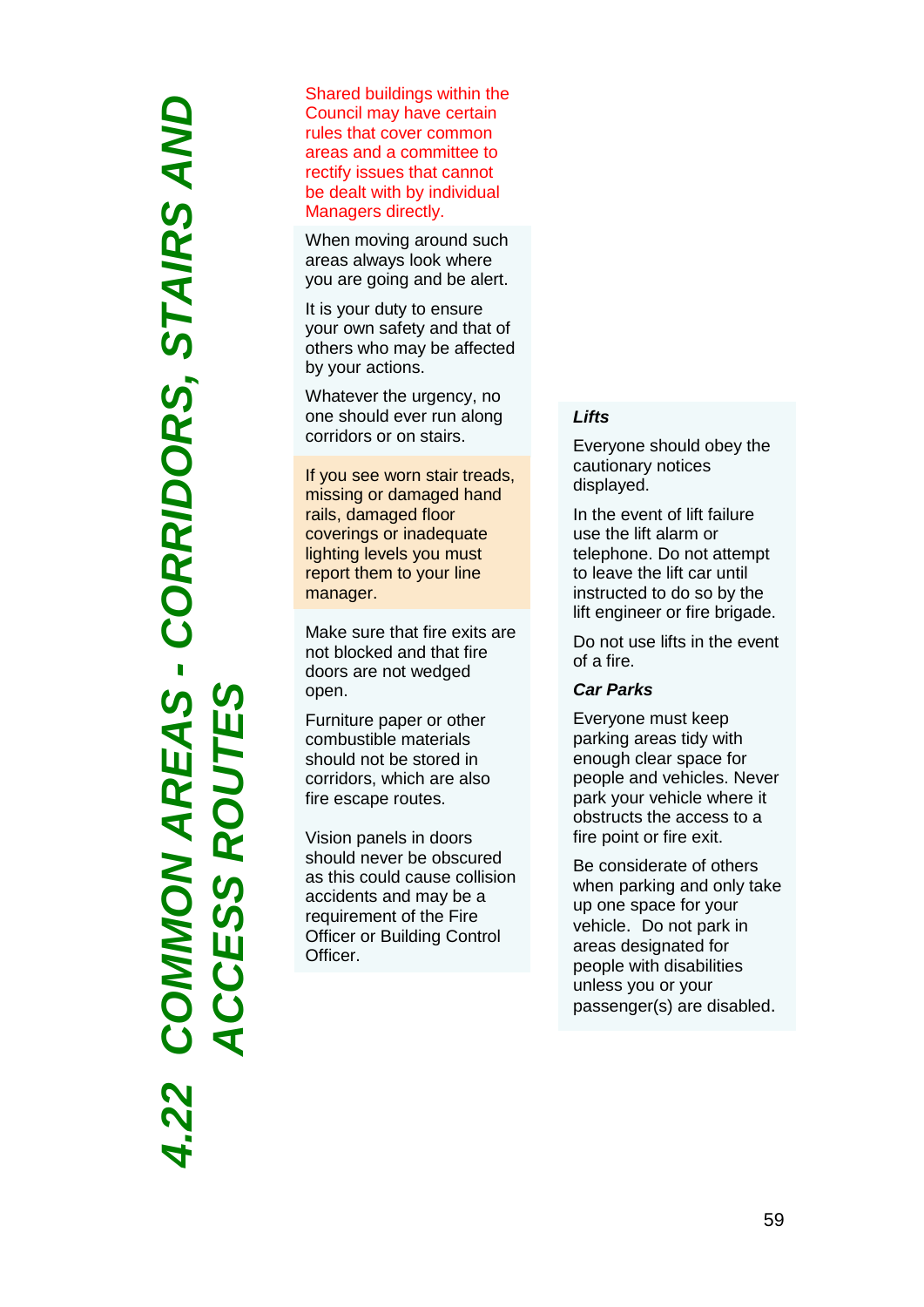*4.23 DISTRIBUTION OF HEALTH & SAFETY*  DISTRIBUTION OF HEALTH & SAFETY<br>INFORMATION *INFORMATION*

OHSW information is vital to the safety culture of the Council.

If you feel you are not in receipt of the most current available information, or have any queries with regard the information issued, you should speak to you Line Manager or contact OHSW. Similarly if you have an idea which could improve Health and Safety contact OHSW .

### *Managers must ensure that:*

- All relevant OHSW information is distributed to employees within their area.
- The distribution is monitored and recorded effectively, and that where appropriate Confirmation of Receipt Slips are completed correctly and returned to the Business Support Section of Human Resources.

### *All new employees receive on their first day :*

- Local Health and Safety Induction .
- Access to The Council's OHSW Policy either via the intranet or hard copy
- Relevant Codes of Safe Working Practice & Guidance .
- Notice of the next available Council OHSW induction briefing.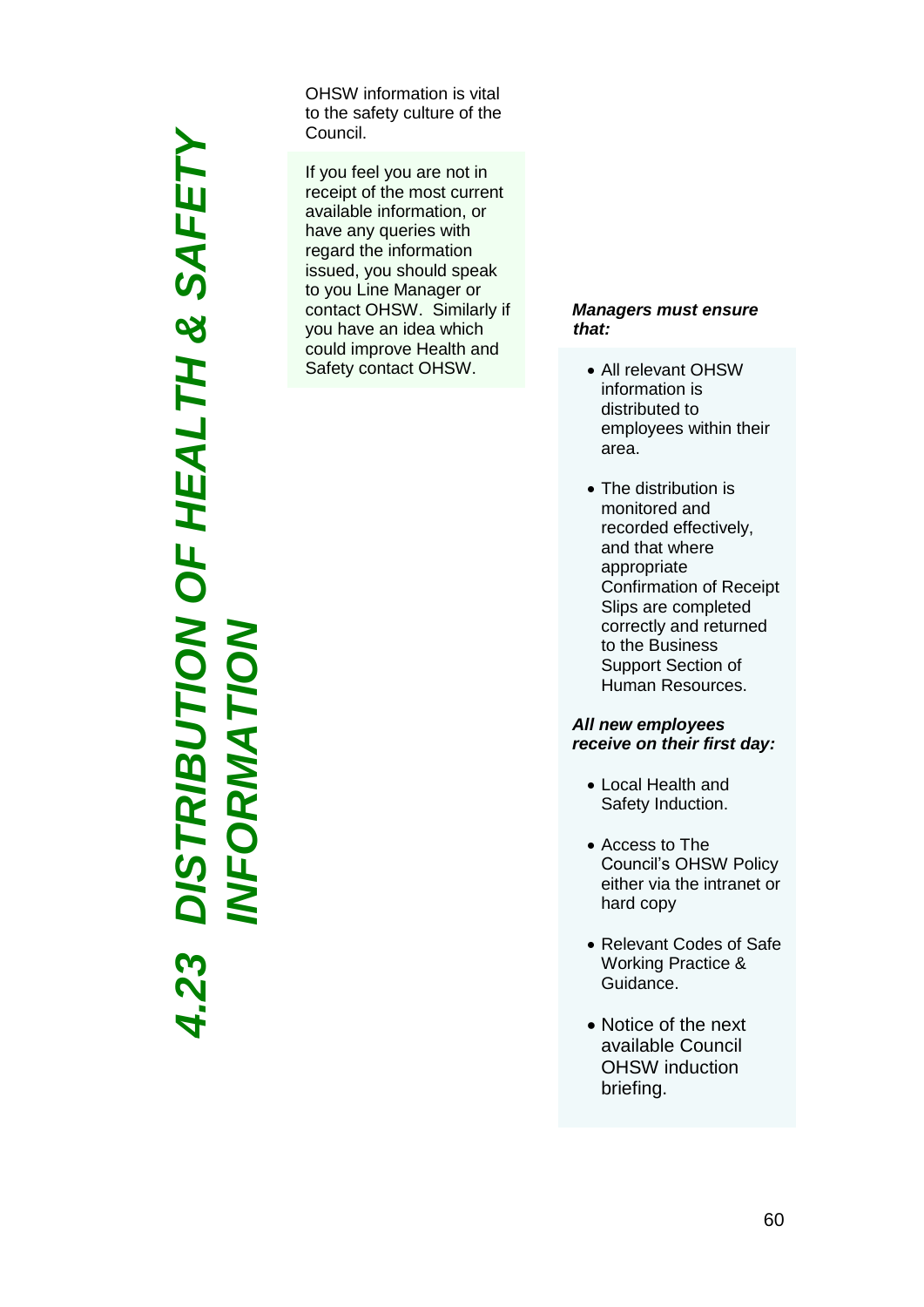### *4.2 4 NOISE*

Where conditions in the workplace are considered to be noisy, independent measurement of the working environment will be undertaken to assess the problem. Where the problem cannot be eliminated, measures will be taken to protect employees from any detrimental effects. This may include changes to the working environment in order to isolate the problem or, as a last resort, the provision of protective equipment. For further information and

advice contact OHSW.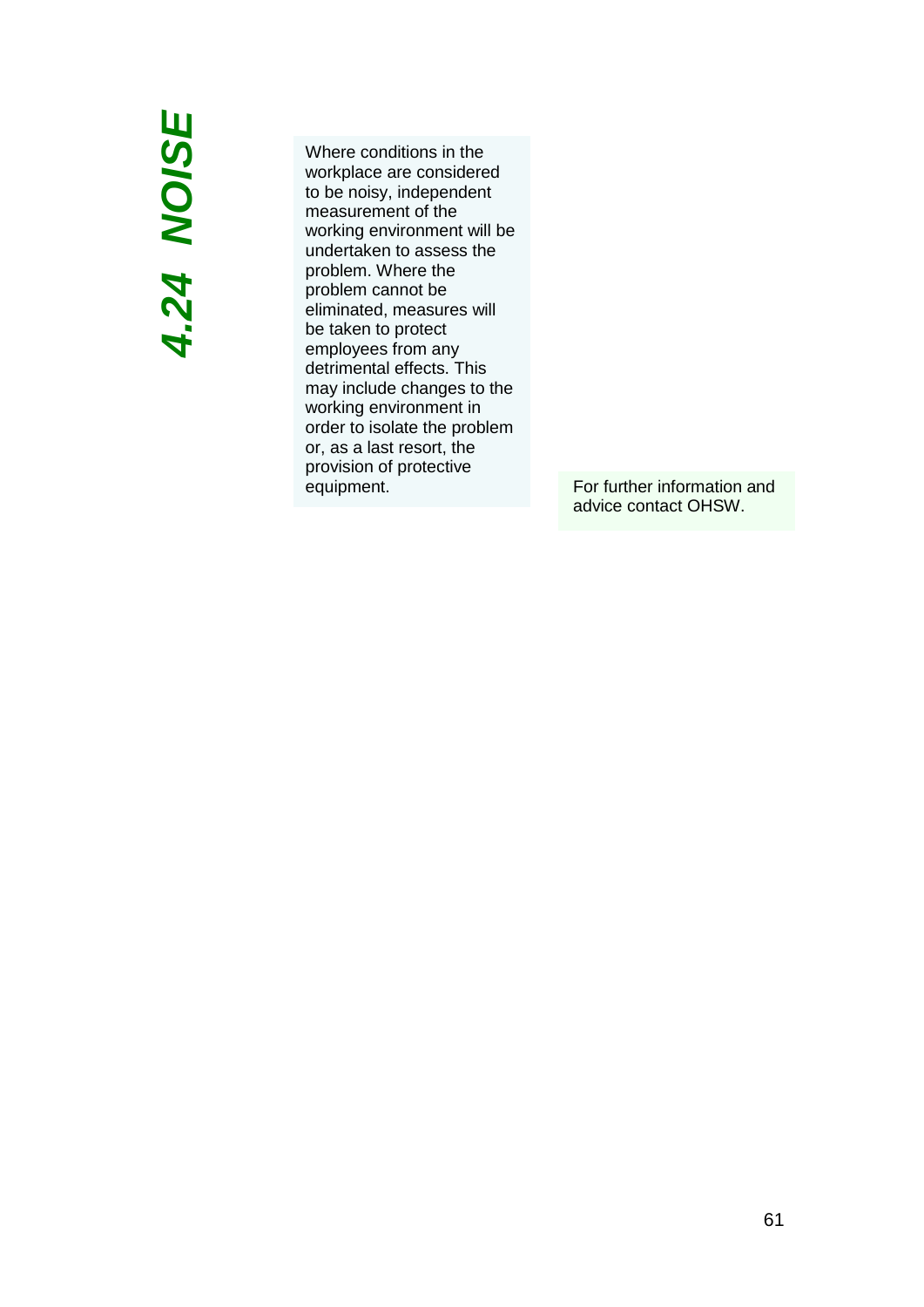# **4.25 SMOKING AT WORK** *4.25 SMOKING AT WORK*

The Council introduced a No Smoking policy on its premises on the 1<sup>st</sup> January 2005 [http://lbbd/hr/health](http://lbbd/hr/health-and-safety/pdfs/no-smoking-policy.pdf)and [-safety/pdfs/no](http://lbbd/hr/health-and-safety/pdfs/no-smoking-policy.pdf) smoking [-policy.pdf](http://lbbd/hr/health-and-safety/pdfs/no-smoking-policy.pdf) .

This mean s that there is a *total ban* on smoking for employees , service users and other visitors to Council premises.

Assistance for staff who may wish to quit smoking is available via the local Primary Care Trust (PCT) and Occupational Health.

This policy support s national legislation which is effective from mid 2007.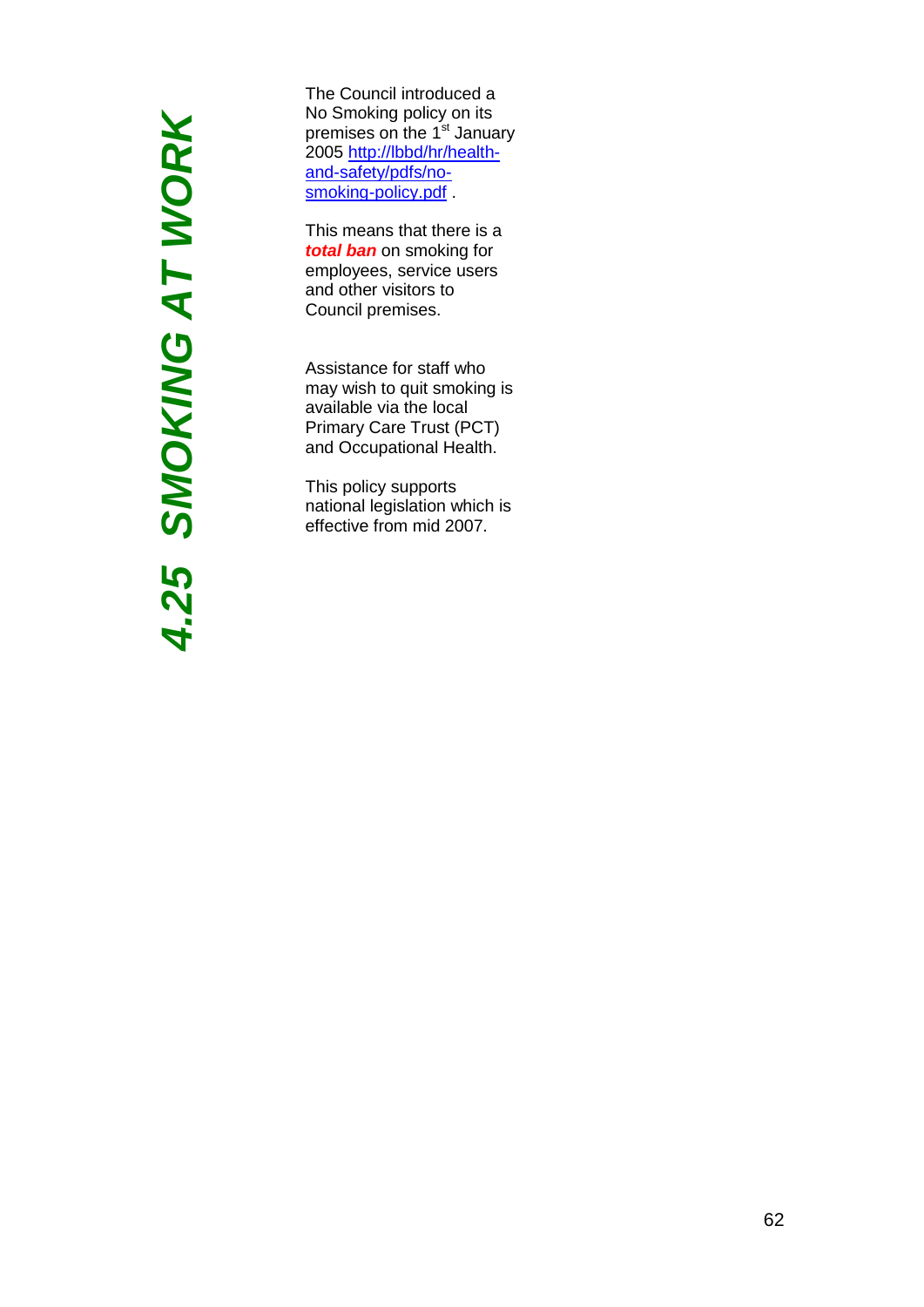CORPORATE GUIDANCE, STANDARDS & FORMS *CORPORATE GUIDANCE, STANDARDS & FORMS5*

| <b>ACCIDENT / INCIDENT</b><br><b>REPORTING:</b><br>Accident /Incident report Form<br><b>Accident investigation Guidance</b><br><b>List of Dangerous Occurrences</b><br>and Diseases<br><b>HSE Reporting</b><br><b>Reporting Procedure for General</b><br><b>Accidents / Incidents</b> | <b>CONTRACTORS</b><br>Health and Safety Standards for<br>Contractors (in draft)<br>Guidance for Contractors (in draft)<br><b>Guidance for Contract Supervising</b><br>Officers (in draft)<br><b>Contractors Health and Safety</b><br>Assessment Questionnaire and<br><b>Checklist</b> |
|---------------------------------------------------------------------------------------------------------------------------------------------------------------------------------------------------------------------------------------------------------------------------------------|---------------------------------------------------------------------------------------------------------------------------------------------------------------------------------------------------------------------------------------------------------------------------------------|
| Reporting Procedure for<br>Violence and Aggression                                                                                                                                                                                                                                    | Guidance on the CDM Regulations                                                                                                                                                                                                                                                       |
|                                                                                                                                                                                                                                                                                       |                                                                                                                                                                                                                                                                                       |
| <b>CONTROL OF SUBSTANCES</b><br><b>HAZARDOUS TO HEALTH</b><br>(COSHH)                                                                                                                                                                                                                 | <b>DISPLAY SCREEN EQUIPMENT</b><br><b>DSE Guidance</b>                                                                                                                                                                                                                                |
| <b>COSHH Risk Assessment</b><br>Guidance                                                                                                                                                                                                                                              | <b>DSE Assessment Questionnaire</b>                                                                                                                                                                                                                                                   |
|                                                                                                                                                                                                                                                                                       | <b>Members Workstation Checklist</b>                                                                                                                                                                                                                                                  |
| <b>COSHH Risk Assessment</b><br><b>Request Form</b>                                                                                                                                                                                                                                   |                                                                                                                                                                                                                                                                                       |
|                                                                                                                                                                                                                                                                                       | Home working Checklist                                                                                                                                                                                                                                                                |
|                                                                                                                                                                                                                                                                                       | <b>DSE Eye Test Form</b>                                                                                                                                                                                                                                                              |
|                                                                                                                                                                                                                                                                                       |                                                                                                                                                                                                                                                                                       |
| <b>FIRE</b>                                                                                                                                                                                                                                                                           | <b>HEALTH AND SAFETY</b>                                                                                                                                                                                                                                                              |
| <b>Fire Risk Assessment Guidance</b>                                                                                                                                                                                                                                                  | <b>Audit System</b>                                                                                                                                                                                                                                                                   |
| Fire Log and Risk Assessment<br>Form                                                                                                                                                                                                                                                  | <b>Workplace Inspection Checklist</b>                                                                                                                                                                                                                                                 |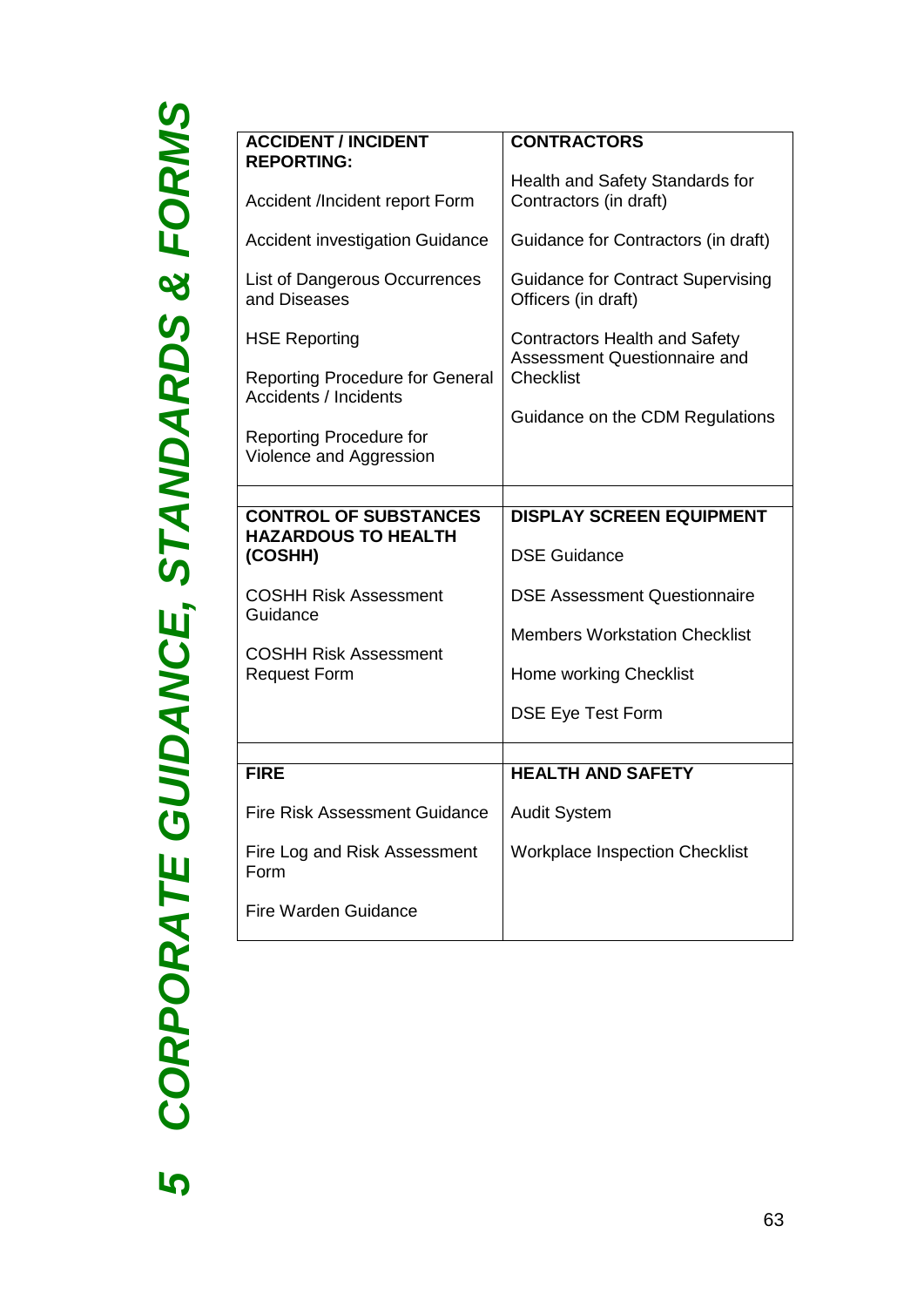5 CORPORATE GUIDANCE, STANDARDS & FORMS *CORPORATE GUIDANCE, STANDARDS & FORMS*

| <b>VIOLENCE AND AGGRESSION</b>     |
|------------------------------------|
|                                    |
| Violence and Aggression Policy and |
| <b>Standards</b>                   |
|                                    |
| Lone Working Standards             |
|                                    |
| Withdrawal of Service Standards    |
|                                    |
| Reception Area Violence and        |
| <b>Aggression Standards</b>        |
|                                    |
| Violence and Aggression Risk       |
| Assessment Checklist (General)     |
|                                    |
|                                    |
| Violence and Aggression Risk       |
| Assessment (Reception Areas)       |
|                                    |
|                                    |
|                                    |